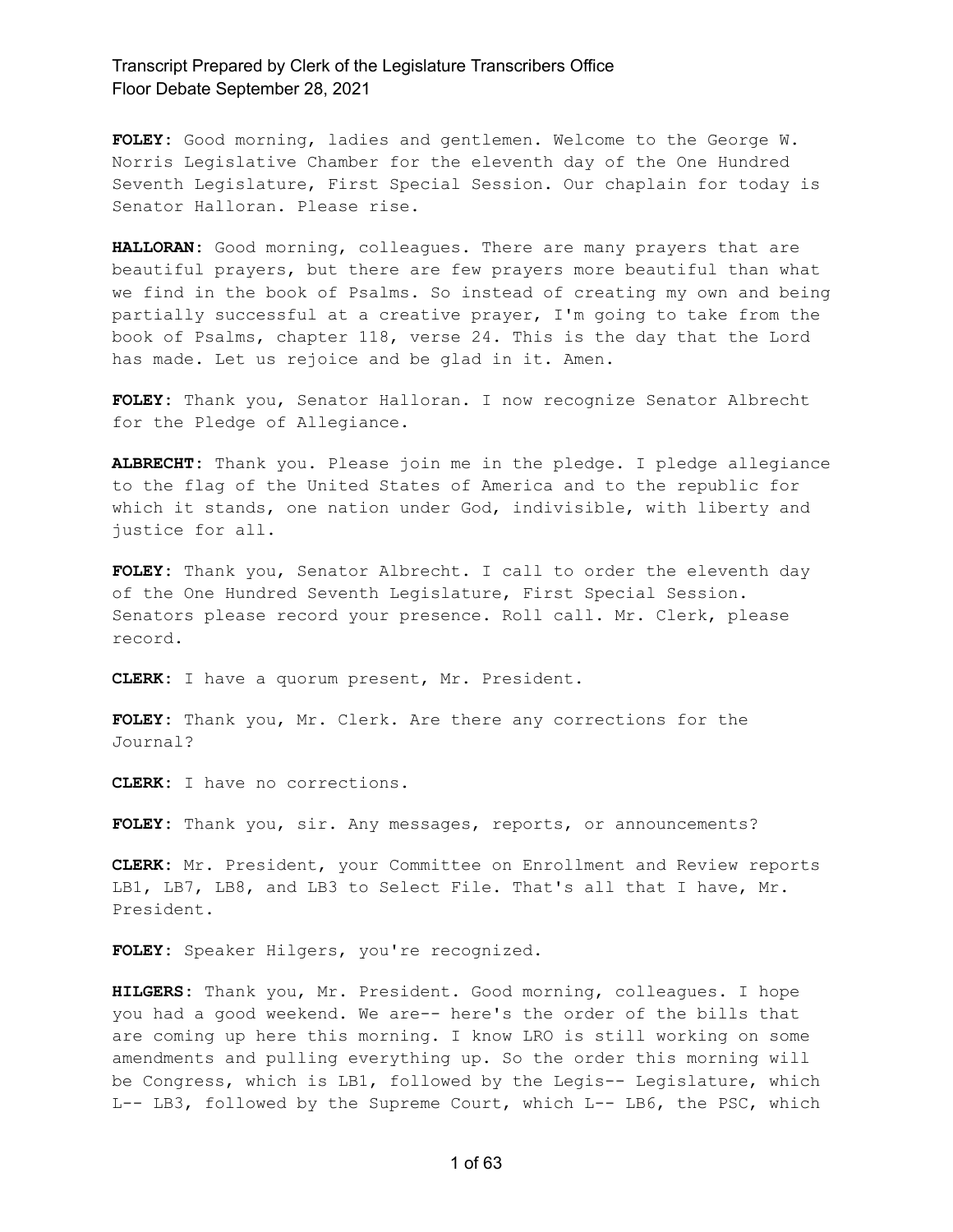is LB5, Regents map is LB8, and Board of Education is LB7. At the end of that, we will have our appropriations bill, which is LB14. Three of those bills, the Legislature, the Regents, and the Board of Education, have amendments. I think those are coming up, if they're not here already. We'll go-- there may be some debate here this morning. If we go-- hit noon, we will take a lunch recess and come back and finish up whatever we have the rest of the day. Thank you, Mr. President.

**FOLEY:** Thank you, Mr. Speaker. Mr. Clerk.

**CLERK:** Mr. President, Select File, the first bill this morning, LB1. No Enrollment and Review. Senator Matt Hansen would move to recommit LB1 to the Redistricting Committee.

**FOLEY:** Senator Matt Hansen, you're recognized for your motion.

**M. HANSEN:** Thank you, Mr. President. Colleagues, as has been made very clear, all of the bills, per Speaker Hilgers' orders, need to move together. And as we're getting to a point where there's a flurry of amendments, and apparently the deal we all struck on Friday is wide open to interpretation or negotiation, I'm thinking it's proper to send bills back to Redistricting Committee and maybe they could work on it, take a week, take the weekend, send it back with an actual compromise amendment that everyone is going to stand by. I have made some concessions. I have worked. I, on Friday, pulled my amendments and I had priority position to block any sort of compromise. And as I understood what the compromise was on Friday, it was something I could live with and I was accepting and I was willing to move and clear out of the process. As I've been having amendments described to me, because apparently the amendment we all received on Friday for the Leg-- for the Legislature is, by word of mouth, no longer even the most up-to-date amendment, as the amendments have been described to me, it's not something I can support and it is not something I agreed to. I have a feeling that's going to be challenged later today. I have a feeling it might be challenged by a next speaker or two, but that is where we're at. Colleagues, we worked to try and get a comprehensive legislative map, and many people made concessions on their own districts, on districts around them, on things that happened. I don't think there's a person who didn't have that changed and didn't have that touched. The final linchpin was we had a map of Omaha-- sorry, I should say a map of Douglas and Sarpy County and a map of Lancaster County, and we had to stitch them together. And on Friday, we stitched them together, it got ran up to the Redistricting Committee, and everybody agreed to it and everybody said we were going to stand by it except for technical changes; maybe, you know, if a-- if a house, a school, a park is in the wrong district or split in half, sure. The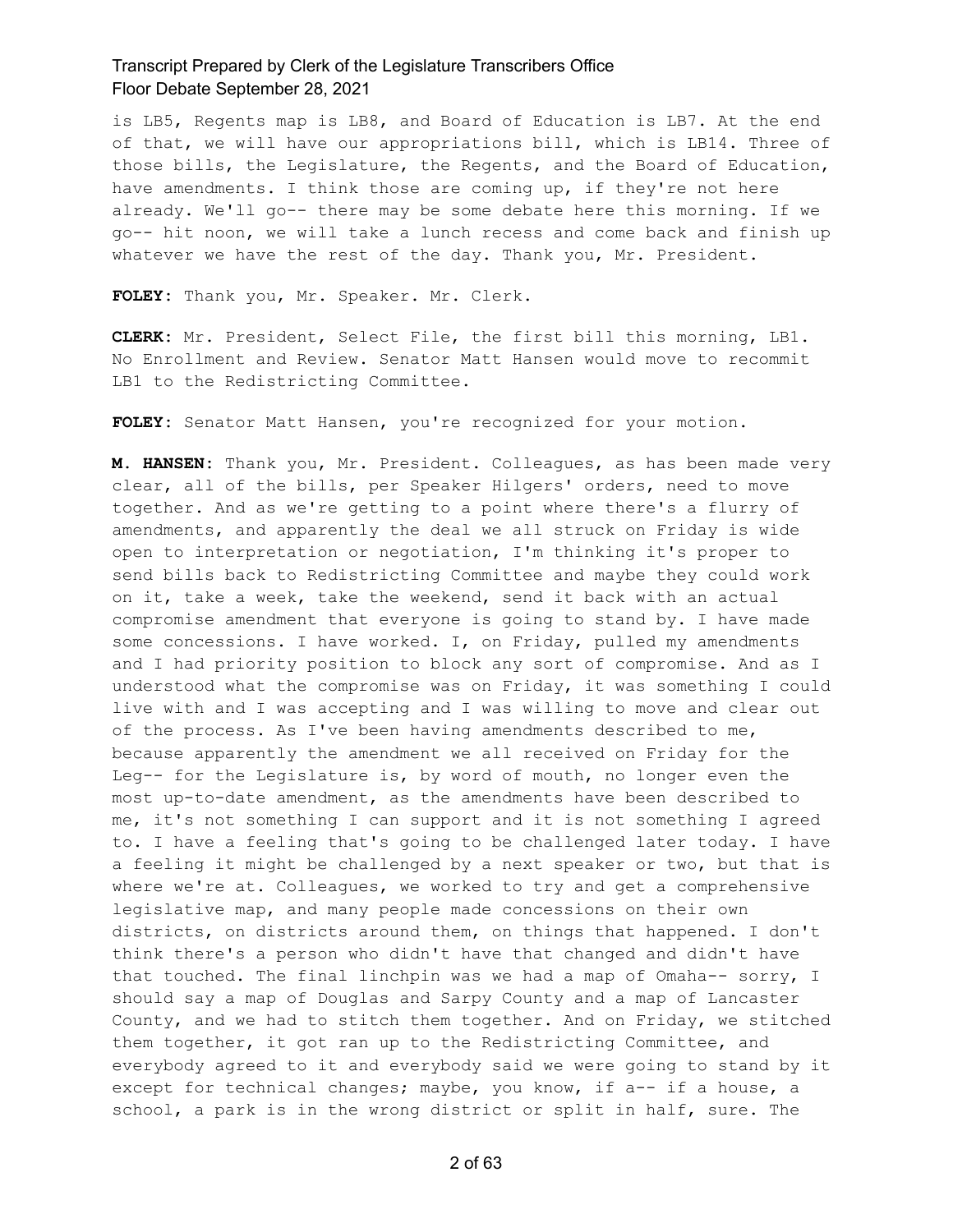amendments we are now being presented change five of the ten districts in Lancaster County significantly. It kind of spirals all of the rural districts in Lancaster County, I was going to say counterclockwise, but actually spirals them in both directions and moves one district farther out into the county. Part of my goal and part of my priority, and I actually really agree with some of the people who were opposing LB3, was the urban and rural split. And we are now reaching a point where some of the proposals on the table are going to take core neighborhoods of Lincoln, they're going to take core neighborhoods of Lincoln that have been in part of lingered for decades, 40, 50 years, and they are now going to be in districts that spiral to both the Iowa and Kansas border. That is not something that I agree to. I understand based on population that maybe some of rural Lancaster County has to be split. And in my mind, you know, if Hickman, if Davey, if, you know, Malcolm have to go in another county, I understand that's not necessarily a break. But when you're telling me things like all the way up to Old Cheney, all the way to 70th are now going to have re- the same representation as people who live within sight of the Kansas border, people who live within sight of the Iowa border, that is telling me you are trying to split the city of Lincoln past a point I could support. That is fundamentally where I get out. And now somebody's bound to say, well, Matt, this is not the legislative maps, this is the congressional maps, what's the deal? And again, all of these bills and all of these things are moving together. That is the understanding that I have. That is the goal that I have, is that we are working together on these. And if we just get Congre-- Congress to Final Reading today, right now, that is not going to impact anybody else and any sort of impact of the Lancaster County, the Douglas County, all of the other districts. So that is why I'm proposing we take some time, we move LB1, we move the Congress map-- I have amendments for the other Select File redistricting bills-- and we take the time and we move those back into the Redistricting Committee to give them time to work on, to give them time to come up with a comprehensive proposal that every member of the committee is going to agree upon and stick to, because that's kind of the issue that I'm at, is I don't necessarily know who I get to negotiate with. I don't necessarily know who is drawing the maps. I don't necessarily know who is going to stand by the maps that they drew. I'm a little lost in the wilderness right now. So the one thing that I can do is say we have a Redistricting Committee for a purpose. Let's take the maps back and send them back to them because, as we've all talked about, this is a holistic thing and it's not a single map, it's not a single district. People who have even approached me in the last 24 hours are saying, well, the new amendment doesn't change your district, and that is true. My district-- and I'm term limited, but-- so the districts,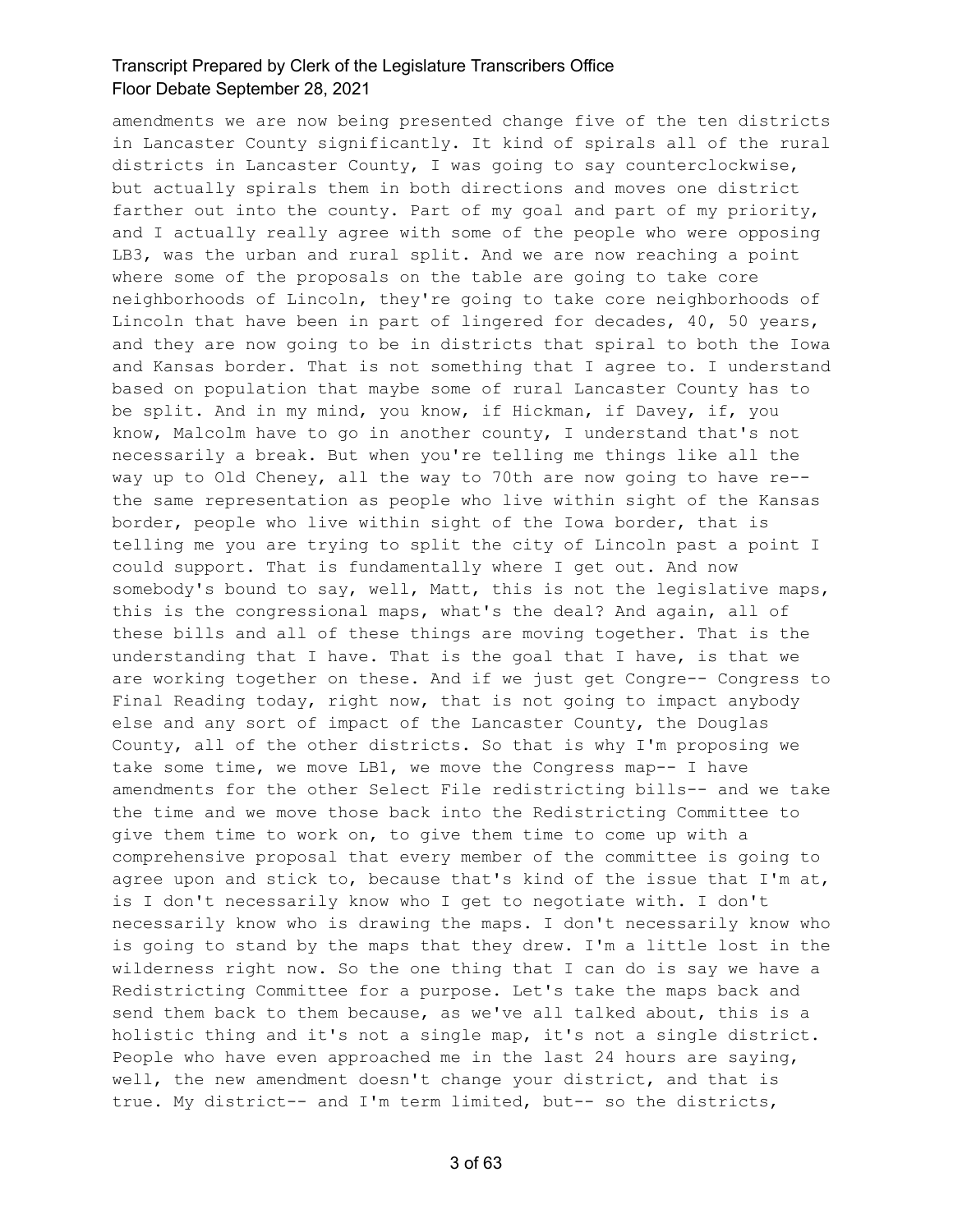Lincoln, the District 26, the people's district of northeast Lincoln, doesn't change; doesn't change, but the precincts that I do lose have changed hands a number of times, including bouncing between districts that are core Lincoln districts, bouncing between districts that are in Cass County, districts that are rural Lancaster County districts. I think there's a fair argument that everything that I'm losing east of 84th Street can go to some of those districts. It doesn't make sense for constituents of mine, who live next to the community college, who've lived in Lincoln for decades, to all of a sudden spiral out to the Iowa border. When you think of-- when you think of the community college, when you think of the blood bank, you don't think, wow, I'm really close to Iowa, and yet functionally you will be because they will share same and common representation from there. That's where I'm drawing the line. This is where I'm getting frustrated because I agree that my district, the people's district, District 26, didn't change, but the concessions that I made did change. I lost precincts knowing that they were going to stay with a district that was based in Lincoln and had a Lincoln senator, and I got grief for that over the weekend. I had constituents call me that they didn't like that I couldn't save their districts. And I told them, hey, we've all signed on the dotted line, there's a final agreement, like I have-- I hate to break the bad news to you, but I think it's settled. And then I come to find out yesterday night that only is it not settled, it's wide open and it's even worse than my constituents who were contacting me felt. I've yet to break the news to-- to them yet, but I imagine that they're probably avid legislative watchers so they're getting it now. Colleagues, we have to come to a deal that we want to stick with and we want to commit to, and that deal, as has been stated multiple times, apparently is going to take all six of these maps. I think several of these maps are uncontested. That's great. They might still have to take some time in order to give us time to actually come to maps that we've agreed with. I've taken a lot of grief for my votes on Friday from a lot of people who thought I already caved too far, and to come back and take another bite of the apple, to upset the apple cart. I know I'm-- a lot of apple metaphors. But to come back and undo the deal from Friday so significantly and kind of imply that it's a take-it-or-leave-it proposal makes me worried that I'm going to have to leave it and makes me worried that this whole process is in jeopardy of not moving forward. We're at a serious impasse here today, and I want that to be abundantly clear. Hopefully the Redistricting Committee, hopefully Speaker Hilgers gets some times to look at the maps, to present us with the maps, so we know what we're dealing with. But this is where we're getting to and this is where we're coming from today. We're in a difficult spot. I'm not in a spot where I feel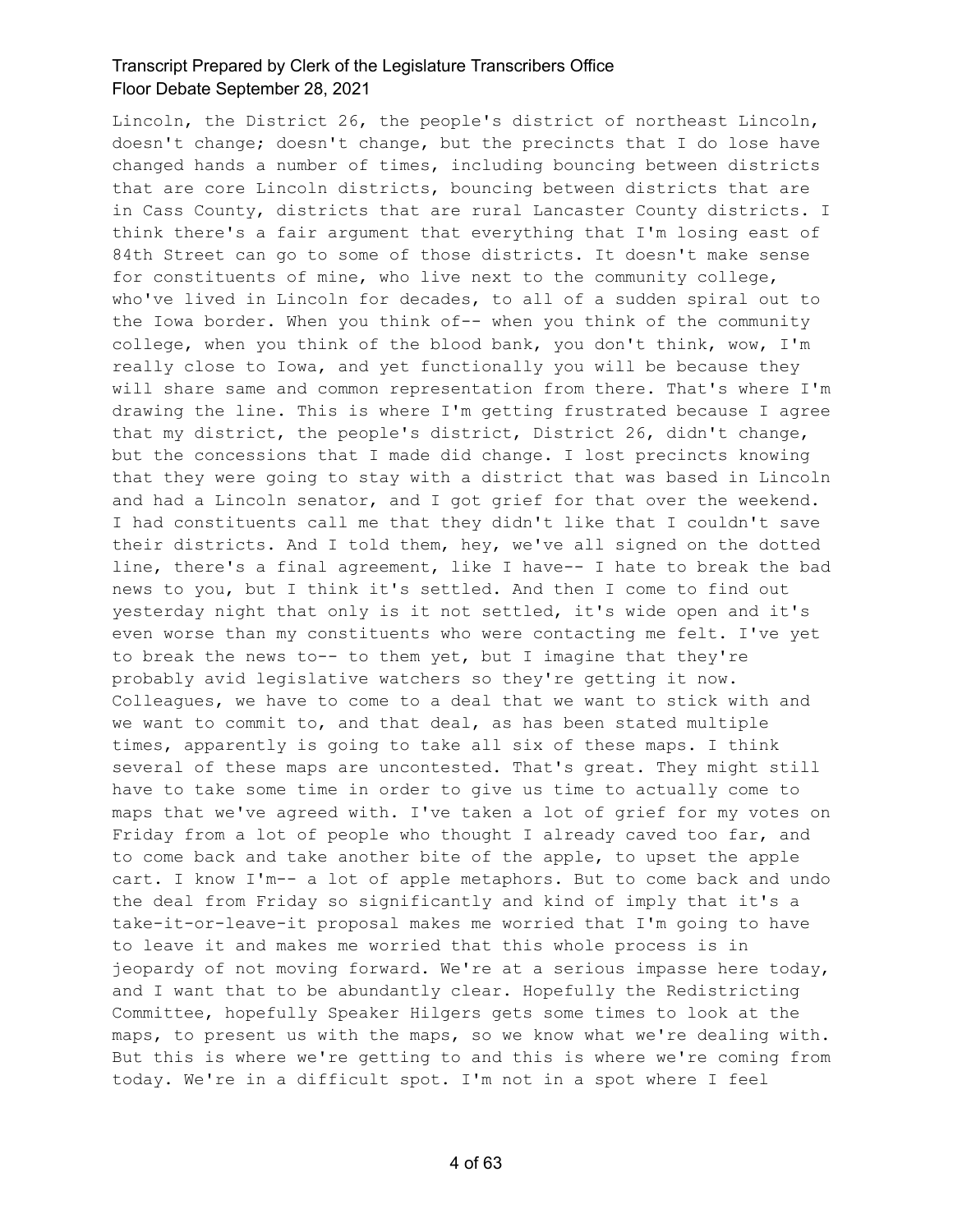comfortable moving forward on any redistricting map. With that, thank you, Mr. President.

**FOLEY:** Thank you, Senator Hansen. Senator Machaela Cavanaugh.

**M. CAVANAUGH:** Thank you, Mr. Lieutenant Governor. Good morning, colleagues. I stand in support of the motion to recommit to committee. Last week, after a lot of long days and difficult conversations, this body moved forward from General to Select the redistricting bill for both the congressional and the legislative districts. I did not vote for LB1 last week, but I also didn't stand in the way of it moving forward because I believed that we need to get redistricting done, that that's a priority, and that if I have to make concessions and compromises to that end, that that was appropriate. At that time, I thought that we had come to an understanding of what those concessions would be. And as Senator Matt Hansen has already spoken to this morning, I have found out this morning that those compromises are not being honored. And as a result, I am renewing my opposition to LB1. I don't believe that Sarpy County should have been moved out of the 1st Congressional District into the 2nd Congressional District. I know that it is a challenge when we have such a large legislative district with a large county such as Douglas to figure out how to get it just that extra tens of thousands that it needs to be an even-sized district to the other two congressional districts. Sarpy County has been a part of the 2nd Congressional District for quite a time now. And while I think it is unfortunate to have to split Sarpy County, Sarpy County does have multiple cities in it and I do think that there is a reasonable way in which we can divide Sarpy County and keep communities of interest together in the 2nd Congressional District. Saunders County, as former Governor Dave Heineman even stated, has never been a part of the 2nd Congressional District, nor does Saunders County have any interest in being a part of the 2nd Congressional District. So to my mind, it does not make any sense and I will not be supporting moving LB1 from Select to Final Reading in its current form. I-- I feel like the concessions made already were significant. And since those concessions are being undone today by members of this body, I'm going to stand firm on my ground in opposing LB1. As a representative from the 2nd Congressional District, I feel it is my responsibility to fight for the people of that congressional district to ensure that we have a fair map, and arbitrarily adding an entire county to that district is not fair. Friday was intense. We-- the people watching at home probably didn't notice how intense it was because we started later in the day. The morning was very intense behind the scenes, and as bills were being put up on the board, we were being handed maps and then voting on them almost immediately,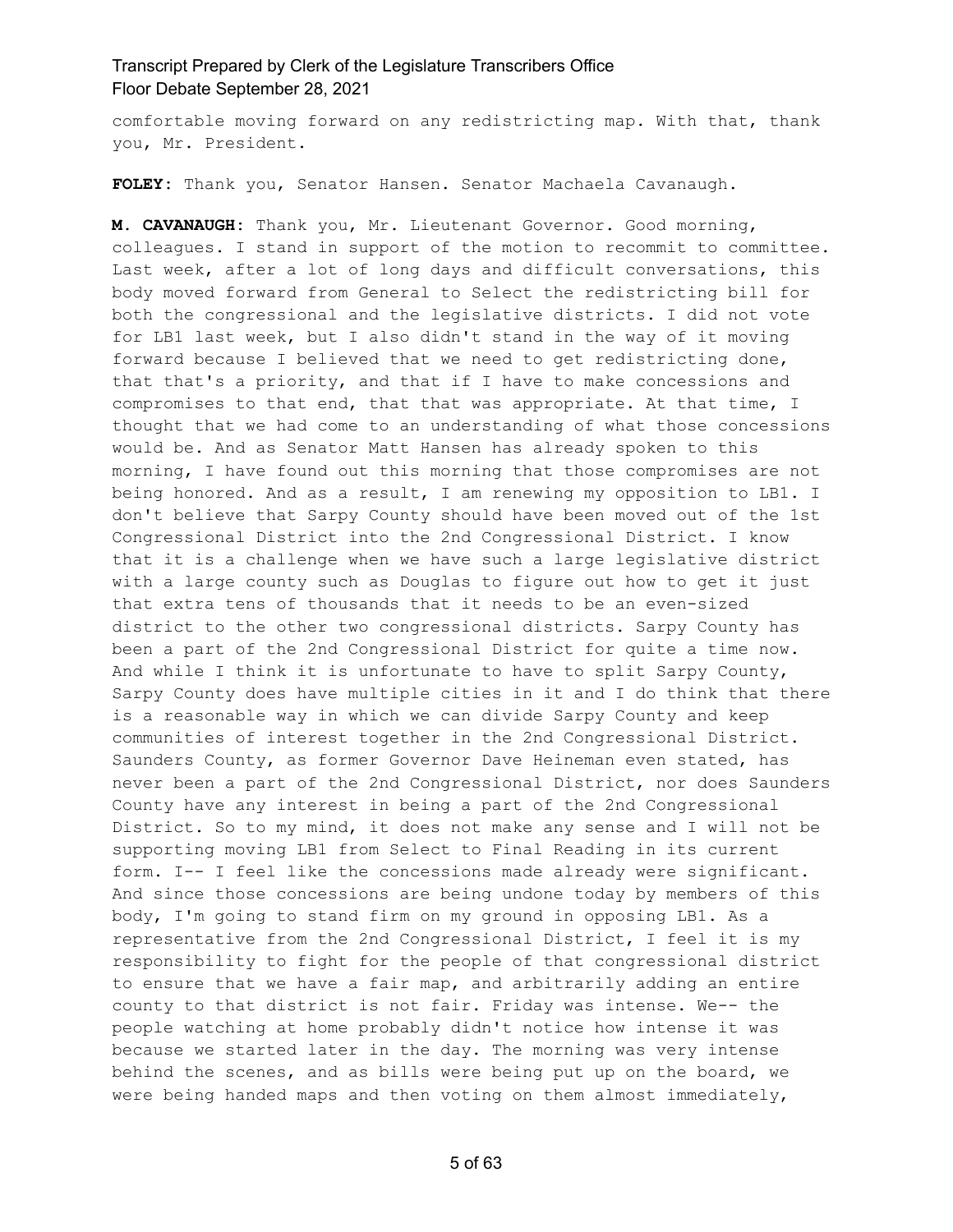depending on how much conversation happened. So there were times-- oh, and there was only one page on Friday. There's three today. Hello. Oh, there's more than three. There's two up there too, so five. So we only had one page on the floor on Friday. So we had the Clerk's Office, in addition to the page, distributing maps as quickly as they could. And a map would li--

**FOLEY:** One minute.

**M. CAVANAUGH:** --literally come across-- thank you-- come across my desk and I'd be like, what-- what is this map? What am I looking at? Oh, this is Board of Regents. OK, quick, quick, quick, quick. What does this look like? Is that OK? How does it look before? It was-- it was house on fire, go, go, go, so had to have a lot of trust and had to rely pretty heavily on-- on that trust in my colleagues that these maps were good for the people of Nebraska and were done with them in mi-- at top of mind. And I felt OK about that when I went home on Friday, but I don't feel good about things this morning and I'm disappointed. And I will be talking about this for as long as I am able to. Thank you.

**FOLEY:** Thank you, Senator Machaela Cavanaugh. Senator John Cavanaugh.

**J. CAVANAUGH:** Thank you, Mr. Lieutenant Governor. Good morning. This- so, well, first, this is my first time speaking since I learned about what happened with the mothers' room. And so I just wanted to make sure that I got on the record in support of the other Senator Cavanaugh and all the work she did originally to get the mothers' room here and the work she's done to continue to provide that essential service for expecting and nursing mothers. And I think it's an important thing that not just women stand up and fight for these things and talk about these things, but also men. We reap the benefits of the hard work that women put in, and so thank you for that and I support you and I'm here to help, so just wanted to make sure that I didn't let that go by without mentioning it. We are talking about the congressional map. And on Friday, we-- as that was happening very quickly and the maps were coming out, I-- I said I would take the weekend to look at the maps and articulate my thoughts on them when we came back on Select File. And so here we are. We have this map, which I did not vote for. It has advanced and we are moving it to some- from Select to Final Read at this point. And my thoughts and reasons I oppose this map, we've had a lot of conversations during this that I think a lot have been constructive and some less so and-- but a lot of the topics that people have talked about are partisan makeups of districts. I've heard a lot of that kind of chatter and I've heard a lot of people talk about it on the mike. And I think people have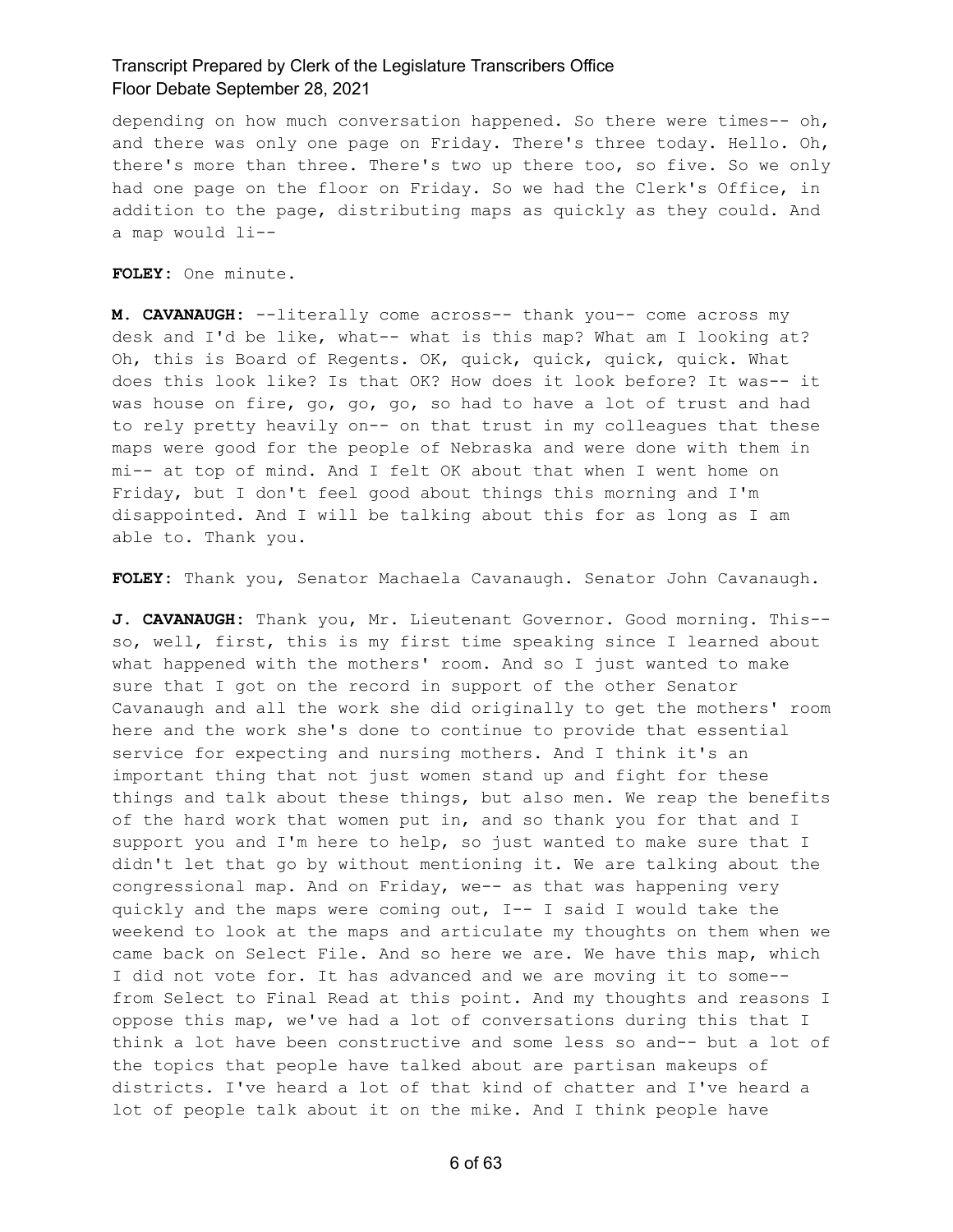talked about winnability or electability of districts and things like that. And I can tell you, when I talk to my constituents, the people who live in the current make-up of District 9 and the-- the proposed District 9 makeup and other individuals, Nebraskans who are interested in this process, none of them ask me what the partisan breakup of these districts are, and nobody asks me how I think the elections are going to turn out in the future for these districts when they advocate for a particular neighborhood to be in a district or a particular size of districts. People advocate for and ask that we draw fair maps. And by fair maps they mean maps that have, as close to possible, an equal number of people and that do not pack or crack, separate up racial or ethnic groups, and that do not purposely disadvantage individuals. There is a long-standing tradition in this country of gerrymandering, which we've had a conversation about, which is-- I-- I defined it earlier, a couple days ago or last week, where the party in power uses its power to disproportionately favor themselves over the other party. And this drawing of District 2 has no explanation other than partisan favor. The logical way to draw the 2nd Congressional District would include all of Douglas County and some smaller portion of Sarpy County than it currently is in the makeup of District 2. It would not include adding a whole nother county. And so we had a lot of conversations and there was some-- I don't know if you'd call it stalking horse arguments, but there were some arguments that apparently were not sincere about how serious and important it is to keep Sarpy County together. And we talked through those arguments on the floor here, we talked through them off of the sides, and we talked through them in the committee hearings as well. And I don't know Sarpy County well enough to tell you, and maybe a Sarpy County senator could tell me this, they could get on the mike and explain, but this new map of CD2  $q_0$  -  $-$ 

#### **FOLEY:** One minute.

**J. CAVANAUGH:** --thank you, Mr. President, I'll get back on the mike after-- has these communities, has-- has-- goes to all of Douglas County, all of Saunders County and kind of-- well, it looks like a C, but in Sarpy, it's really kind of an L or a J shape and it captures parts of some communities in Sarpy County. And so my question is, are La Vista, Papillion and Bellevue whole in this map or are there parts of La Vista, Papillion or Bellevue in each congressional district? That's a question I think deserves to be answered because one of the things we centered upon in this conversation was it might be OK to divide a county, but we should certainly keep those communities in that county whole. And so if those are separated, I'd like to hear the reasoning why. I'd like to understand why they couldn't be kept whole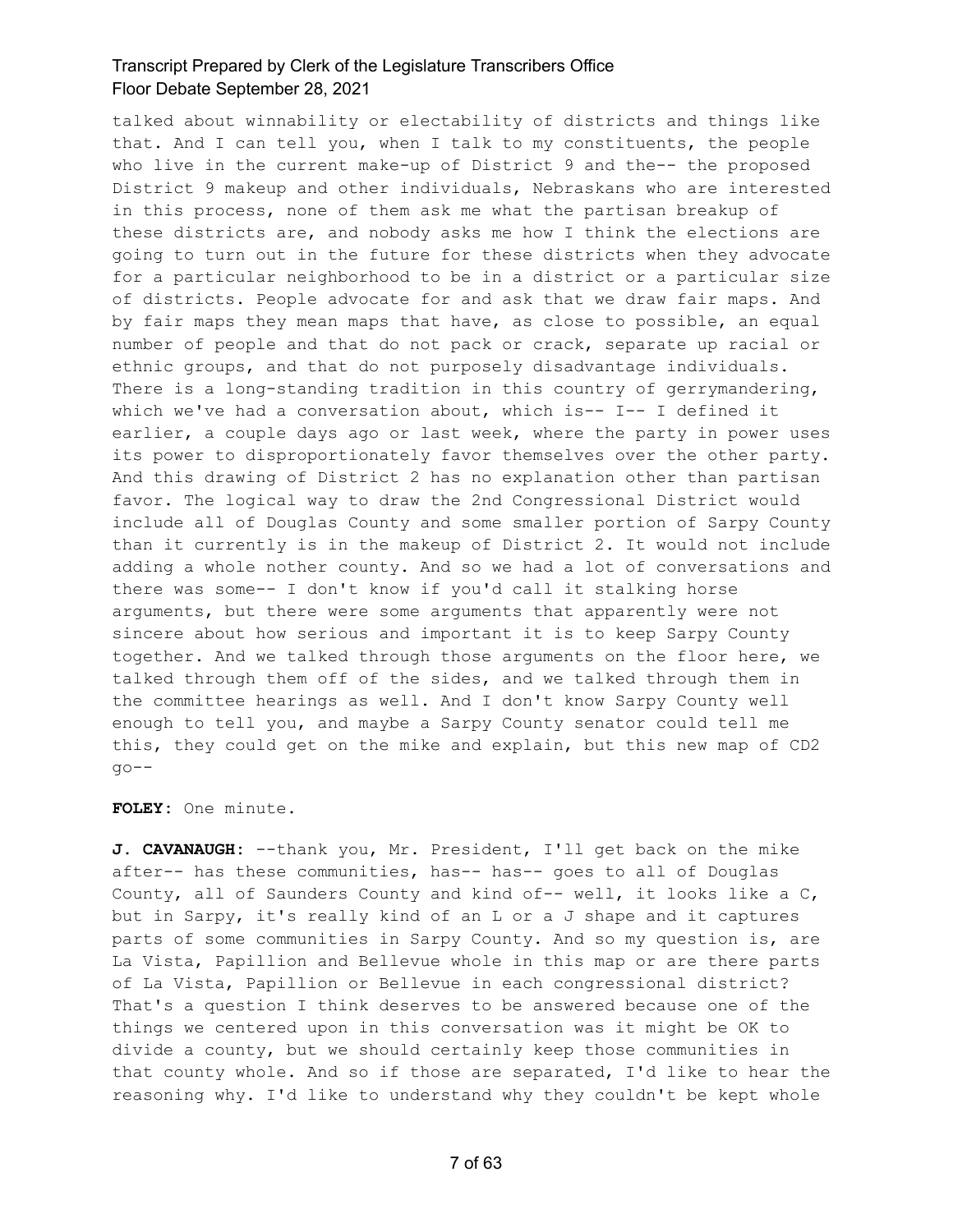and we had to put Saunders County in when it could have been kept whole in the 1st District and we could have maybe kept Papillion and La Vista whole in a 2nd Congressional District. So those are some of the questions. I'll get back on the mike and express some of my other concerns and questions about this map going forward. Thank you, Mr. Lieutenant Governor.

**FOLEY:** Thank you, Senator John Cavanaugh. Senator Hunt.

**HUNT:** Thank you, Mr. Lieutenant Governor. Good morning, Nebraskans. Good morning, colleagues. I stand in support, as well, of the motion to recommit LB1 to committee. I was a no vote on LB1 last week. I think that if you look at the way that these congressional districts have been drawn, I do think they're drawn in a partisan way. And this is something that the people of Nebraska said, too, when they came in to testify on the different maps that we had in Grand Island and Lincoln and Omaha. Especially in Omaha, in my congressional district where my constituents came to testify, LB1 was not a map that worked for them. But I'd like to stand up and share some ongoing concerns that I have about our process here with the redistricting maps that we're doing. On LB1, on the congressional maps and on the legislative maps, we had an agreement as a body that in order to build trust and to keep the trust that we need in order to get this done in such a short amount of time, that these maps were going to move together. And I thought we had a deal. And now this morning, I find out that for the third time from the Speaker, he's broken the deal. The deal was that on the legislative maps, there would be no substantive changes between General File and Select File. We knew that we would have the opportunity to "tweak," was the word, "tweak," the districts and, you know, change a couple lines here and there, which I think made a lot of sense. For example, in my district, District 8, which butts against Senator McKinney's district, District 11, there's-- his district is- or-- or District 11 is coming into District 8 in a way that I think disrupts the core of the district a little bit, but it's not, you know, a mole hill that I'm willing to die over. I'm just trying to make sure that as people who are working on these maps are not from the communities that we represent, that we're standing up for our folks, too, and making sure that our people in District 8 and District 13 and District 11 have a map that makes sense for our communities in terms of the neighborhoods and the affiliations and the organizations that we already have there. So that's an example of a tweak because it doesn't change really the demographics of our district. It doesn't change the party registration or anything like that of our districts. It's not gerrymandering. It's making sure that the communities actually are represented by the district lines that we draw. That's an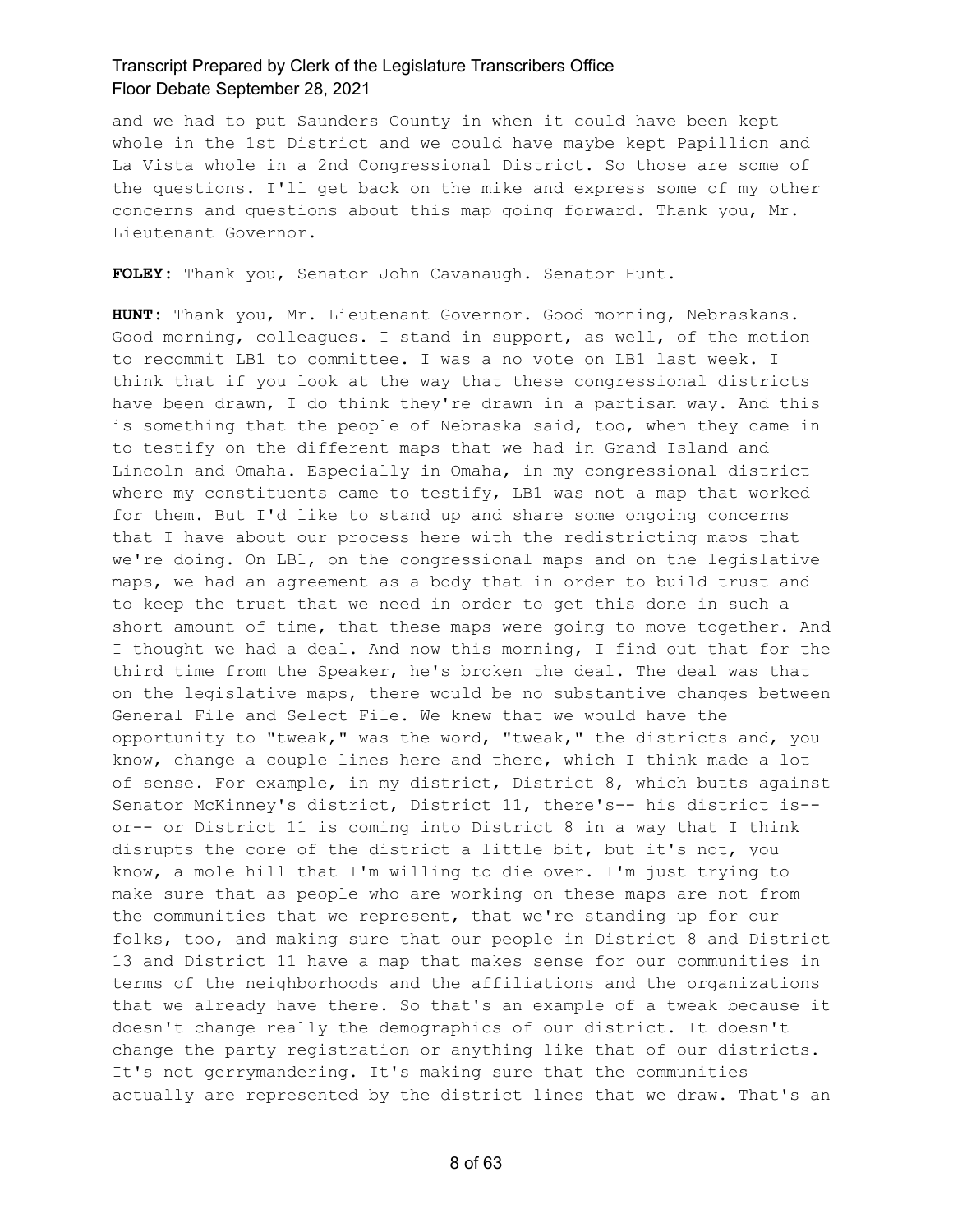example of a tweak. What we see in the amendment that-- that was just shared with us this morning for our legislative maps is that what's happened in Lancaster County is much more than a tweak. It's, you know, redrawing lines in a really substantive way. And when the maps have to move together, when there's a map that was apparently agreed to at 8:30 a.m. today that I haven't seen, we just had a three-day weekend, colleagues, and so why am I seeing maps? Why are we all seeing maps at 8:30 today when we had all of this time to get something done and, when we passed a map on Friday, that all of us pretty much agreed to? And that was a really hard-won agreement, right, colleagues? We thought that we would be here all day Friday. We thought we'd be here all day Saturday. But we were able to put some differences aside and come to a meaningful agreement, and I would like it explained to me why we can't stick by that agreement. It makes sense to do some tweaks, like I said, but those tweaks have to be done in good faith. And when I see the amendment that's come out for the legislative map and I see that's not a tweak, that's a huge change, and that it advantages one party in a way that's really unfair, you know, I feel duped. And a lot of us should feel duped because people went back on the deal that we made. So what are we supposed to do with that? Colleagues, in politics, when we're operating with low trust, with low time and low communication, we're not going to have success.

#### **FOLEY:** One minute.

**HUNT:** Conservatives always talk about running government like a business. If I were running this Legislature like a business, I would look at these deficits that we have of time, trust, and communication and say, what of these things is in our control that we can raise the level on? Well, we can't really add more time. We can. We can take this into January. But I think there's an agreement in here that none of us really want to do that. We could increase the trust, but that would be a choice, and-- and I don't think anybody feels safe making that choice in this body. But we can really increase the communication. That's the easiest thing that we can do. Nobody should be seeing maps at 8:30 a.m. on Tuesday morning the day before we're supposed to be voting on it, especially when the public hasn't had a chance to see that map either and be communicated with. So the communication has to rise. The time probably can't rise. But if we can increase the communication, I think that we'll see the trust increase as well and then we'll have more luck and we'll be able to move forward, and I hope that we're able to do that today. Thank you, Mr. President.

**FOLEY:** Thank you, Senator Hunt. Senator Pansing Brooks.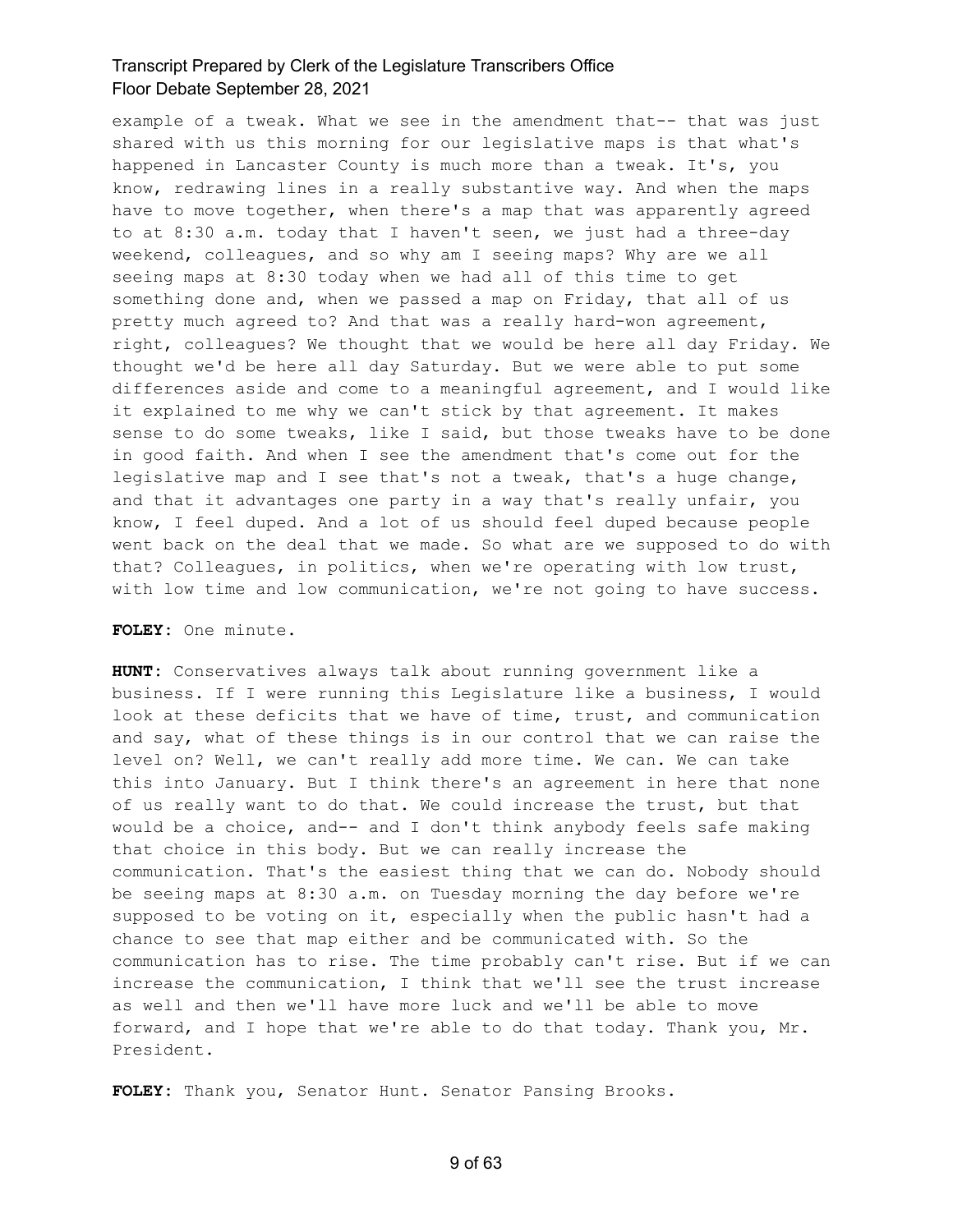**PANSING BROOKS:** Thank you, Mr. Lieutenant Governor. Good morning, Nebraskans. Good morning, colleagues. I'm standing up because I-- I was voting last Friday on a map. I thought it was the map that everybody agreed to. It was a map where we stood down. We were willing to move forward. And now I'm hearing, oh, you were only voting on District 27. That's Senator Wishart's district, which had been basically decimated in some of the earlier maps. So all of a sudden, I come in this morning thinking, OK, well, General-- we're on Select now, we got through pretty easily last time, this should be-- not be a problem. But now all of a sudden-- and, you know, we were never happy with the way the congressional maps were set. We made an agreement with that change, with-- to the congressional maps, which became more rural in CD2. We made a-- we-- we made an agreement because we were understanding that, number one, District 27 wasn't going to be decimated, and we had general agreement on the maps. The maps were becoming more conservative in southern Lincoln and we had agreed to this. Now, all of a sudden, I'm hearing, oh, no, the only thing we were voting on, on Friday, was District 27. That was not made clear to anyone to whom I have talked. No one to whom I have talked has said, oh, yeah, we were just voting on 27. Why-- why wasn't that just discussed? Yeah, we-- we discussed 27. But because this ma-- map came up from conservatives, we thought we were just acquiescing finally and we had agreed and part of our-- part of what we lost was that congressional district up in Omaha. And now all of a sudden they're saying, oh, well no, it's-- it's-- it's totally different. We're now making-- we're going clear up with rural districts into Lincoln. And I've had some discussions with Senator Linehan and Speaker Hilgers, and there's complete miscommunication going on and they're aggravated. I'm aggravated. I'm aggravated because no one said, OK, today we're just talking and voting on Senator Wishart's district. We aren't talking about anything else. I thought we were moving forward with what we had and instead, nope, we were talking, in their minds, I guess, about Senator Wishart's district. I am not going to allow the conservatives to blame us for anything if this falls apart, and there's a real chance that this falls apart. And, yeah, that won't look good for any of us. It won't be good for the elections coming up next, in 2022. You're right. That hurts Democrats and Republicans in the elections if we do that; it hurts the counties. But don't tell me that all I was voting on was District 28. I want to ask some people some questions, if you don't mind. Senator Pahls, would you ask- could I ask Senator Pahls--

**FOLEY:** Senator Pahls, would you yield, please?

**PAHLS:** Yes.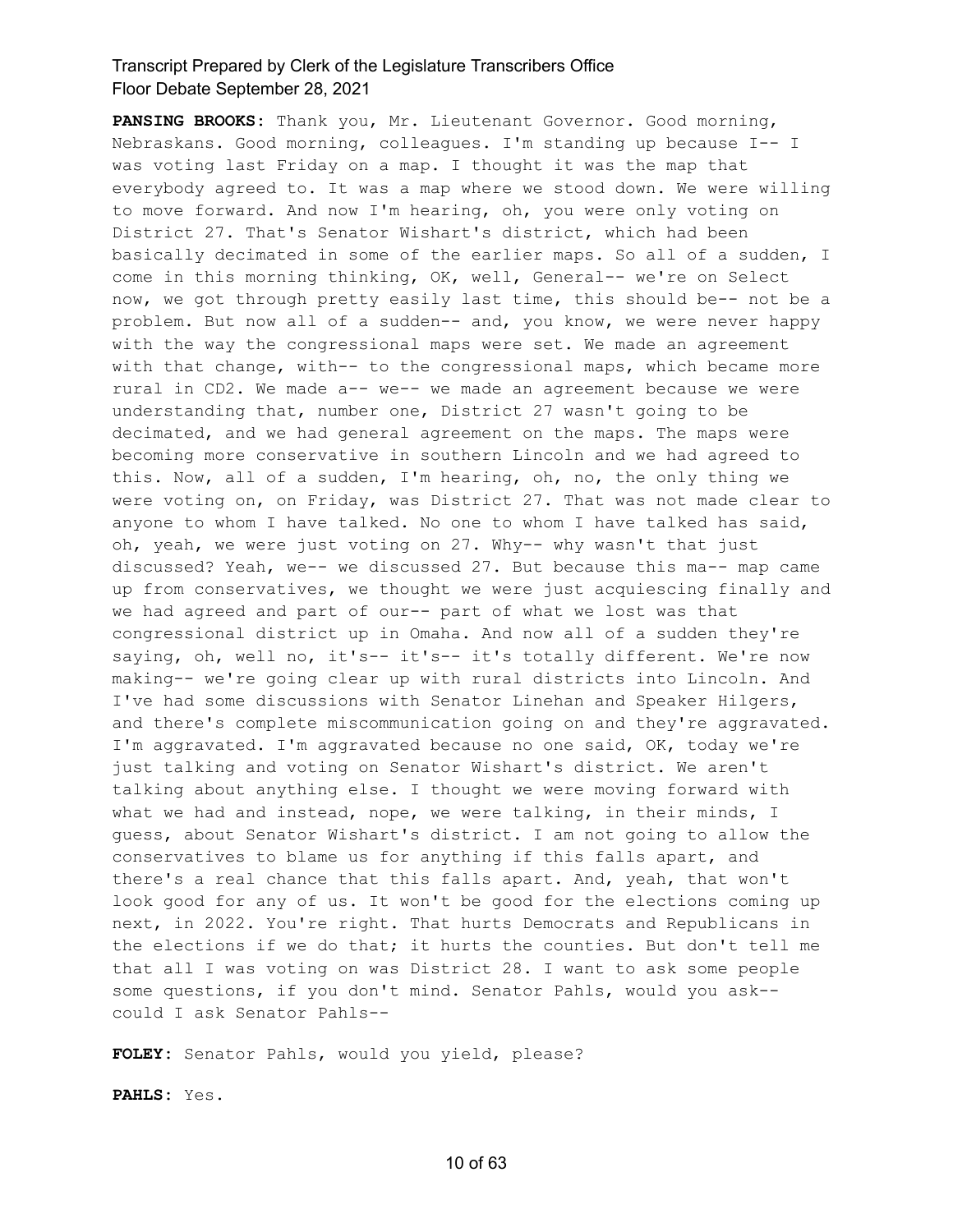**PANSING BROOKS:** Senator Pahls, were you aware that the only thing we were voting on was District 27 on Friday?

**PAHLS:** To be honest with you, no, but can I elaborate on that?

**PANSING BROOKS:** Sure.

**PAHLS:** My intent was this, is both sides would get together and talk about it be--

**PANSING BROOKS:** Yeah, we thought we had.

**PAHLS:** Well-- well, because--

**FOLEY:** One minute.

**PANSING BROOKS:** --initially--

**PANSING BROOKS:** OK, I need to get to some other people.

**PAHLS:** OK.

**PANSING BROOKS:** I'm sorry. You can use some time. Senator Kolterman could you-- could you speak, please.

**FOLEY:** Senator Kolterman, would you yield for questions, please?

**PANSING BROOKS:** Sorry. Sorry.

**KOLTERMAN:** Yes, I will.

**PANSING BROOKS:** Did-- did you know that we were only voting on District 27 on Friday when we moved that map off of General File?

**KOLTERMAN:** My understanding is we were voting all-- all the Lincoln senators that-- Lincoln, Lancaster, and I was involved in Dorn and Brandt. That-- what we had all agreed to is what I thought we were voting on.

**PANSING BROOKS:** Thank you. I-- I agree. Thank you, Senator Kolterman. Senator Williams, could you please answer?

**FOLEY:** Senator Williams, would you yield, please?

**PANSING BROOKS:** Was it your understanding, Senator Williams--

**WILLIAMS:** Yes, I'd be happy to yield.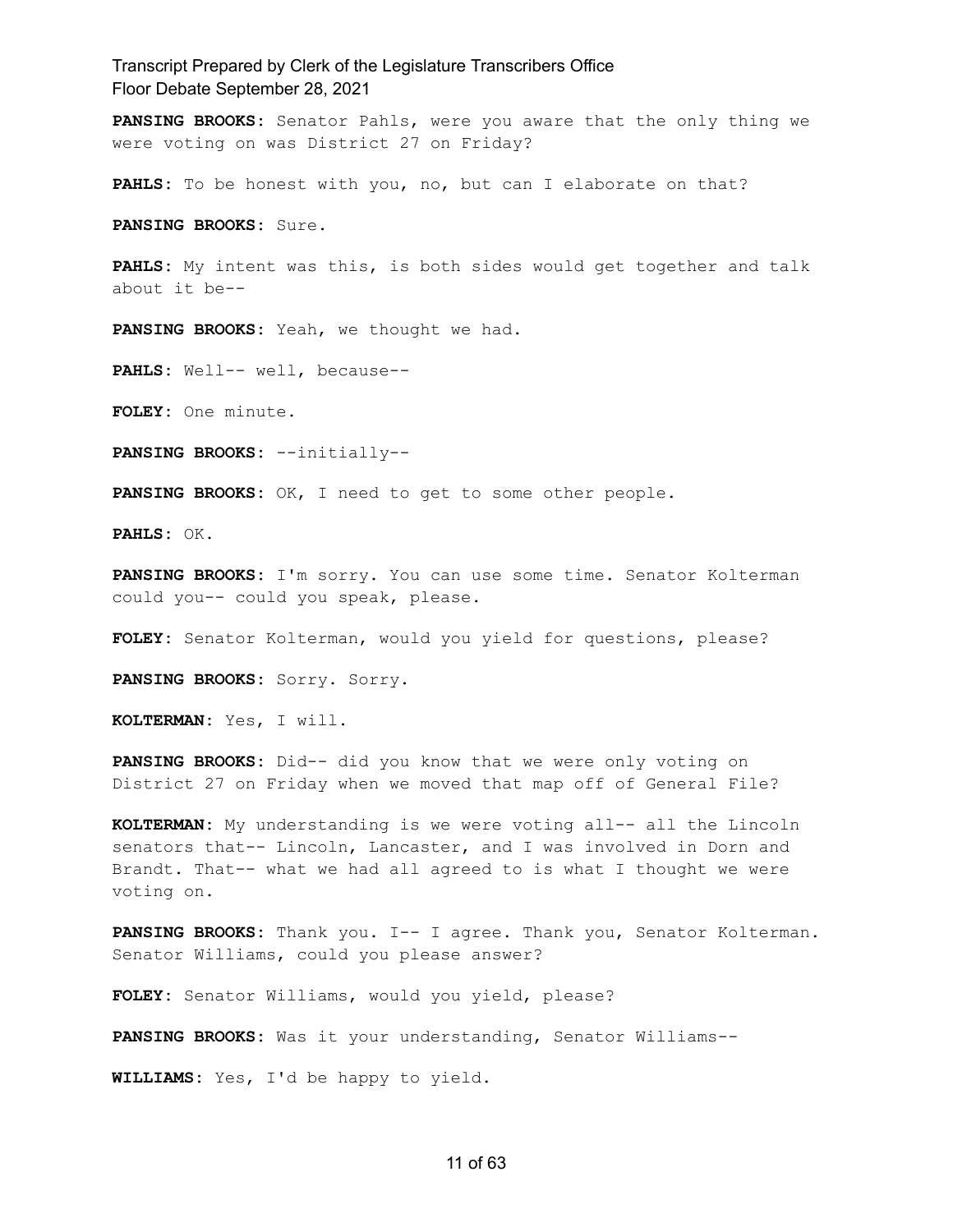**PANSING BROOKS:** Thank you, Senator Williams. Would-- was it your understanding we were voting solely on District 28 and not the map as a whole?

**WILLIAMS:** My understanding Friday, after a lot of negotiations, we were dealing with the entire legislative map, and that's what I believed I was voting on.

**PANSING BROOKS:** Thank you, Senator Williams.

**FOLEY:** That's--

**PANSING BROOKS:** I have no more questions right now. I'm out of time, I think. Thank you.

**FOLEY:** Thank you, Senator Pansing Brooks. Senator Clements.

**CLEMENTS:** Thank you, Mr. President. Well, I'm the senator that represents the border to Iowa, but I don't represent anybody in Iowa. I go to the Missouri River to the east in Cass County for District 2. I oppose the motion to recommit. And not talking about LB1, but we've been talking about the legislative map and I had some comments about that. On Thursday, the map for Legislative District 2 was shown to me and it was agreeable. It was a square area directly west of Cass County, adjacent to the east side of Lincoln, and that was very compact. It looked fine. But then on Friday, actually, I had-- nobody had told me, but suddenly the map that was up for a vote Friday morning was a complete different. It changed my portion of what I'm going to be getting in Lancaster County quite a bit. And I-- I call it the elephant. You know, the-- Cass County is the body of the elephant and the portion that was going to be just a square straight into Lancaster became an elephant's trunk, dropping straight down 18 miles and the previous map had been like 7 miles by 7 miles square, whatever it took to go into the edge of Lincoln to make a compact square edition. And so Senator Dorn and Senator-- but that was giving me some of what Senator Dorn currently represents and moved him over to take some of Senator Brandt's. And so the three of us agreed that we'd be willing to switch that back to how it had-- had been on Thursday and we asked the Speaker and the Speaker did work with me yesterday to put it back to pretty much what was on Thursday. And so it's now compact where, the Friday vote, I did vote for it to move things along with the understanding that there'd be some amendments made, but I considered these minor changes. I think I moved from 98th Street to- to 84th Street. And changes are happening statewide. I'm sorry that, you know, Senator Matt Hansen is worried about some people that are being represented differently than they had been, but I have 14,500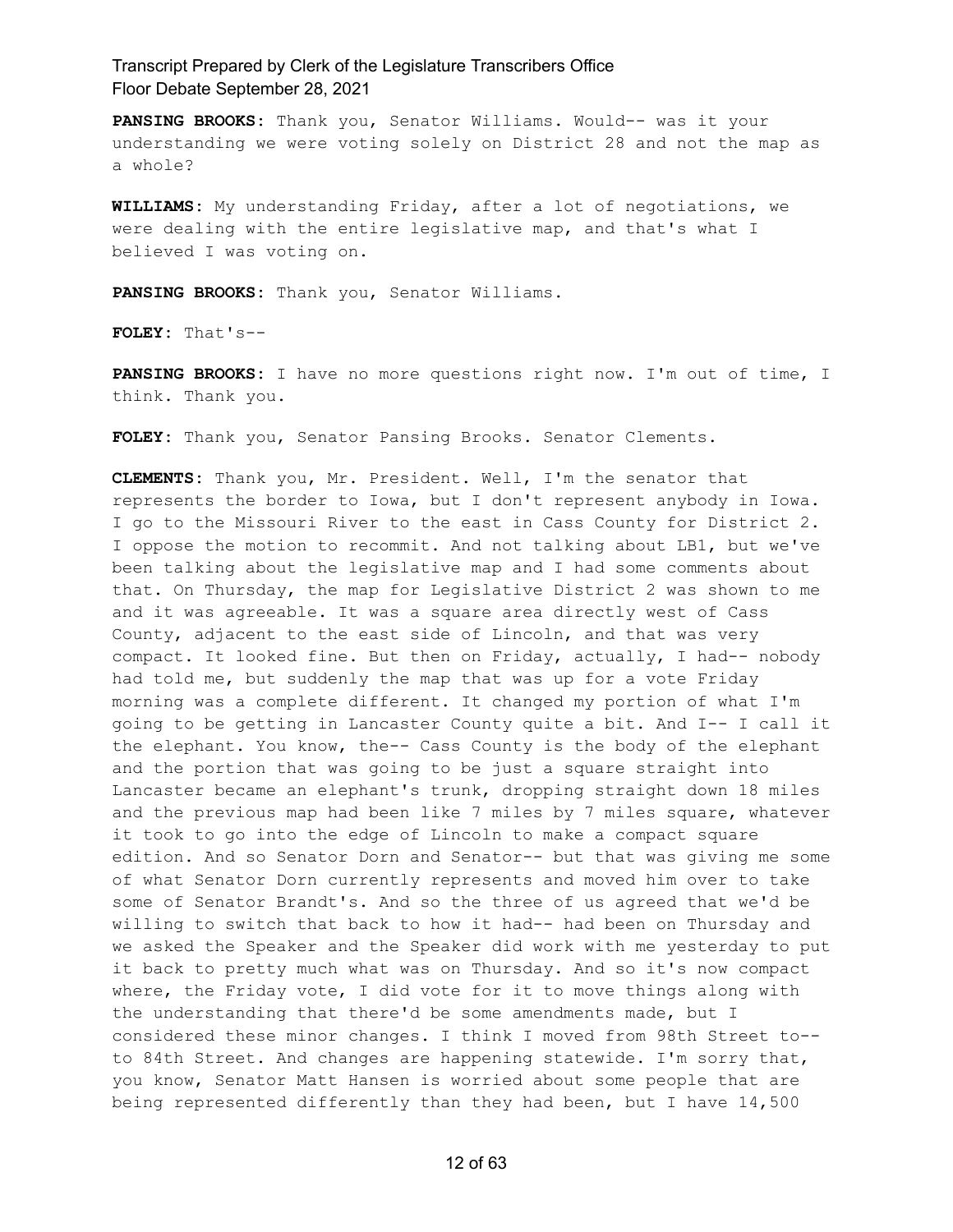people in Sarpy County that for at least ten years have been represented by District 2. And a person just to their south in Cass County, where I live, now they're going to be represented by someone from Gothenburg, District 36, and I think that's a much bigger change than what's happening in east Lincoln. And so I just live 20 minutes from east Lincoln and I'm very accessible to the people. They're probably a shorter drive for where I live to east Lincoln than it was up to Sarpy County when I had that-- when I've had that area currently. And so I-- I have worked with the system. I was very surprised Friday that the elephant trunk appeared, but was very pleased the Speaker and--

**FOLEY:** One minute.

**CLEMENTS:** --Senator Linehan were willing to make adjustments. And I was told that there was agreement to make some adjustments of that sort. So I haven't even actually-- I saw what changes were proposed yesterday. I'm not sure that's what today's amendment is. I'll have to wait until I exactly see it, but I do object to the recommit to committee and would like to get on with voting on LB1 and will talk more about LB3 later. Thank you, Mr. President.

**FOLEY:** Thank you, Senator Clements. Senator Matt Hansen.

**M. HANSEN:** Good morning again, colleagues. Colleagues, I want to agree-- or clarify something I appreciate Senator Clements speaking his mind because his objection to the district that was drawn on-- on Friday is how we got here. That's how I understand the moving parts. And I want to say I don't object to Rob Clements personally representing parts of Lincoln, and I don't object to my constituents going to Rob Clements, Senator Clements, personally, I object to the city of Lincoln being cut up in a spiral pinwheel over ten legislative districts. Colleagues, we're going to do some math on the record here. I got it all up on my phone. So according to the census numbers I have, Lancaster County has 322,608 people. If you divide that by our target district of 40,031, you get the answer of 8.0589, so rounds down to eight. Lancaster County should be a closed map of exactly eight senators. And every time we allow another senator from another county to come in, it is breaking a community of interest in the city of Lincoln and it is inappropriate. We blew up the entire congressional map because Papillion and La Vista said we have to hang strong, you cannot possibly break up our two separate towns. And yet here I'm supposed to allow the state-- sorry, the city of Lincoln to spiral everywhere. There should be eight districts in-- self-contained in Lancaster County, probably about six Lincoln districts and maybe a north and south, or east and west, however you want to cut it, rural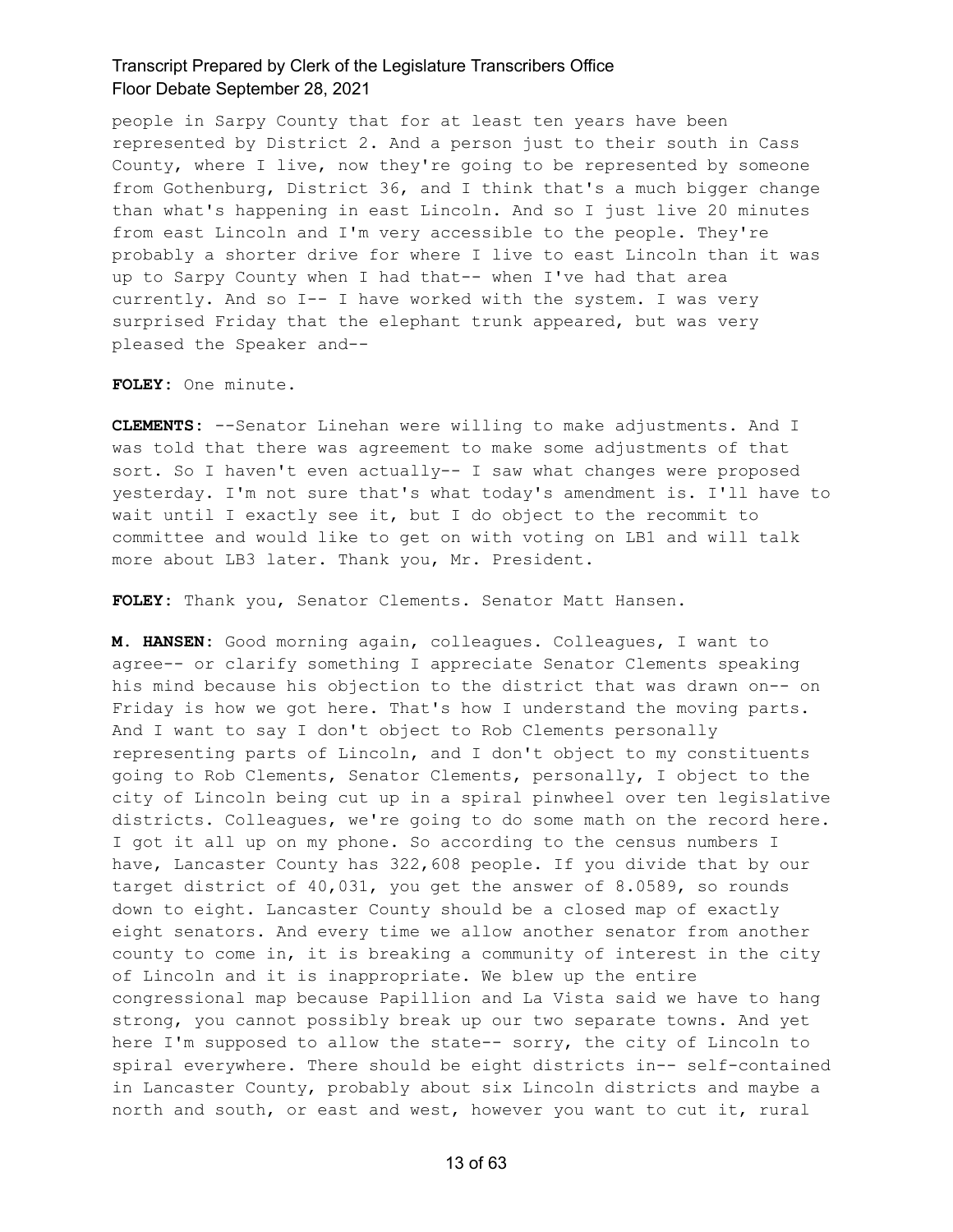district that comes into town and represents Waverly, Hickman, and others. That's where we've got. So it's not just that a district came into Lincoln and I'm upset about a particular precinct. I was uncomfortable with this situation to begin with. I think it is suspect to begin with. And now we have Districts 21, 25, 26, 28, 27, 46, 2, 30, 32. We have so many districts and all of them, except for maybe 32, I'll have to check, have parts of the city of Lincoln, and 32 certainly gets close if it's not exactly in. So we are asking constituents of Lincoln who live next to each other, who live within a mile of each other, to potentially vote for election representatives that live not only in other counties, but they could live in three other counties; actually, they could live in six other counties if you count all four counties that are in LD32 in addition to Lancaster. Lancaster should be a closed map. We should not break county lines. There's no need to break county lines. But in order to give all of the districts around Lincoln what they wanted, we started carving up Lancaster County, and that was something I could agree to as long as the city of Lincoln was kept relatively in Lincoln districts. Just to give an example, this isn't like you come up to the edge of town. If people want to walk through me with this [SIC], envision the intersection of 70th and Van Dorn in Lincoln. That has been a built-up area, that has been a place that has been part of town my entire life. But beyond that, this is a core part of town right by-- right by Holmes Lake Park. You are now in a situation where the southwest- sorry, the southeast corner of that's represented by District 25, which goes all the way out to Bennett; the northeast corner of that is represented to District 2 that all the way goes out to Cass County; and then the west side of that 70th Street is represented by a Lincoln district, District 29. You have people who live across the street from each other in neighborhoods in Lincoln that have existed intact for longer than I've been alive who are now split and spiraled into many different rural areas when you very easily could have just six Lincoln districts and two rural Lancaster County districts and you don't split the county at all. Similarly--

**FOLEY:** One minute.

**M. HANSEN:** Thank you, Mr. President. Similarly, as I understand it, Senator Dorn's district, District 30, comes all the way up to Old Cheney. And I know he came up into the southern part of town last time, and I would have objected to it last time as well, but it comes all the way up to Old Cheney, to The Knolls, where my father-in-law lived as a child, like this is the core level of neighborhoods that we're dealing with in Lincoln. We are taking districts that have been in Lincoln for decades and decades and decades, and we are pinwheeling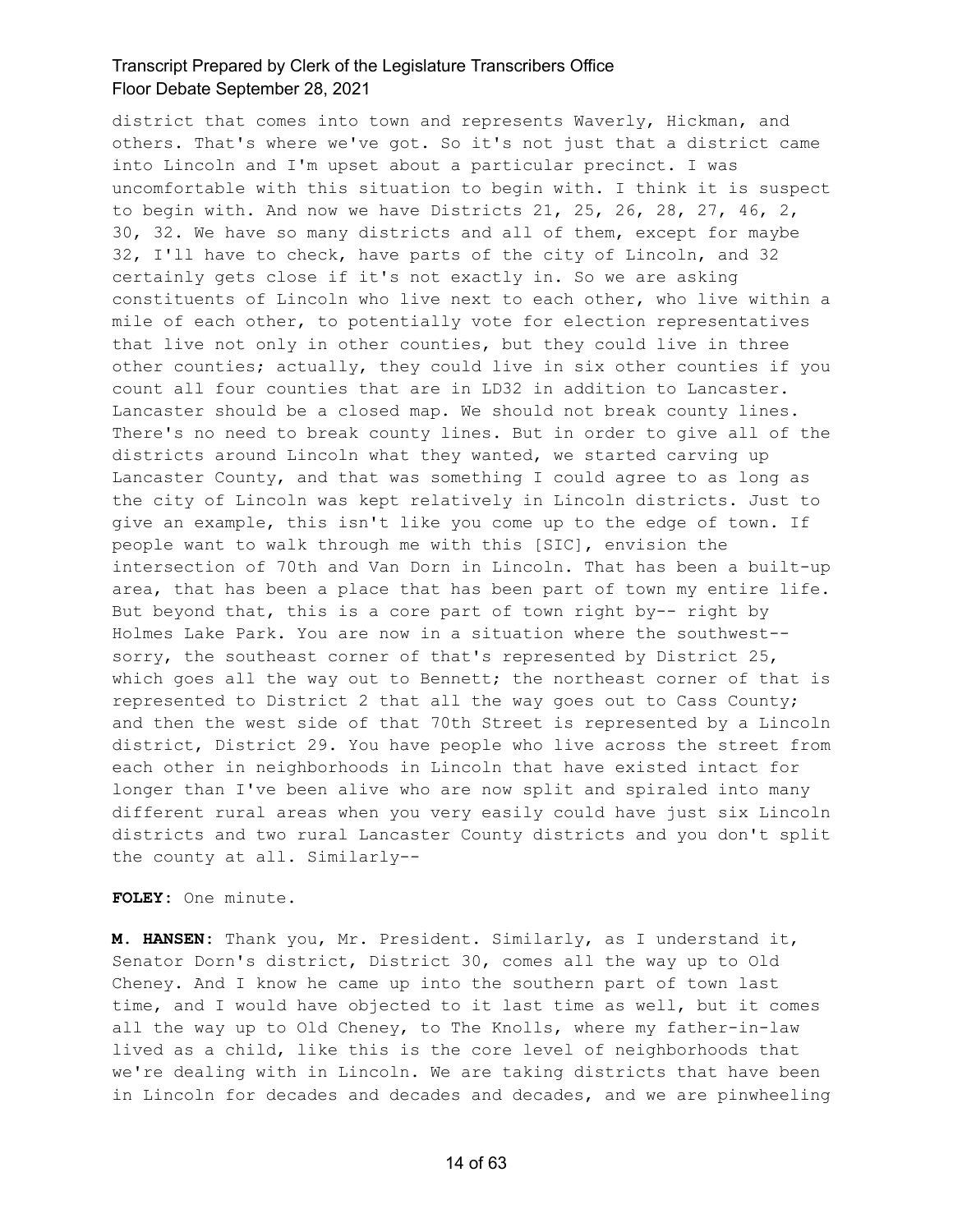them. And if Senator Clements wants to complain about the elephant trunk, that LD2 happened, that's fair. I-- it did-- wasn't the prettiest district. We now have what I'm going to call-- going to call a shepherd's crook that comes up and loops in and grabs what used to be 29 and 27 and throws it in with Gage County. There is-- and I will pantomime for the cameras, but there's definitely a left-leaning hook that grabs kind of the 14th/Old Cheney-40th/Old Cheney area. I mean, if we're calling out bad shapes, we're calling out bad shapes and that's a bad shape.

**FOLEY:** That's time.

**M. HANSEN:** Thank you.

**FOLEY:** Thank you, Senator Hansen. Senator Groene.

**GROENE:** Thank you, Mr. President. I stand in support of LB1 as amended, but I'd like to discuss the blue dot. I happen to believe this is a time for the second house to act. They should have acted a long time ago because we have two aberrations in our state government. One is the Unicameral, which should go away. The one-- the other is how we apportion our Electoral College votes. It is us and New Hampshire that are the oddballs, needs to go away. In Nebraska, we have the initiative process, petition process. Across the state, we have people organizing. I'm sure, if you are a conservative, you have been contacted by people in your district, people across the state. They want to do something. What can we do? How can we get involved? They got involved and organized over the perversion that was attempted to be taught in our schools. They got involved about the vaccine mandates, the tyrant in the White House and his policies. You are organized. What you can do without my blessing or this body's blessing or the Governor's blessing is the initiative and the petition process. You have an opportunity of the petition out there on voter ID. You can also change our law on how we apportion our Electoral College. In 1991, this thing passed by only 25 votes and it was a "Unicameralist" who was being nice, who changed his vote to make sure they had 25 back in '91. They even had a bracket motion that received 22 votes. I still don't understand why that bill was not filibustered. It needs to go away, people. That's up to you because it's not going to happen here. Senator Gragert, when I-- first two years will go down in history as the vote because he was mad. Senator Hilkemann brought a bill to get rid of it. It failed by one vote. He got mad, pulled his vote. That's how government-- you talk about making sausage. That's what happens down here. This is your opportunity, people, to do an initiative, take 7 percent of who voted in the last Governor's election to change the law, because this is a law-- this is not in our constitution-- a bad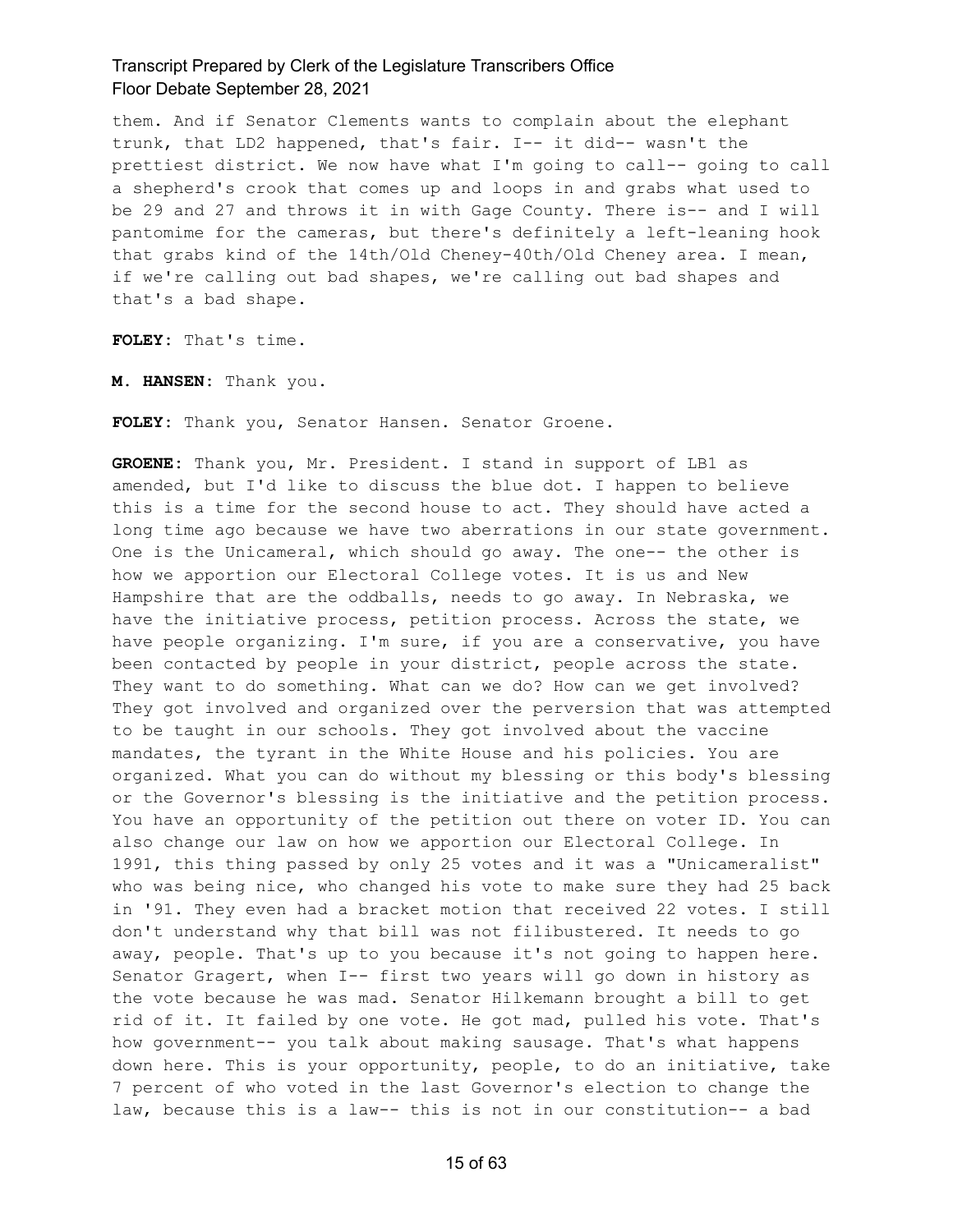law. I'm going to finish by a quote that somebody sent me that hit home from Winston Churchill: If you will not fight for right when you can easily win without bloodshed, if you will not fight when your victory is sure and not too costly, you may come to the moment when you will have to fight with all the odds against you and only a precarious chance of survival. There may even be a worse case. You may have to fight when there is no hope of victory because it is better to perish than to live as slaves. I look at that as under socialism, when you become chattel, when you're told what shot you should take on your personal healthcare, when you are shamed by the radicals, when you have the pronoun Nazis attacking you when you say a pronoun that they don't like. People, you need to rise up. There are other petitions you could do. You could do one on sex education. You could do one on vaccine mandates. Fifty-eight, nearly 59 percent of Nebraskans voted for Trump.

**FOLEY:** One minute.

**GROENE:** They voted for Governor Ricketts. They voted for Senator Fischer. The numbers are there. The numbers are there and this body will not do it. You have to do it yourself. It's time. I will help. There are a lot of people who will help. I'll be just a peasant like the rest of you and go out and get signatures, but you need to do it and you need to do it now because we have reached that time where we are in a precarious situation in our country where it might be too late within ten years. Thank you, Mr. President.

**FOLEY:** Thank you, Senator Groene. Senator Machaela Cavanaugh.

**M. CAVANAUGH:** Thank you, Mr. Lieutenant Governor. I still stand in support of motion 7. And I just-- I appreciate what Senator John Cavanaugh said this morning about the mothers' room. And I did intend to speak about the mothers' room more this morning. I was asked to meet with the Chair of the Exec Board this morning with not very much notice, and I was in a meeting at the time, and my office did say that he could come and find me on the floor. He has chosen not to do that. So I don't really appreciate him telling people that I refuse to meet with him. I just was busy doing the work of my constituents and the people of Nebraska. So I will continue talking about the mothers' room until we have a clear answer as to what is happening next. And right now, it has been one week since my office on the 11th floor has been empty to be utilized by any staff member that needs to be rearranged to reinstate the mothers' room. The mothers' room is just down this corridor near the Clerk's Office and the Speaker's Office and the Exec Board office. It was never intended to be temporary. It was intended to be permanent. Everyone who agreed to it in that room with me in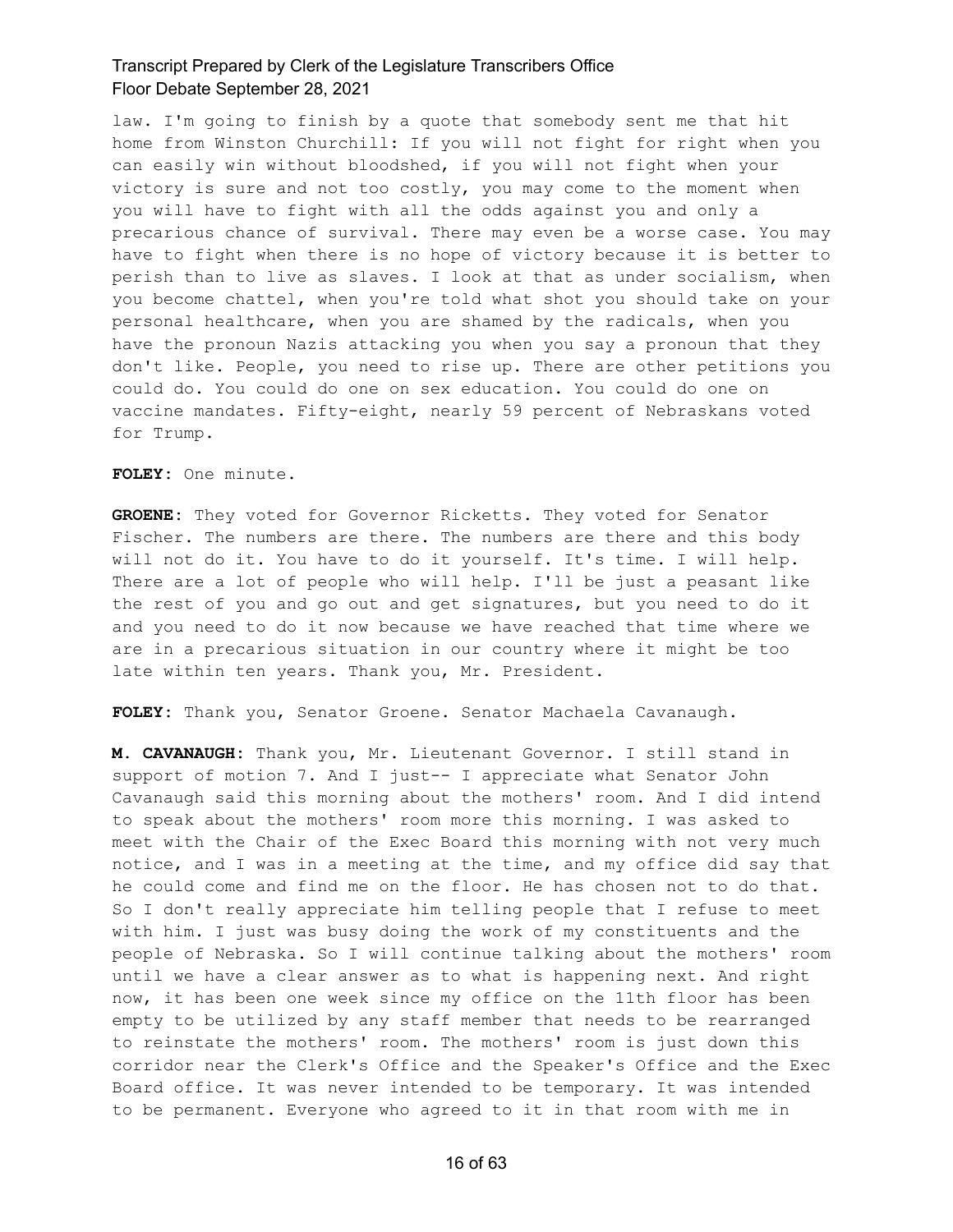2019 agreed to it being a permanent, dedicated space. Private dollars were utilized to pay for it. And I just want to make that very clear because there's been some gentlemen in the state of Nebraska that have contacted me that they didn't want their taxpayer dollars going to this. Don't worry, gentlemen. While we do populate the world, I'd hate for taxpayer dollars to go to support us doing that work while also providing for our families, so no taxpayer dollars were used in the formation of the mothers' room, just private dollars, because, you know, who cares about 50 percent-- actually, it's over 50 percent of the legislative workforce is female. So when you say women choose to work in this building, what would you all do if they all chose to just walk out right now? Because I'm looking in front of me and I see a lot of ladies that could choose to not work in this building and this building would not function. So maybe have a little bit more respect for the people that work in this building. The people that choose to work in this building, all of them, deserve our respect and deserve to be supported in the workplace. I have been contacted by so many people who have visited this building, who have worked in this building, who have been lobbyists in this building. I was contacted by them two years ago. I've been contacted by new people. People keep coming up to me about their experiences in this building. I shared my experience as a state senator in this building and it wasn't good. It was not good. And I get notes from, again, men who say, what's wrong with using a public restroom sink to wash your-- your parts, you only have to use them like once, it's not that big a deal. I mean, you're supposed to sanitize it, first of all, so, like, I mean, you know, where people poop isn't a great place to sanitize things. That's not where I sanitized things when I was at home. I didn't take everything into the restroom to sanitize, so why would I do that when I'm at work? That makes no sense whatsoever. Whether you think women should be working or not is pretty much irrelevant. In Nebraska, I believe it is 78 percent--

**FOLEY:** One minute.

**M. CAVANAUGH:** --of parents are in the workforce, whether they're male or female. And we have a workforce shortage, but we just keep on digging in on things that impact that, that make people want to flee from this state because we don't care. We want to have a workforce, but they can't be brown. We want to have a workforce, but they can't have ovaries. We want to have a workforce, but they can't be gay or have pronouns, apparently, is now a new thing. It's-- it's mind boggling to me that this is still a thing. It's mind boggling to me that that mothers' room hasn't been reinstated, that that room has not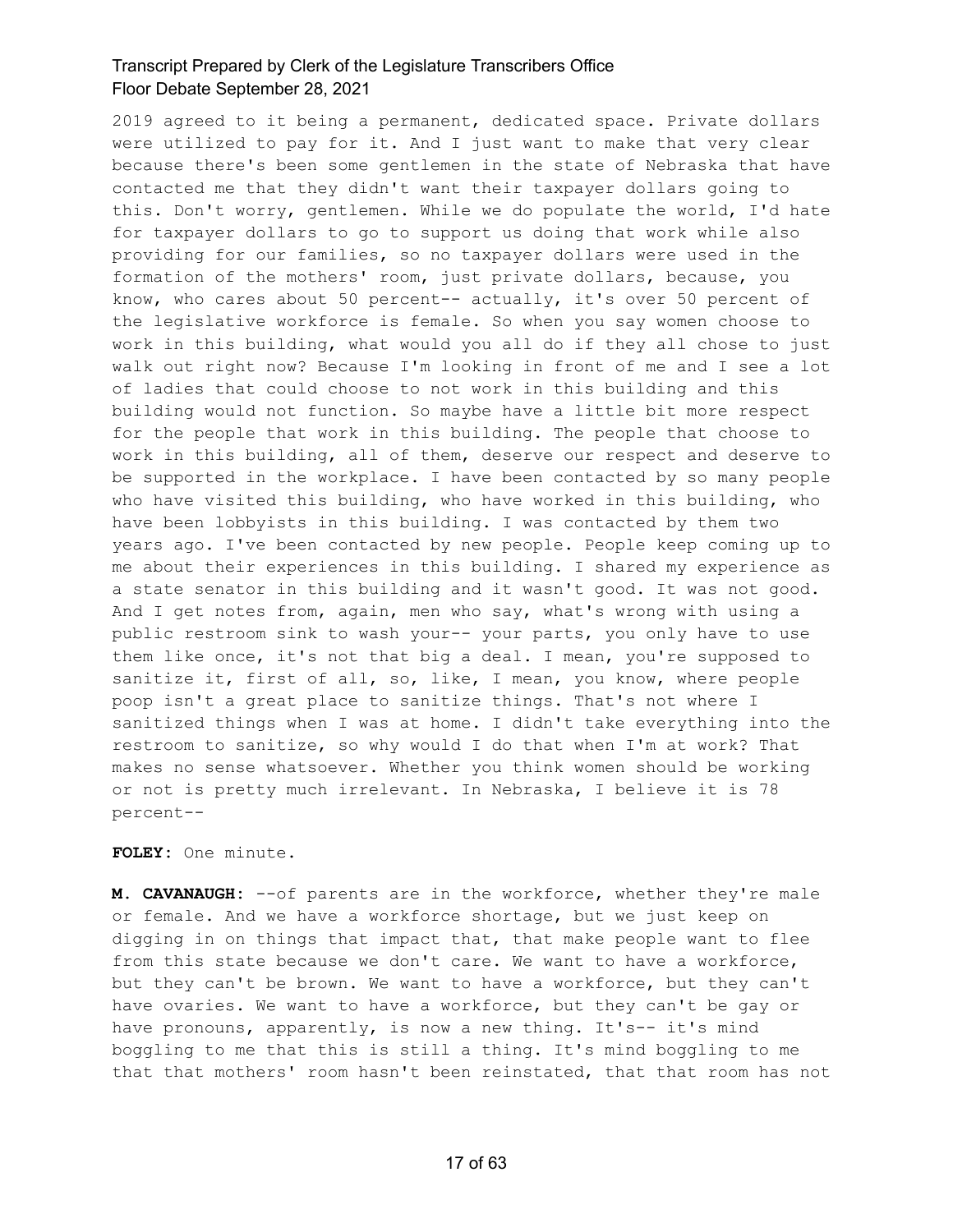been vacated, and I'm going to continue talking about it because I have a lot more to say today about the mothers' room. Thank you.

**FOLEY:** Thank you, Senator Machaela Cavanaugh. Senator John Cavanaugh.

**J. CAVANAUGH:** Thank you, Mr. Lieutenant Governor. So, well, I wanted to continue my conversation about the congressional map. So, well, I got a lot of thoughts on it, so I'm trying to get them all. I appreciate Senator Hansen giving us the time to talk about this, because these maps did seem like they were dropped on us and that we were going really fast. And so I took the weekend to think through what my concerns were. But I've heard a lot of people talking about, you know, elected officials shouldn't pick their constituents, it should go the other way, constituents, people should pick their elected officials. And then we have a lot of people who seem to say they hold that belief and then get up here and talk about how they don't feel comfortable representing this area or they don't want this area or they think it should be changed in some way to accommodate them, the elected official, which I guess is not really the reason I rose to speak, but that just bugs me. So I just thought I'd let you all know, since we're-- I guess, you know, we're all friends. This is a safe space. I'll tell you what bo-- it bothers me. So the-- you know, I have long been in favor of a nonpartisan Redistricting Committee. Senator McCollister has presented that before. This body has, I think, passed it and was vetoed before. So I think the one big takeaway I have from this entire process is the necessity for taking it out of the political sphere. I recognize-- I did go down to the map room. I did spend some time trying to figure out how that worked and wrote the map. So I-- all of my complaints, considerations, objections to these maps has baked in an understanding of how difficult the process is. And so I have a lot of respect for everyone on the committee who did this work, for the staff that did this work, that drew these maps, to find out, to get these congressional maps in particular, to so close a deviation. However, the congressional map itself has decisions baked in, not logistical problems, but decisions baked in that are political. And so when you look at the congressional map, you can see there may have been hurdles to drawing a map. And Senator Wayne, I think, accurately articulated a number of these very well on the floor last week and the week before, the problems that we have in terms of drawing maps that are-- that meet the requirements that we ask them to, but also meet the number requirements that the constitution dictates. And so this map meets the number requirement, but the requirement that we asked it to meet is clearly demonstrated on the face of the map, which is we cut out a whole big section of central Sarpy County, put it to the 1st Congressional District, and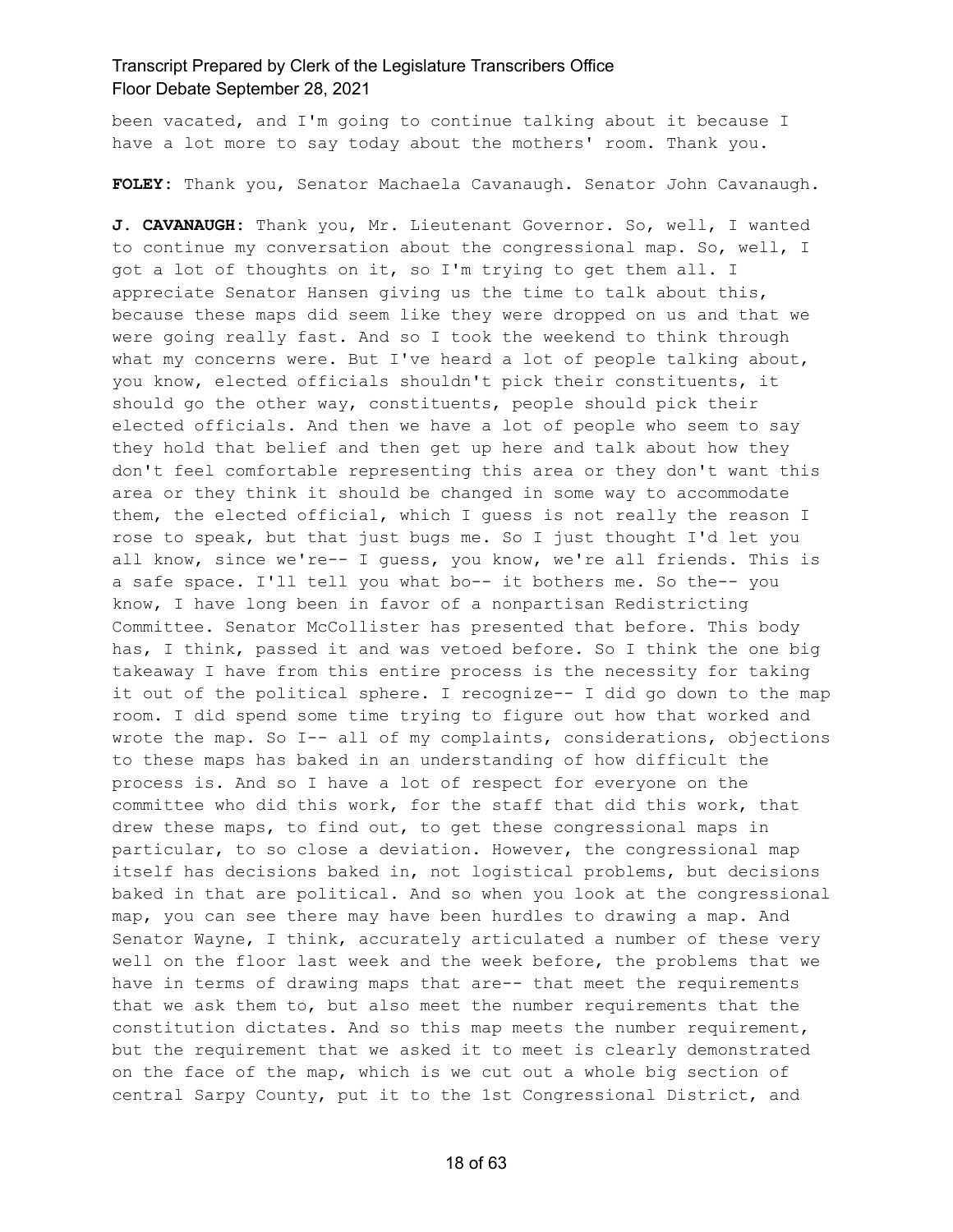then swapped that for Saunders County. And I have not heard a nonpartisan explanation for why we did that. We did have a consideration, and Senator Wayne in his original map drew to include Congressman Bacon's house in the 1st con-- in the 2nd Congressional District, which is not required but is certainly a-- a courtesy and a-- and a congenial thing to do. And so the map he drew included his house. We have come to find out that there's a-- a second house on the horizon that Sen-- that Congressman Bacon wants to build. And Senator Linehan correctly pointed out that Congressman Bacon served this country in the military and had to move, I believe it was, 16 times and doesn't want to move again. And I feel for him. I do. I don't want to move again either. I've only moved about four times in my life and I don't want to do it. But we drew a congressional map that included all of Douglas County, which I was in favor of and I asked for and I stood up here and argued for, and I appreciate that. But then we went out into Saunders County to get a bunch more Republican-leaning--

**FOLEY:** One minute.

**J. CAVANAUGH:** --voters and then cut out parts of Sarpy County that were apparently unfavorable and then swooped back in to go from Congressman Bacon's current house almost right up to exactly where the proposed new house is. And so I was thinking about this when Senator Groene was talking about the uniqueness of Nebraska being a-- a Unicameral, one-house state. And we are here arguing, advocating for drawing a congressional map that draws our congressman's two houses into it. So I just thought that was something that was interesting and should be pointed out. But nonetheless, my opposition to this map is the choices we made and why we drew it the way we drew it. There are less partisan ways to draw this map, and a nonpartisan Redistricting Committee would have drawn them that way. And so I'm still against LB1 for the same reasons I always have been, which is politicians should not choose their constituents, the constituents should choose a politician, and when we draw maps specifically for that reason, we're doing them a disservice. Thank you, Mr. Lieutenant Governor.

**FOLEY:** Thank you, Senator John Cavanaugh. Senator Hunt.

**HUNT:** Thank you, Mr. Lieutenant Governor. I always have trouble figuring out what I'm going to wear to work here. I always have trouble dressing for this job. At home, my background is in fashion and-- and design and retail, and I work in design and retail now. And so the things I wear today-- day to day are a little different than what I would typically wear here when I'm trying to look a little more professional. And every day before I come here, I look at the weather and I see, oh, it's going to be 90 degrees, 91 degrees, 98 degrees, 20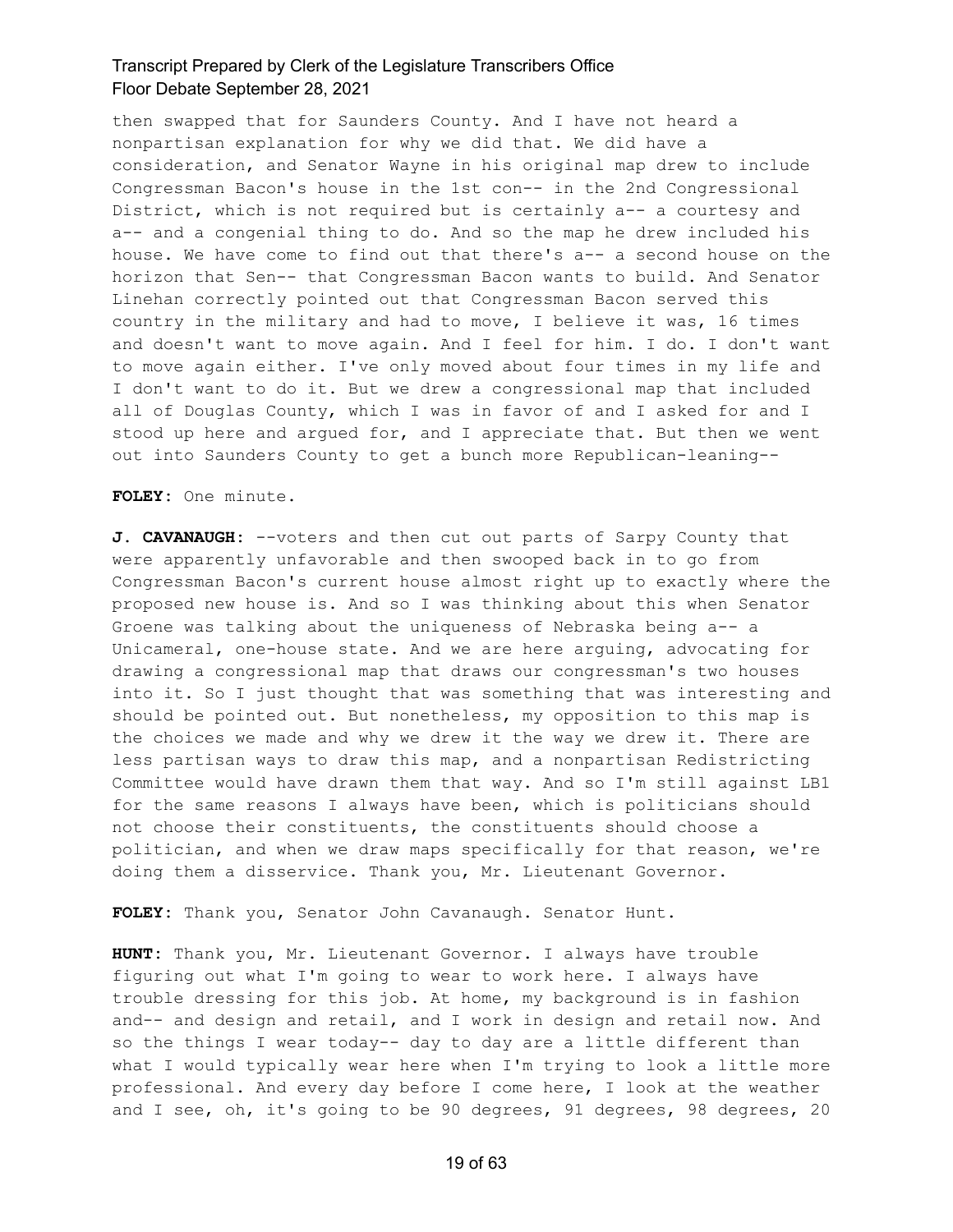degrees, whatever. But here in the Chamber, it's always really, really cold to me, and so no matter how hot it is outside, I always have to bring a few extra layers with me. And I think it's because most people wear suits, and if I wear a suit every day, I would probably want it to be a little cooler in here as well, so that's something I always think about every day here. But on LB1 and on the maps that need to move together between Congress and the Legislature, I would like to understand why this is all happening on this timeline. I understand ostensibly that we need to make sure that Senator Clements' concerns are taken care of. But when we took care of his concerns without having transparency and communication with the other members, it lowered the trust in the body, it raised new concerns for other members that it's understood that we're not going to take seriously, that we're not going to take any time between now and, you know, Final Reading, we're not-- we're not going to have another amendment to discuss those concerns. And that's a partisan decision, and it's- it's based in power and it's based in party and, you know, there's no real reason for us to think that it was ever going to be any other way. The people of Nebraska, of course, hoped it would not be this way. But I think that all of us would be fooling ourselves if we thought it wouldn't go this way in such a partisan way. It also-- this process has highlighted to all of us the technology problems that we have in this body. When COVID started in March 2020, it became apparent immediately that we had a lot of limitations in the Legislature with our technology. We weren't able to have remote hearings like many other legislatures were doing around the country. We all had to convene together, which posed a huge risk, you know, that-- that summer when we were all meeting together, especially knowing that there's so many people in this body and in this Capitol who don't believe in vaccines, who won't get vaccinated, who won't wear a mask, putting all of us at risk, you know, many of us who have to go home to young children who are not yet eligible for the vaccine, for example. So that lack of technology really created-- it exacerbated a public health problem that we were facing in this building. And, you know, you have to think to yourself, in Nebraska, we have the smallest Legislature in the country with 49 members. What if, you know, a huge percentage of us had come down with COVID or died? What if we'd been incapacitated? Like that would have just been horrible for the security of our state. To me, it was a state security issue. And with redistricting, I don't think it's super different in terms of a state security issue. We are getting maps passed out to us with paper. We're waiting, you know, hours for these to all get printed off because they're printing, like, so slowly, I guess. I was hearing people talk about that. I wasn't in the room with the printer, but that's the story I heard. We all have laptops that the state gives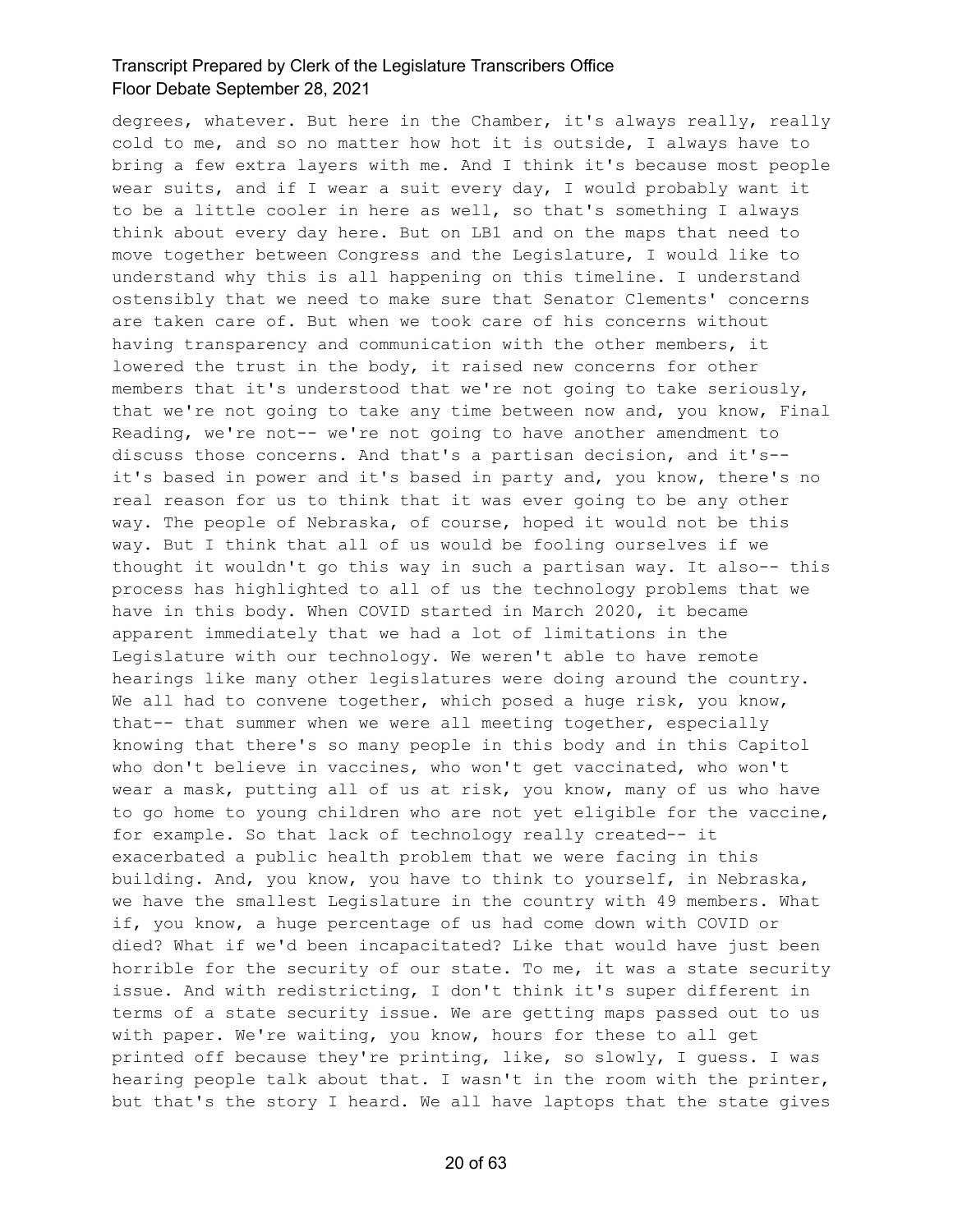to us. We all have staff. Many legislatures don't have any staff at all. Many legislators don't have offices. In states like Maine, they don't even get offices.

**FOLEY:** One minute.

**HUNT:** Thank you, Mr. Lieutenant Governor. I have so much more to say. So we obviously have the workforce and we have the power to get all of this information distributed, whether that's via email or through our staff or whatever. So I have to wonder if the lack of technology and the lack of advancement that we have in this Legislature is a little bit strategic at this point because it's not serving the minority and it's not serving the majority. It's not serving anybody who needs to have the information quickly to get stuff done. So during COVID, we talked about doing an interim study about the technology capacity of the Capitol. And I think that's something that we should move forward with so that we can work more efficiently, save money for the state, honestly, and this process has really reminded me about the need for that as well. Thank you, Mr. Lieutenant Governor.

FOLEY: Thank you, Senator Hunt. Senator McCollister.

**McCOLLISTER:** Thank you, Mr. President. Good aft-- good morning, colleagues. I support the motion 7, the motion to recommit to committee. This whole conversation this morning kind of reminds me of the famous movie Cool Hand Luke, that 1967 movie where the line was: What we have here is a failure to communicate. I understood the deal on Friday was to-- was the whole enchilada, all of the motions, that we had a deal and there wouldn't be any significant changes on Tuesday when we came back. And I'm not that cool on Saunders County being in LD2, legislative or Congressional District 2. It's my understanding that the committee needs to bargain in good faith and I'm starting to see that some evidence that we are not bargaining in good faith. We're moving the goalposts between General and Select, and I think that that's a failure by the committee. We also see shifting alliances inside the committee itself and that's troublesome. The process, I think, is becoming checkered, and we need to examine this process. Maybe the wisdom of an independent commission is becoming more obvious as we undergo these conversations today. I don't know where the conversation's going to lead us today, but I hope it's bargaining in good faith and the members of the committee take their respective positions and come up with an equitable solution. I don't think we should be pushing for every little bit of partisan advantage in these negotiations. I thought we had a deal. Thank you, Mr. President.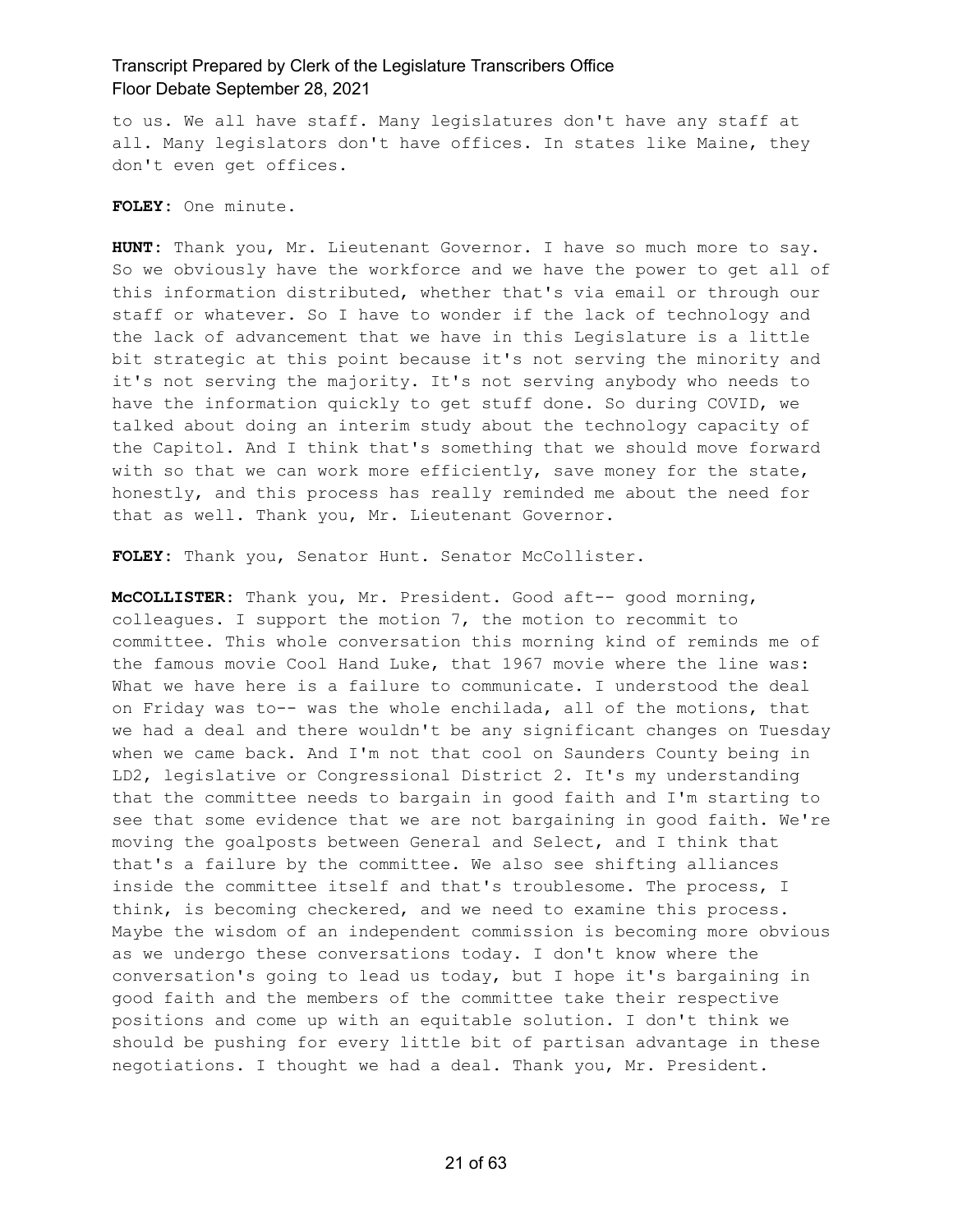**FOLEY:** Thank you, Senator McCollister. Senator Matt Hansen, you're recognized, your third opportunity.

**M. HANSEN:** Thank you, Mr. President. A couple of things first into the record: One, I heard the horrifically offensive anti-LGBT thing a few minutes ago. I don't have the bandwidth to fight this right here and now, but be assured, I heard it and I will make sure that it's aware, and we'll try and solve it as best we can. Second, I agree we had a deal. I am 100 percent open to voting on the maps line for line as we approved them on Friday. I didn't even particularly like those maps on Friday, both Congress or Legislature, but I had been assured that we had gotten to a deal and that we were going to all stand by it. And part of the reason I'm extra heated of this, if you'll remember, I did similar things on General File and I had position to maybe not outright block an amendment, but I had position to at least make it uncomfortable and at least take some time and eat up time and maybe disrupt the process. I chose not to. I withdrew my amendment proposing the Wayne map-- Senator Wayne's maps on both LB1 and LB3 to clear room for what I was told was a compromise amendment. And then I was further told many times that it would only be technical tweaks, it would only be a line, a block. I was even told that Lincoln was kind of set in stone, and apparently it wasn't. That's where I'm coming from. I cleared the field, was a good sport, whatever the metaphor you want to use, and let a compromise move forward on Friday, a compromise that I was hesitant about at the time because it was my absolute line in the sand, it was the-- what I could take and what I could live with and what I could justify to the people of city of Lincoln that we kept the city of Lincoln from being broken up too much. And I just kind of had to trust people that Omaha was also not broken up too much, because that wasn't my focus and that wasn't my thing. Had this map came over and shuffled up, western districts, honestly, had this map came and shuffled up Sarpy County districts, I don't know if I would be leading this. I doubt it, because my focus the whole time has been protecting Lincoln, which has been dangerously cut up repeatedly. I didn't even necessarily think the maps we've had for the last ten years are appropriate in the sense that 32 and 30 both don't have to come that close to city limits. There are ways to draw that to keep those more rural seats, and I thought we made progress this year. As I've said before, there is a math, and actually the appropriate math, if you just was like how many legislative districts should Lancaster County get? The answer is eight, should be eight on the dot. It's within less than half; it's less than-- yeah, like less than-- less than half a percentage off from that. Tiny deviation, it could be closed ecosystem or, worse, you could have one person come over the line for some population shifts. That's possible, and those are maps we didn't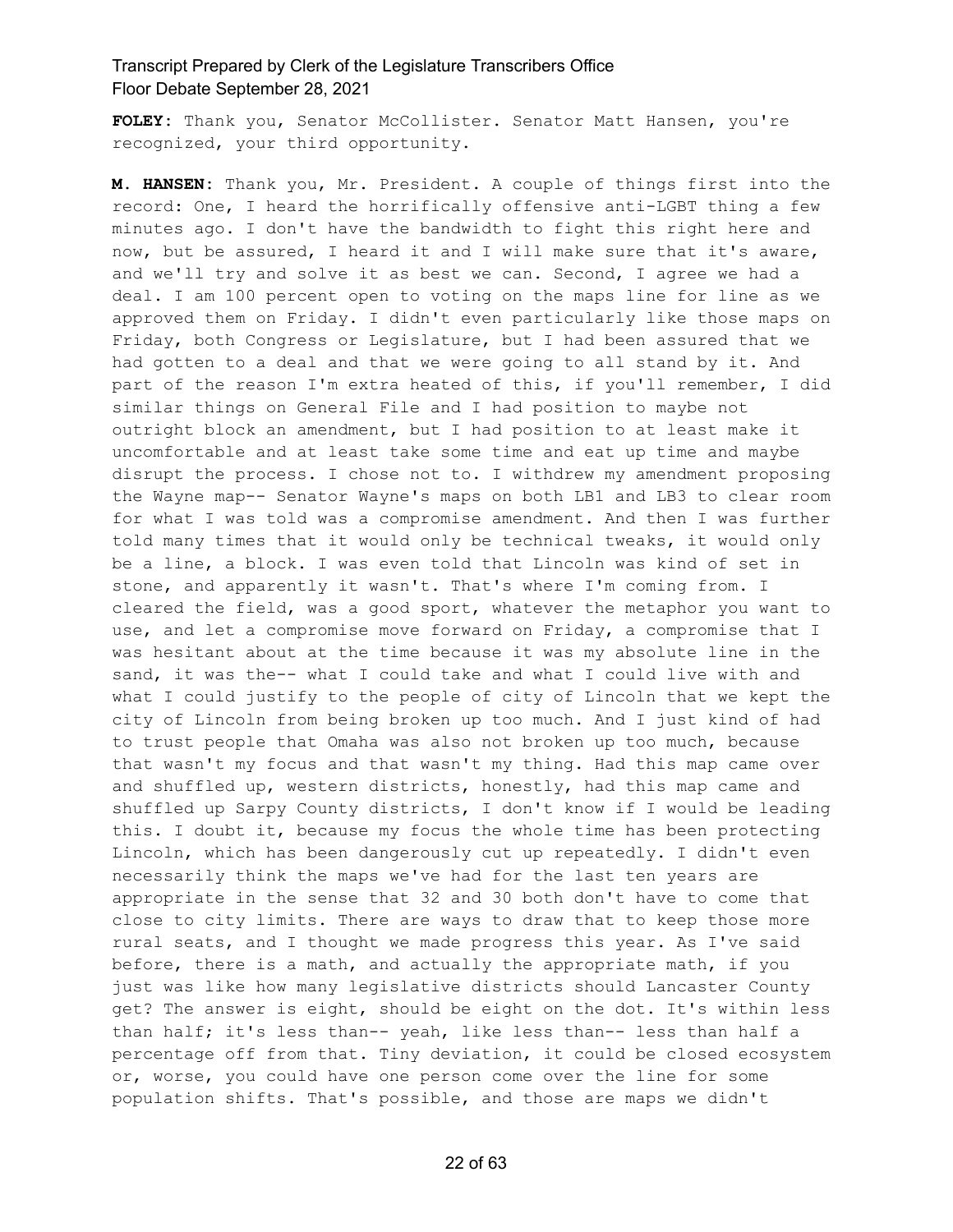progress with because I kind of knew they'd be nonstarters. I'd be- knew they'd be nonstarters because they'd probably start messing with Senator Dorn, and Senator Clements, Senator Brandt, honestly, Senator Slama's districts and I kind of knew that would be a nonstarter. So I've approached this from a spirit of compromise the whole time. There's some difficulties with us literally being in southeast and eastern Nebraska, boxed in by the other states. But there's a way to get Lincoln to have core districts and core neighborhoods stay with Lincoln senators, and that's what I want. That's what I have been wanting and that's what I thought I agreed to. You know, even with me personally, I was talking about it. People have come over and over and over again.

#### **FOLEY:** One minute.

**M. HANSEN:** Thank you, Mr. President. I've had several people go, you know, Matt, Senator Hansen, LD26 didn't change from the proposal, and I know it didn't. But the precincts that I have lost on the eastern side of my district have changed what district they go to into a number of times, and there are some senators that make sense and there are some that don't. And that's fundamentally-- I cannot know how somebody goes from being in a Lincoln district, being in a Lancaster-only district for decades and decades and decades and decades, and all of a sudden gets pinwheeled out to other side counties. Maybe a small town on the edge of the county line, I get that; maybe if you've got to grab Hickman or Malcolm or something, I get that. I could support that, I could understand that, and I think it's, if you're keeping those towns intact, that makes sense. But to pinwheel like 70th and Van Dorn, 80th and O, 84th and O Street, you know, the community college, like we got pretty close to Lincoln East High School--

**FOLEY:** That's time, Senator.

**M. HANSEN:** --on one of the maps. Thank you Mr. President.

**FOLEY:** Thank you, Senator Matt Hansen. Senator McKinney.

**McKINNEY:** Thank you, Mr. Lieutenant Governor. I rise opposed to LB1 mainly because I think LB1 would make it difficult for someone like me to win a congressional seat in CD2. I support the motion to recommit as well. But I rise to talk about prisons again because we have a prison overcrowding crisis and a staffing crisis in our state, and I just wanted to share some data. So in 1991, the poverty rate in my district, which is LD-- LD11, north Omaha, was 34 percent. The budget for the De-- for the Department of Corrections was \$55 million, a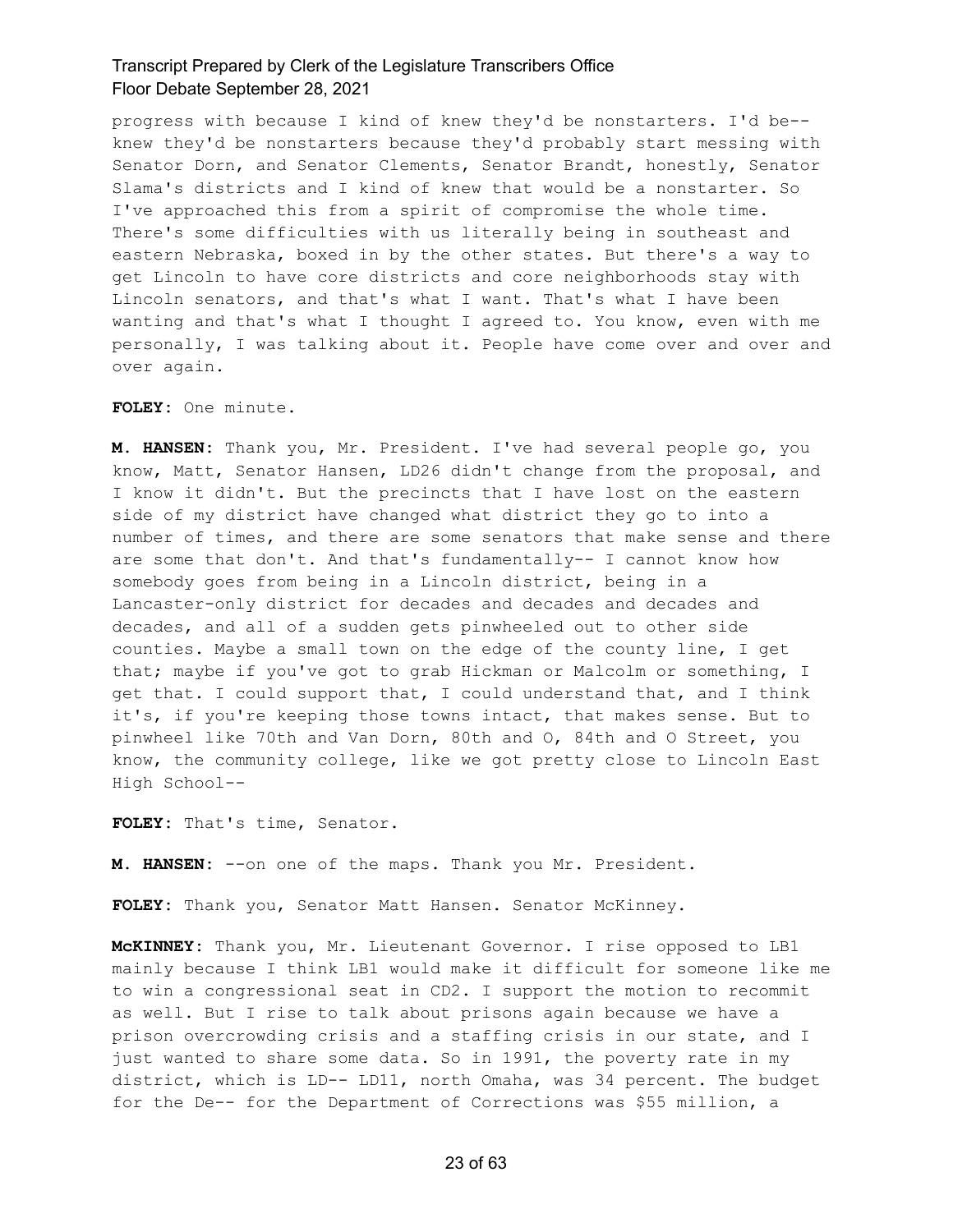little-- \$55,640,919. In 2019, the poverty rate in LD11 was 33.5 percent. But the budget for the Department of Corrections ballooned to \$200-- \$2-- \$228,390,827. So the poverty rate between '91 and 2019 went down a half a per-- not even a half a percent, but the budget for the Department of Corrections went from \$55 million to \$228 million. Tell me how that makes sense. And we wonder why we have a prison crisis. The average poverty rate for the last 30 years, which has been my lifetime, has been 35.66 percent. For the last ten years it's been 38 percent. The average budget the last 30 years for the Department of Corrections: \$145,364,649. For the past ten years, it's been \$207,629,187. I bring this up because a lot of times people stand up and support voter suppression and all those other things and talk about people should pull themselves up by their bootstraps and all the other things that people say around this country. But this state has not invested in north Omaha. The poverty rate is what it's been my whole lifetime, then we wonder why we have a prison crisis. The state is failing kids in north Omaha year after year. I-- I don't know if you all really understand what it is like to grow up in poverty and grow up poor and not feel like there's any hope for a future for you when your-- your state doesn't support you. Drive through my district. It's a clear lack of investment. It's not only from the state. The city of Omaha is horrible as well and Douglas County is horrible as well, and I'll get on them later. But we-- we're going into January and we're-- we're going to have bills concerning the prisons, and I support full reform of our sentencing and all other things. But we also have money coming to the state. And I just want to make it clear, if we get into January and there isn't real, intentional commitment to make sure we invest in north Omaha, there's going to be a real problem from me and other senators in-- in the body because we cannot continue to go down the road that we've been going down for the past 30 years. If-- if this state doesn't want to-- want to invest in north Omaha or other communities of high poverty, then we don't need to give property tax relief, we don't need to create new lakes across the state or any of those things, if you not-- if you're not committed to-- to decreasing the amount of poverty--

**FOLEY:** One minute.

**McKINNEY:** --that has consist-- that-- that has been in my district for the past 30 years. And I just-- I'm-- I'm just rising to say that. So we-- what is it, September? We have until January. I hope everyone comes in, in January, with good intentions to make sure we invest in communities of high poverty, like my district. But also I hope others in the body support reforming our criminal justice system, not just in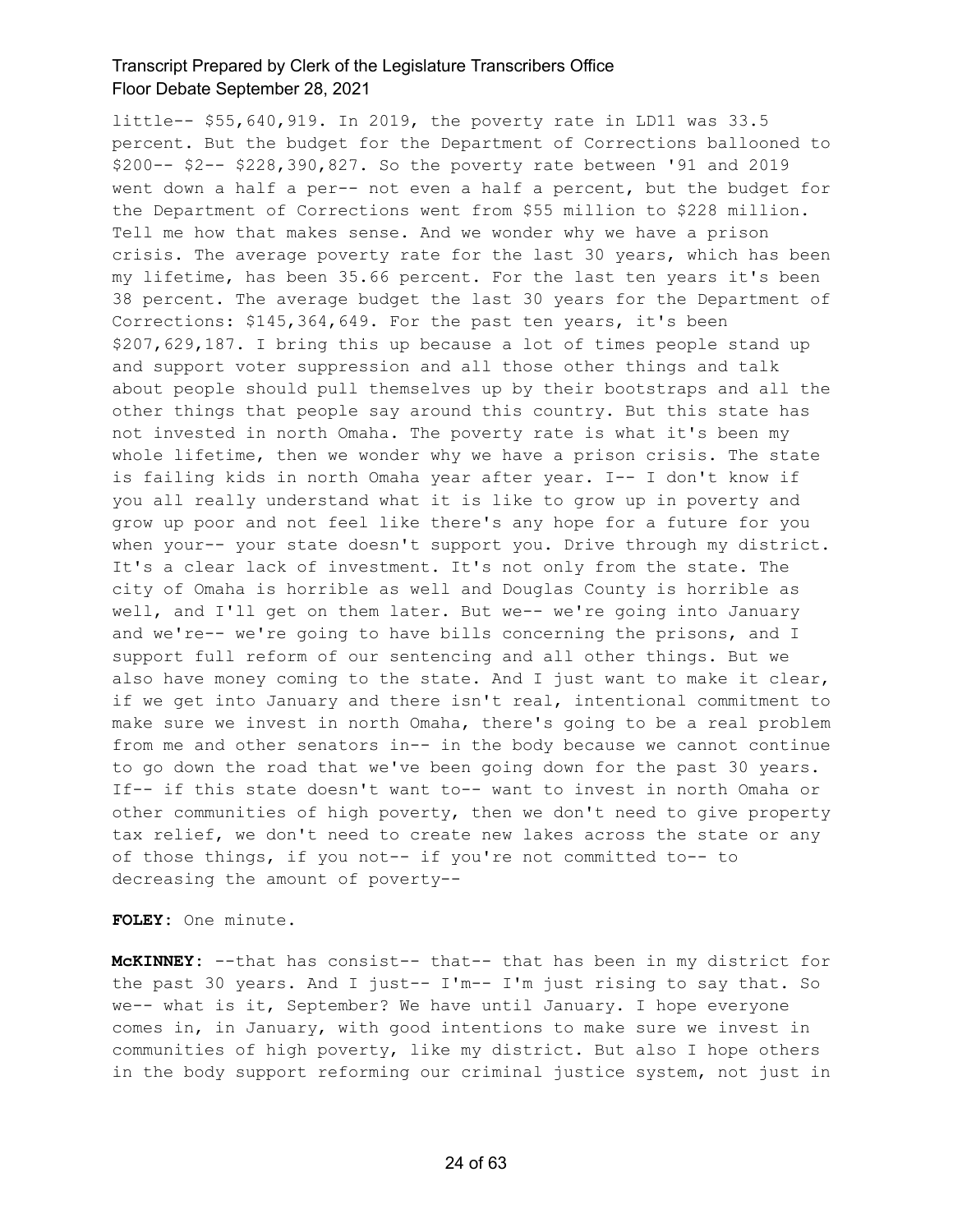the prisons, but also on the front end as well with the police, the county jails, and everything else. Thank you.

**FOLEY:** Thank you, Senator McKinney. Senator Machaela Cavanaugh, you're recognized, your third opportunity.

**M. CAVANAUGH:** Thank you, Mr. Lieutenant Governor, colleagues. So I had talked about-- oh, I still stand in support of the motion to recommit to committee. I oppose LB1 on redistricting the congressional maps. So I've talked about the private dollars for the mothers' room. And they're not just private dollars. They are actually a grant that the Capitol Commission sought. So for those of you that aren't familiar with how grants work, they're very specific. You ask a foundation for money for a specific thing, and then you use the money for that thing; if you don't, you give the money back. You don't take the money from a foundation, use it, then do something totally different with the space and then not tell them. That is what we call a no-no in the nonprofit world. It should be a no-no in the State Capitol. There is my office on the 11th floor that is still available, so the email that we have received about this still not being resolved, it could be resolved right now. I am not going back into my office. I will stay in the hallway as long as it takes. I have been up on that floor since I started here. I can be in the hallway for 18 more months. I don't care. I care about the women that work and visit this building having the dedicated space that they deserve. That is what I care about. The Nebraska Fair Employment Practice Act, which covers companies with 15 or more employees, says employers must provide break time and appropriate facilities for expressing milk. This is something that the Legislature passed, LB627 in 2015. So why don't we have to be held accountable to our own laws? Why don't we have to take care of women who are pregnant and nursing in our own building? I hear people talk about how this is the people's house. This building is open every day of the week. So when I say it's been seven days, it's been seven days. It's been Saturday; it's been Sunday. Any woman who walks into this building and needs a mother's room has been denied that opportunity, and really a privilege that they should enjoy in their own State Capitol for the last seven days, longer because we didn't know about it, the pod, the pod, the pod. OK, so I went to the pod last week and I put in the code to open it and it didn't open. So then I tried to download the app to open it on my phone because I'm fortunate enough to have a phone and I have a data plan that even if the Wi-Fi in here isn't working, I can still use the data on my phone. I tried both the Wi-Fi and the data and it took an hour to download the app. Now, let me just tell you, gentlemen, if I were in need of expressing milk and I had to wait an hour, it would be a very messy situation. It would be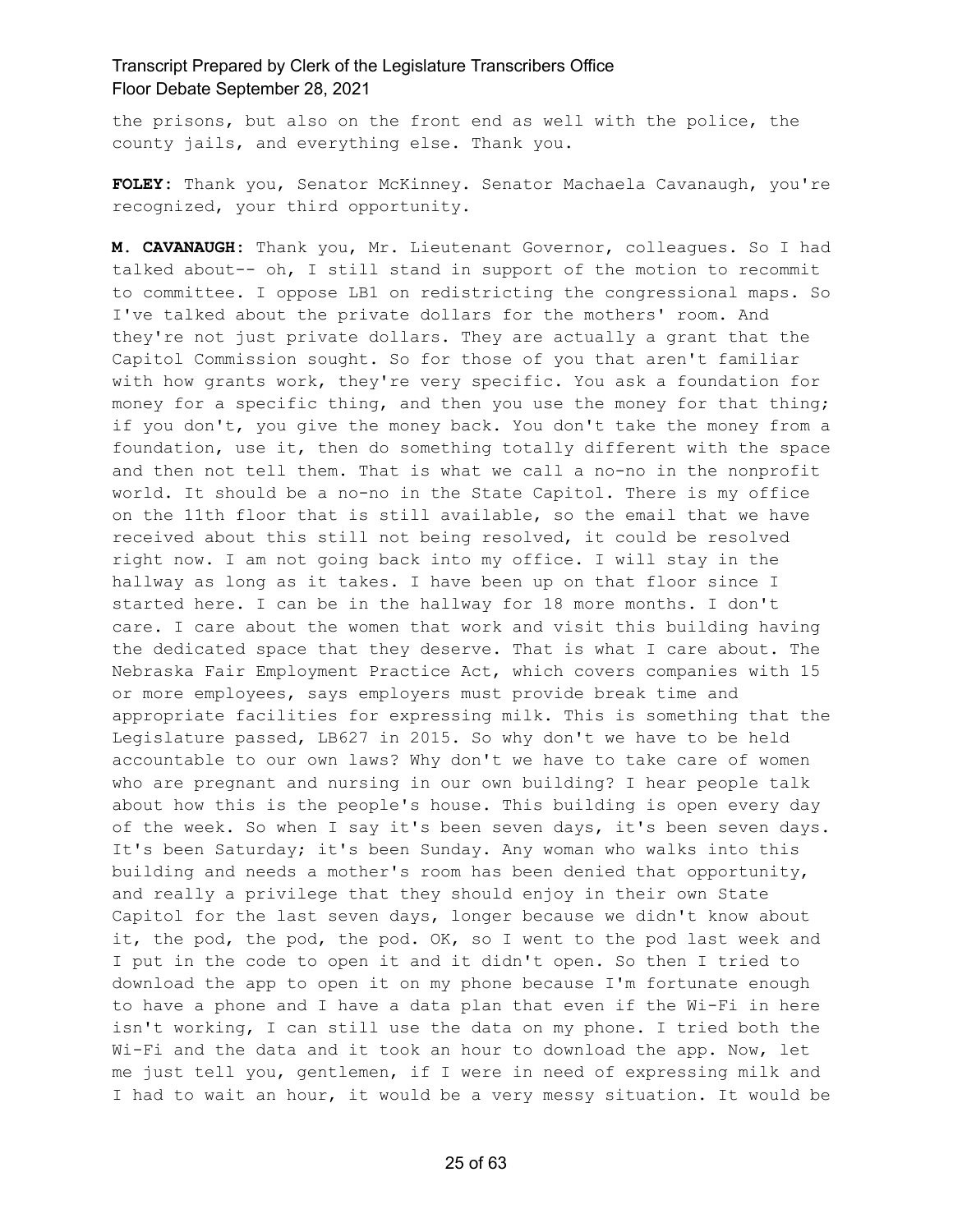a lot of people looking at me like you got some stuff coming through your shirt. It would be extraordinarily uncomfortable and it could be medically dangerous because you can get an infection from not expressing milk--

**FOLEY:** One minute.

**M. CAVANAUGH:** --when you need to express milk. So it is a medical necessity. It's not a luxury. It's really not a luxury. It's a commitment. It's a commitment that not everyone can make. But when somebody does make that commitment, it should be honored in the workplace or outside of the workplace. The pod, you can't even get into it, so downloaded the app, figured out that I had to put in all this information. I didn't go through the process because, you know, redistricting, and I didn't need it, so I didn't take the time. So I asked my staff today to go and see about getting into the pod. And I think I only have a few seconds left, so I can't give you-- walk you through that entire story, so we'll have to save that for next time. Thank you, Mr. Lieutenant Governor.

**FOLEY:** Thank you, Senator Cavanaugh. Senator Pansing Brooks.

**PANSING BROOKS:** Thank you, Mr. Lieutenant Governor. Well, gosh, there's just so many things to talk about right now. One of them is, of course, the mothers' room, and Senator Hughes has sent out something saying that they'll take care of it as soon as possible. And that's-- leaves a lot of wiggle room for me, but hopefully it will be soon because there's already an office up on 11 that Senator Cavanaugh has moved out of and hopefully we can resolve this. Otherwise, I think there's some issues about misappropriation of-- of funds and-- and other legal issues like that. So I'm happy to think about those issues. The other thing I wanted to talk about is everybody's whining and upset about the fact that-- that the western part of the state is losing people. And what do we hear today on the floor? "Pronoun Nazis," literally, "pronoun Nazis," and these terrible people that care about, you know what, I'm a "her" and I really don't want to be called "him" or "his" or have those pronouns used when discussing me. I presume Senator Aguilar doesn't want "her" applied to him. I also presume that about Senator Groene and Senator Dorn. We know your pronouns in this building and we respect those pronouns and we talk to you with respect in those pronouns. Now, if some other people come to us and tell you, these are the pronouns that I use, for goodness' sakes, where is your kindness and compassion? You want to grow the western part of the state, but that's one of the things that comes out on the floor in redistricting is grammar Nazis? Come on. Kindness- what does it hurt you to call somebody by the pronoun they want? How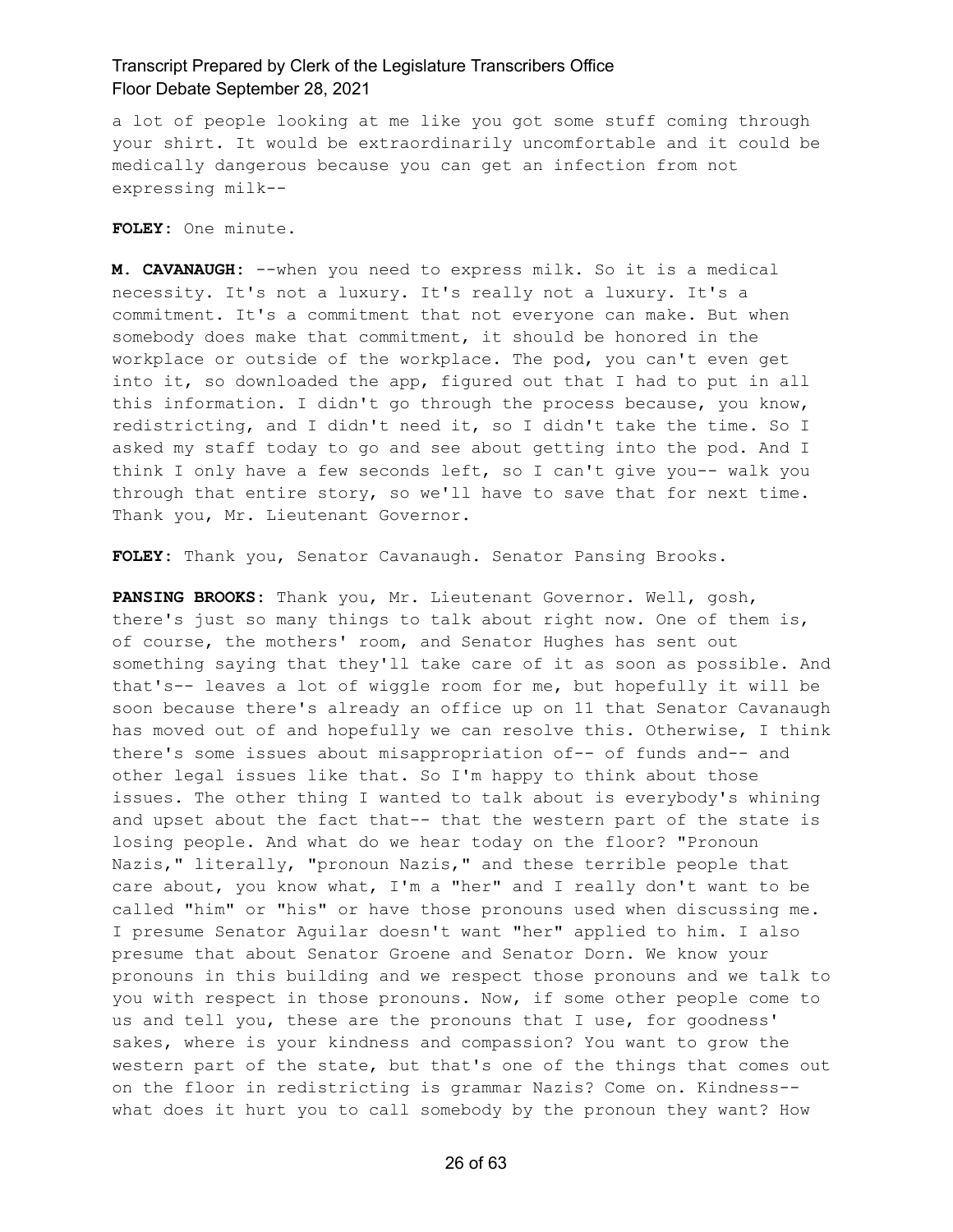in the world does that affect any part of your life? But it might affect that person and it might affect you because you've shown kindness to that person. Kindness, that's all it is. And it's welcoming people, welcoming all sorts of people into the state. Continually we have all of these issues and people say, well, why are we losing senators in the western part of the state? Well, clue number one: grammar Nazis; clue number two, I mean, there is issue after issue that makes young people think, I don't want to be out there anymore. And that's too bad. That's a beautiful area. And as broadband gets moving and growing, that allows more people to be out there and live out there. I think we're in a-- in a little-- a little part of our-- of our world right now and a little moment of time where we're having this issue. I think as we expand, as broadband gets expanded across the state, as new opportunities arise, as we welcome young people, welcome young people, then the western part has a chance to grow because of its beauty and the nature and the skies. But to continue to say no to all these things that people care about in their lives, about who they are and who they tell you they are? Goodbye, western Nebraska. That's the problem. Now, again, we've talked today, I think Senator McCollister talked about miscommunication. That is a huge part of what's going on. To say that Satur-- that last Friday's General File vote was just about--

#### **FOLEY:** One minute.

**PANSING BROOKS:** --District 27, I talked to so many people, conservatives, progressives on the floor, that did not understand that. Now maybe some people did understand that. But again, we need to have better communication, better understanding. And what's to cause us to agree to something today on especially-- well, either one of these maps, and then you're going to come back again on Final and say, oh, well, this senator was not happy without it. And we told you about that. Well, we have senators that aren't happy on the progressive side, so I don't understand why we're supposed to jump. We're supposed to jump because Bacon bought property outside of his district. That, to me, is one of the most shocking things. And as I talk to people, yeah, let's just create districts for people who want to live in other places. Thank you, Mr. President-- or Mr. Lieutenant Governor.

**FOLEY:** Thank you, Senator Pansing Brooks. Mr. Clerk.

**ASSISTANT CLERK:** Mr. President, Senator Wayne would move to bracket LB1 until 9-30.

**FOLEY:** Senator Wayne, you're recognized.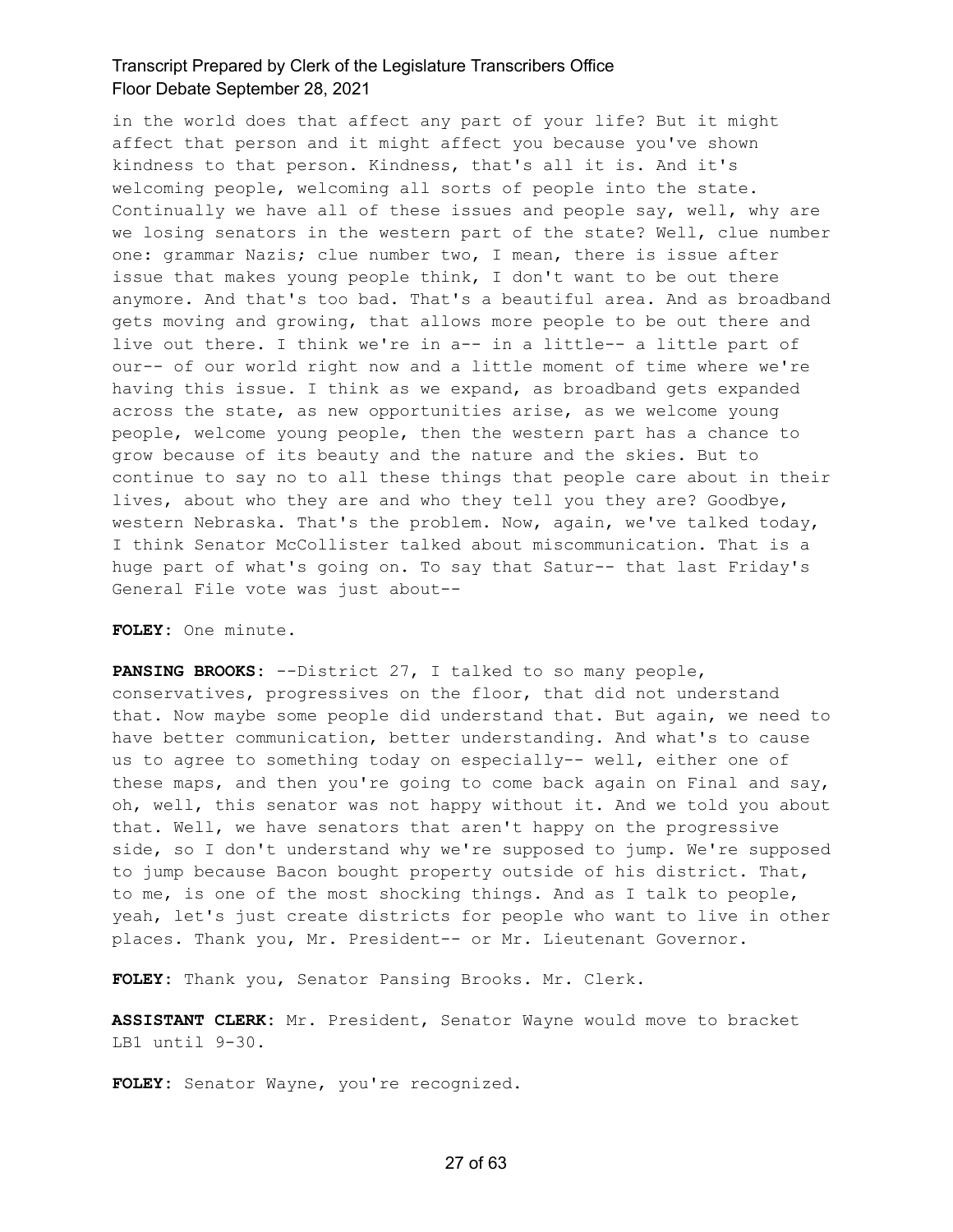**WAYNE:** Thank you, Mr. President. Colleagues, I wasn't even going to speak today. I really haven't spoke at all to Lancaster County because it was never part of my negotiations, at least. But when people start lying on my staff, I got to get up here and talk, so I used this motion to jump to the front of the line because it seems that senators are saying that my staff and me made changes yesterday to Lancaster County. Let me be clear. The only changes we made yesterday is we moved-- Senator Lathrop's district had a notch that we tried to remove. We actually flipped it to make it within deviation, a little bit lower. Senator McCollister, LD20, was above 4 point-- or a 4 percent deviation, so we moved Boys Town to the next district. When we moved those two things, District-- Senator Pahls's district became slightly heavy, so we moved 36 into that area, about three to four blocks. I didn't touch, nor did my staff touch Lancaster County. In fact, throughout this whole process, we've never touched Lancaster County. So you want to know how we got here today? We got here today by running around a process. Before we even started redistricting, there was a deal done in Lancaster County. That deal fell through. Then, all of a sudden, we had another deal in Sarpy County-- I mean, in Lancaster County. Both of those should have been Lancaster. There was a deal done in Lancaster County. That deal fell through before we even started redistricting, then a second deal in Lancaster County, which put pressure on Douglas and Sarpy County because of Senator Clements. When you bring Kolterman in from the east and you move things around, Senator Clements has to go into Sarpy County, which moves 36 all the way up to Valley. And that was the one thing the Vice Chair said she didn't want to happen in the district, the-- I mean, Chair, sorry, Chair-- got corrected, I'm so sorry-- Chair. She didn't ask for anything else regarding Douglas and Sarpy County except for that one thing. Well, then there was another thing that came later in negotiations about moving her district to Bennington. So we honored that. And if you look at Sarpy, Douglas, Sarpy County, pretty much everybody got what they wanted because there was clear communication on both sides throughout the whole process. And then at one point last week, I stood up and told all of my colleagues on-- on this side of the fence, I said, we are going to put 36 into south Sarpy, which is going to move Clements out. And if you start from the west and you move to the middle, you got Lancaster-- and sorry, Senator Clements, I'm being clearly transparent-- we're going to box Clements into Lancaster because there's nowhere else for him to go. After the maps came out on Friday, there was a big huddle right over here, Brandt, Dorn, Senator Clements, Senator Geist. I said then and I said it today, that's not my issue. They know their communities better than me. They should be able to work it out. Yesterday, I was in the map room. There were senators there and they could name themselves who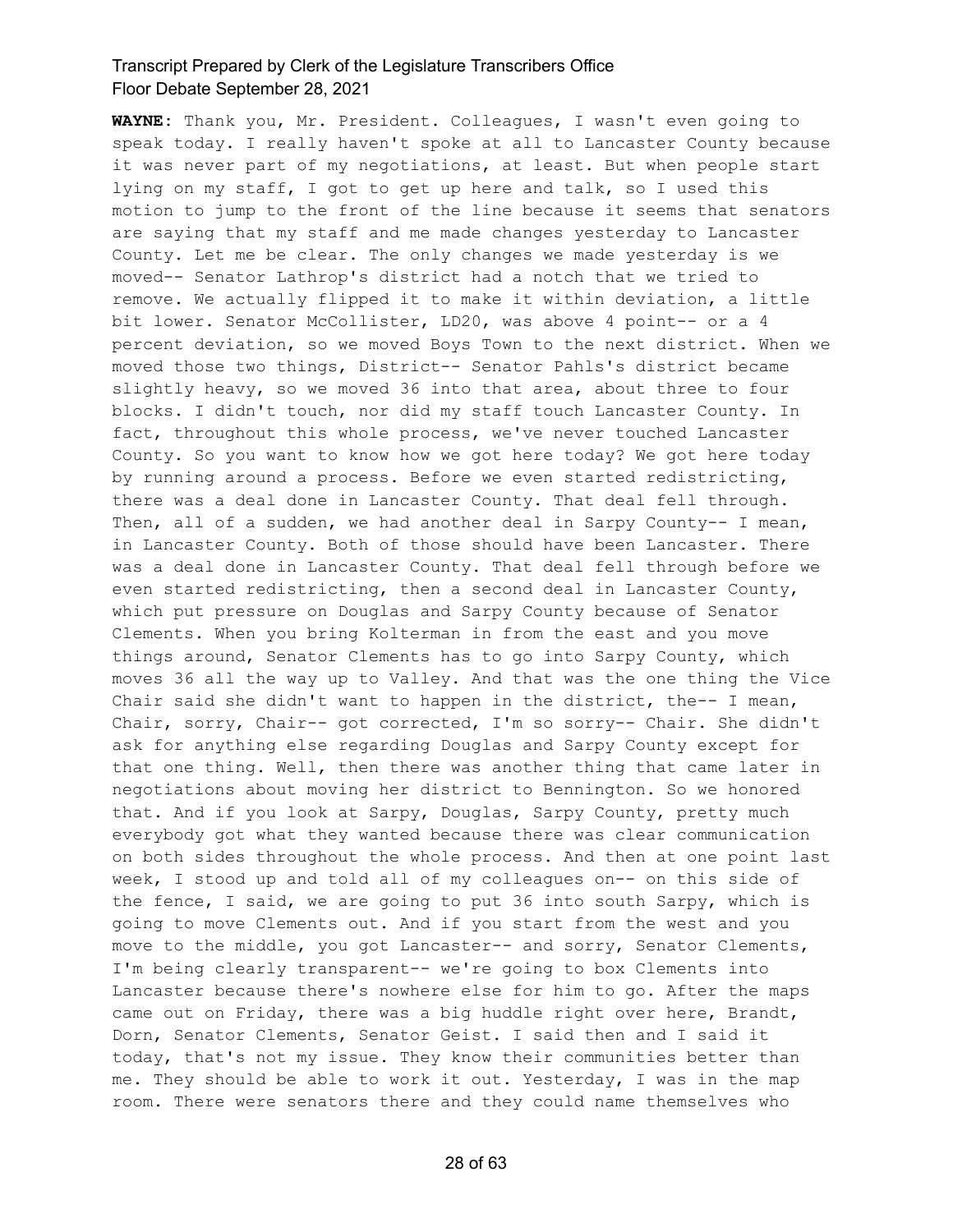were there. I was not one of them dealing with Lancaster County, nor my staff. But I want to remind people it's been three different deals of Lancaster County that has ran around this committee that has caused delays in this whole process. That has nothing to do with the Chair or Vice Chair and many people on that committee, so don't spread rumors about my staff down there working on Lancaster County when Trevor has done more for this damn body in the last two weeks than anybody else on both sides of the fence. And for a senator to lie, that's unacceptable. We had delays because people were lying about data, making up their own data just to keep things going. We had a delay of 36 hours because a map wouldn't get done. I literally haven't worked for four weeks, so that's why I'm frustrated, because we put time in. And you ask anybody on the committee, it's been Lancaster County the entire time and it's been people who are outside of the committee trying to figure it out. So am I going to support this? I don't like LB1. I didn't vote for it the first time. But what we're doing here today, trying to put everything about this Lancaster County deal, is wrong. There were four people over here negotiating about their districts and now somehow it's about the core of Lincoln. So I don't care if we want to delay. I don't care if you want to filibuster. I don't care about any of that. But what you're not going to do is make lies about my staff because that will carry over for every year that I'm down here. I understand politics. I understand games. I consider myself pretty good at it, according to Senator Erdman. Sarpy and Douglas County have 25 districts in there and yet Sarpy and Douglas County figured it out. Lancaster County over lunch should go in a room and figure it out, and if you don't figure it out, we go back to the original, your changes in Douglas and Sarpy County that had no objections, and we move forward. That's my simple proposal. But the next time I hear especially a senator, and you can count this as a threat, lie about my staff, every one of your bills are going to be filibustered and I'm going to try to kill everything you got because you don't do that. Thank you, Mr. President. I withdraw my motion.

**FOLEY:** Motion's withdrawn. Continuing discussion, Senator Groene.

**GROENE:** Thank you. I still stand in support of LB1 as amended. I just wanted to correct the record so people heard me earlier. It's-- the second state is Maine, not New Hampshire, that has-- doesn't have voter-take-all, a Freudian slip, something like Senator Wayne just did, the Vice Chair. But 'cause New Hampshire pops in my mind a lot because it's a dream state that doesn't have any income tax, sales tax, or-- or capital gains taxes. It only has a tax on interest earned and dividends. Plus, it's got a very low property tax. I've always wondered how they survived up there with those lower taxes, but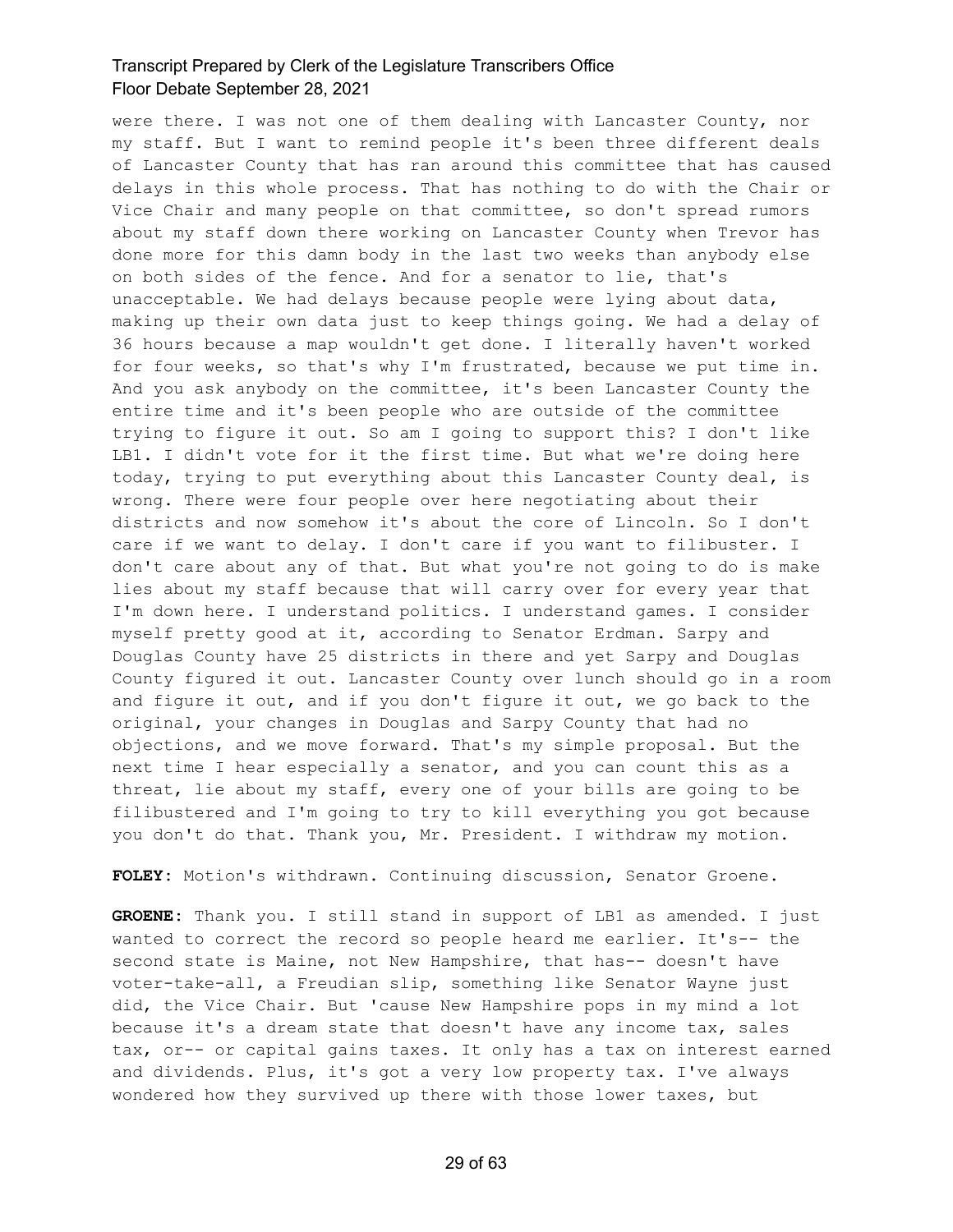apparently they don't believe in less government, so a Freudian slip. I apologize. It's Maine and New Hampshire. As to my other comments, I'm sorry, but I do follow science. There are two sexes, male and female. I will never call my bull a cow and I will never call a boar a sow. Now, as humans, we have free will. Who you want to have love with, who you want to have sex with, you can do that. I don't care. But I'm going to follow science. That is not an insult to anybody. That is just common sense. I don't want to know. Who you're married to, how you live your life, your personal life, I don't care. But when I meet a stranger, I'm going to be polite, call them sir or madam, she or he. You're taking it too far. That was my comment. And as far as sexual behavior in a free society, I will follow the Bible and I will use the definition of something. I'm not going to judge you. I'm going to hire you if you can do the job. But you are not going to silence me and a majority of Americans who have certain values. You can "twit" all you want-- Twitter all you want to the twits, Senator Hansen, but that's fine. I'll stand and I will be persecuted for what is right, if that's what you wish to do. Thank you. [MICROPHONE MALFUNCTION]

**FOLEY:** Thank you, Senator Groene. Mr. Clerk.

**ASSISTANT CLERK:** Mr. President, Senator Matt Hansen would move to bracket LB1-- LB1--

**M. HANSEN:** Yes.

**ASSISTANT CLERK:** --to September 30, 2021.

**FOLEY:** Senator Matt Hansen, you're recognized to open on your motion.

**M. HANSEN:** Thank you, Mr. President. For the sake of the body today, I'm not going to respond to Senator Groene's bigotry right now other than to condemn it as flat-out bigotry and we'll leave it for there. We've got more important things to do. And I'm going to start off by agreeing with Senator Wayne. Yes, Lancaster County has been working together as a county, which is what he also just credited Douglas and Sarpy Counties for doing. So I don't know why us working together as a committee is a-- sorry, as a county is a bad thing. I have spoken to a number of Lancaster County senators. I thought that's the whole purpose of having regionally based congressional districts, caucuses, the regionally based congressional district Redistricting Committee members. I, too, have been told many times things that 100 percent contradict by senators with a straight face. I have been told who drew the map I'm arguing about has been accused of being two different senators, and I don't believe it was either of them. But I agree these lies are flying around, and that is why trust is 100 percent empty for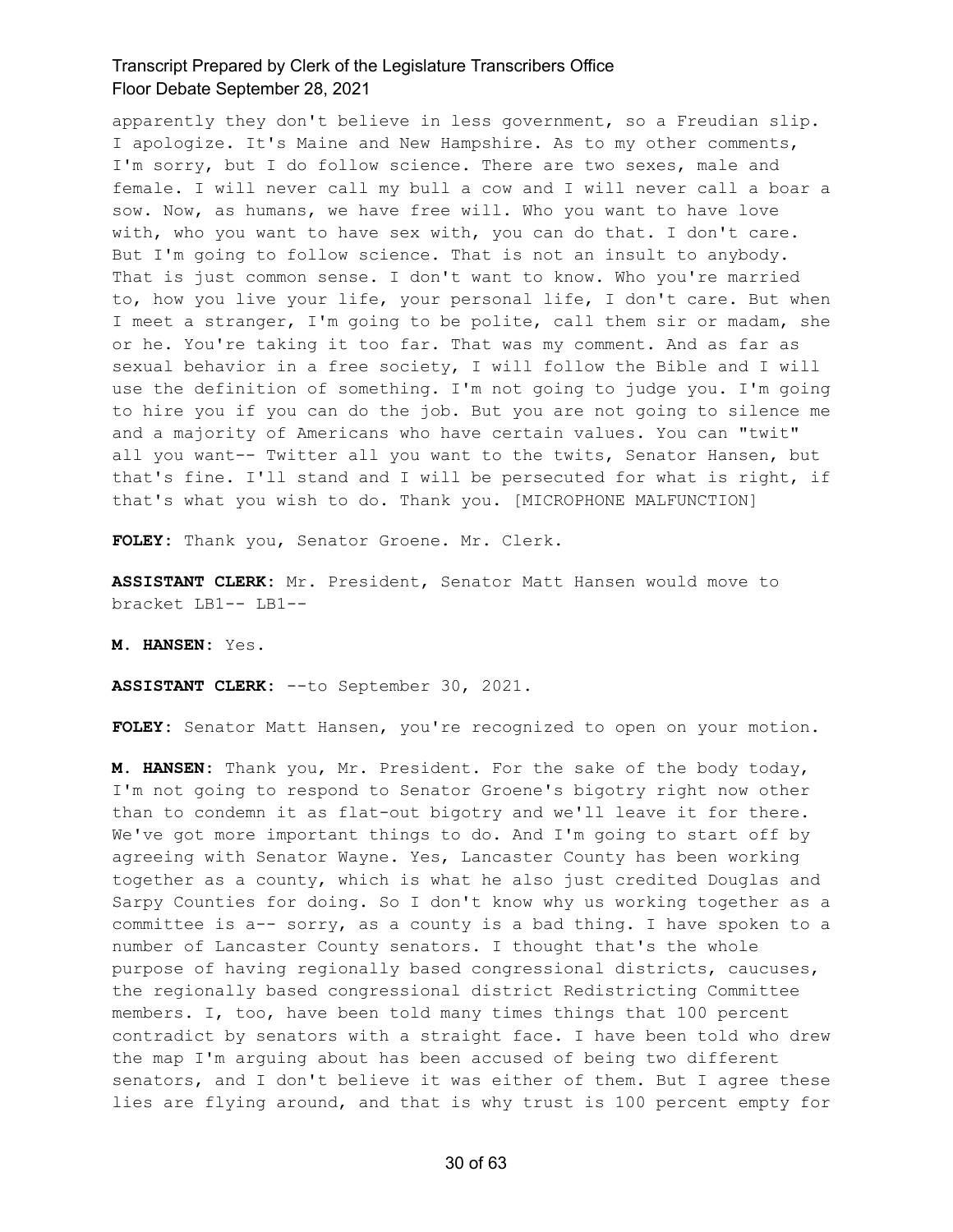me. I feel that I have been lied to-- to-- by my face, by a number of other senators, and I'm going to stand and agree with Senator Wayne that this is not appropriate, how we operate in the body. I have been careful in what I've even said because I've been worried that even just sharing information that I couched, that I don't know if it's true or not, is going to get-- somehow come back to me and I'm going to get blackmailed for it. I feel like I've been baited into be looking at a map and then somebody spread a rumor that I agreed to a map that I did not agree to, just to cause doubt and discord in this body. And I feel like that's happened at least twice to me, and I know it's happened more to other senators. So if we're just airing grievances on the microphone, this process has been broken from the beginning. The Redistricting Committee has been too walled off from the rest of the body, apparently in both directions. I think we're now at the point where Senator Clements and Senator-- and I both dislike two companion maps as much as the other one dislikes the other one. I see the frustration and I see the frustration coming over from everybody. We need kind of a straight answer of what we're supposed to do to get to a compromise map. Am I supposed to work it out with my three Congressional 1 members of CD1 redistricting? Am I supposed to only go through the Vice Chair as the person who's supposed to talk to my party? Am I allowed to talk to the Speaker? Am I not allowed to talk to the Speaker? Am I allowed to draft a map? I don't know, and I've been told all of those things and I've been told not to do all of those things over the course of this past week. Maybe this is just the compression of special session dumping on all top of us. Maybe this is just chaos and this is how special sessions go. I don't know. I've never had the privilege of serving in one before. But fundamentally, I've just been trying to get eyes on a map of Lancaster and agree to it. And if you don't need my agreement, stop showing me the maps, like just go around me. Don't pretend like you're bringing me into the process if you're just going to pull the map, change everything around, throw up every li-- line, and then claim the deal was different, as has been claimed a number of times. Lancaster County has tried to work together and has tried to work together bipartisanly, want to be very clear, to understand what should happen in Lancaster County and the city of Lincoln. If we're just putting cards on the table, it started off as a city of Lincoln deal, which is what I care about, the whole point. This is the thing I care about is the city of Lincoln, and I thought we had a good deal for the city of Lincoln. We were going to basically have six Lincoln districts and one rural Lancaster district that came into the city of Lincoln. That got taken away before Redistricting Committee had hearings. I understood that. But to then say somehow that trying to be very clear in how we approach it is the problem when we're the ones who have been working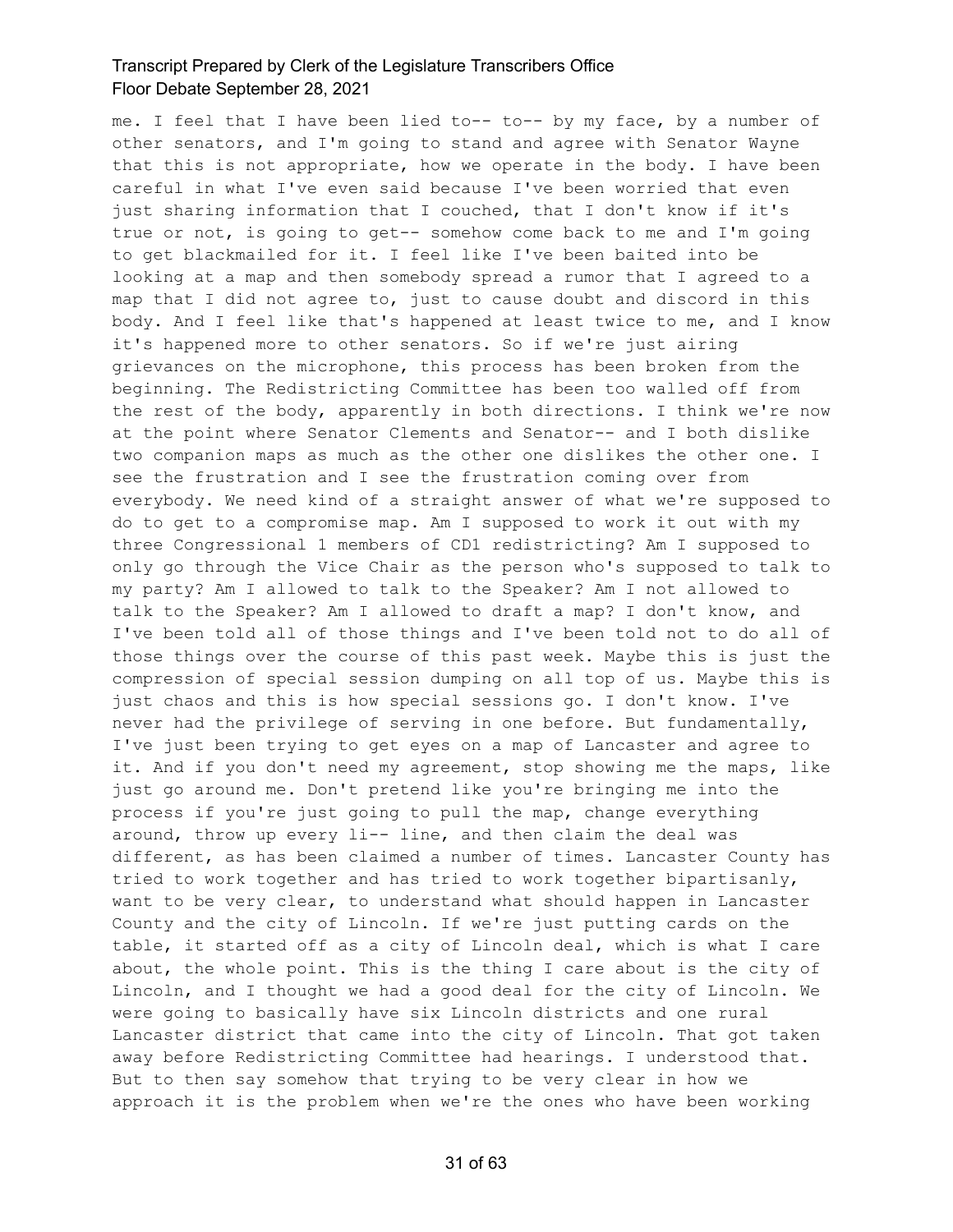and being transparent as best we can, probably to some of our own fault or some of our own kind of backslide that I can't look at a map without being claimed that I've sold out my party, I've sold out my caucus, I've sold out congressional district caucus, I've sold out Lincoln, I've sold out Omaha, this is where we're getting to and this is the level of mistrust we have in this body. I would really encourage us to take a long lunch, maybe to get some leadership in this body, to get some people in a room and see if we can get to an agreement. That's my proposal right now. I don't have to make that motion. I'm sure it's coming. Let's take a long lunch. Let's talk about it. But for me, as a senator in this process, like I'm sure probably all 40 of us who aren't in Redistricting Committee, maybe other than Speaker Hilgers, I don't know how I'm supposed to operate because every time I try and do something, every time I try and do something, I get told I'm subverting the process when I thought the process was for me to be a senator and advocate for the maps that I want. This is how-- this is how I am trying to operate, and this is the duty I owe to my constituents. And this is why I have been so upset on both General File and Select File that I've been told time and time again that I should air my grievances on the microphone, that I get trapped into something, that I should work it out under the balcony, then all of a sudden, oh, my God, I looked at a map and I must be committing to that map, there's no-- and don't believe what I'm personally saying or how I'm describing it to anybody. This is the level of high school politics that's going on. It's like-- it's-- it's student council body, oh, my God, did you see who's talking to who under the balcony, that is driving us nuts and, frankly, our voters should be ashamed of it. We should be embarrassed by how this session is going. Even if we get to a resolution today, which I'm open to, there-- I'm not even-- I want to go back to the map that we were at on Friday. I can vote for that right here, right now, and vote for the map on Friday. I could probably fudge some of those lines a little bit and live with it. But I need to know, what's that process for doing that? Who do I talk to? Who am I allowed to talk to? Who am I allowed to talk to without being said I'm subverting the process or going out of my lane or have rumors spread about me? And I'm sorry to just dump out all of this inside baseball on the floor, but frankly it's time. It's time, people of Nebraska. You should be looking at this process. You should be seeing how this is happening and know that it is as messy as it seems. It is as messy as it seems, to our misfortune and, frankly, to your misfortune. So I'm going to stand up here-- I'm going stand up here and I'm going to keep talking. I'm going to leave my motion up. I'm not going to pull it. I didn't mean to jump in the queue solely. I meant to jump the queue a little. But I'm going to leave it up to talk about it, because this is how much we need to get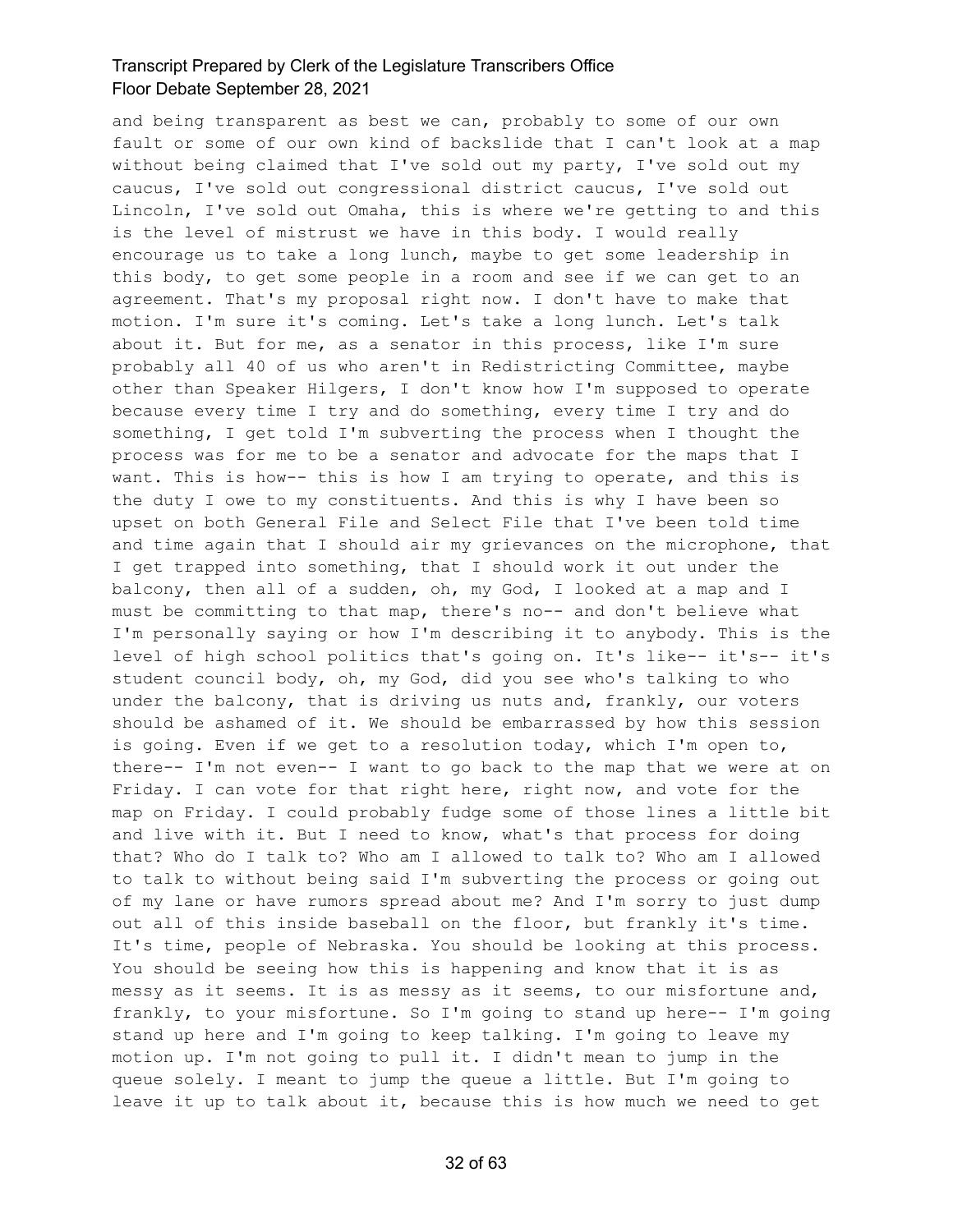this squared away before we move on. If we've been told openly on this microphone that the deal is all six have to move together, we are holding up all of them until we have an understanding of what's going, and then ideally we could pull all the motions, sing "Kumbaya" and move on. But somebody actually has to work with me and my colleagues on a legislative map for Lancaster County and has to agree on what the process is and how we do the process and everything else, because apparently meeting with the Speaker directly is inappropriate; apparently meeting with my committee members on redistricting is inappropriate; apparently talking on the microphone is inappropriate; apparently offering an amendment is inappropriate. So I'm at the point where I'm not even necessarily negotiating, I'm just taking time and taking time and forcing other people to squirm a little bit to see if we can actually get some progress and actually get some people to say things out loud, to write them down, to put them on a map, whatever we need to do that we have an understanding of how we are going to move forward. This is grinding up and it's going to continue to be grinding up and I think we owe it an obligation to our constituents to get it done this week. I do. Truly, I do, and I think that's possible. But apparently it's not going to be done on the floor, it's not going to be done with us all splintering and running under our different balconies and then getting upset that so-and-so is talking to so-and-so under that balcony when they should be talking to so-and-so under that balcony. That's the level of frustration that people are getting at right now, myself included. It is tough. It is inappropriate. It is dysfunctional. And I understand why so many states and so many members of the public don't want legislative bodies to draw their own maps. I understood the concept before. Now I believe it, having been a relative outsider to this progress-- process. We are going to have to work and actually see some maps and actually know what is and is not on the table. And from my perspective, I need to know who I'm allowed to negotiate--

**FOLEY:** One minute.

**M. HANSEN:** --and who the in-betweens are going to be. Do I have to talk solely to Redistricting Committee members? Do I have to talk solely to a specific Redistricting Committee member? Can I jump to the Speaker? What is the answer? What is the answer? Because we all deserve to know that. We all deserve to know that because everything I've tried to do on this microphone, support a sincere amendment, talk, talk amongst my colleagues, talks amongst some of my colleagues, intentionally, bipartisanly in Lancaster, are all been told is the wrong thing. We need to figure out a way to move forward, and the first step in figuring out the way to move forward is to explain how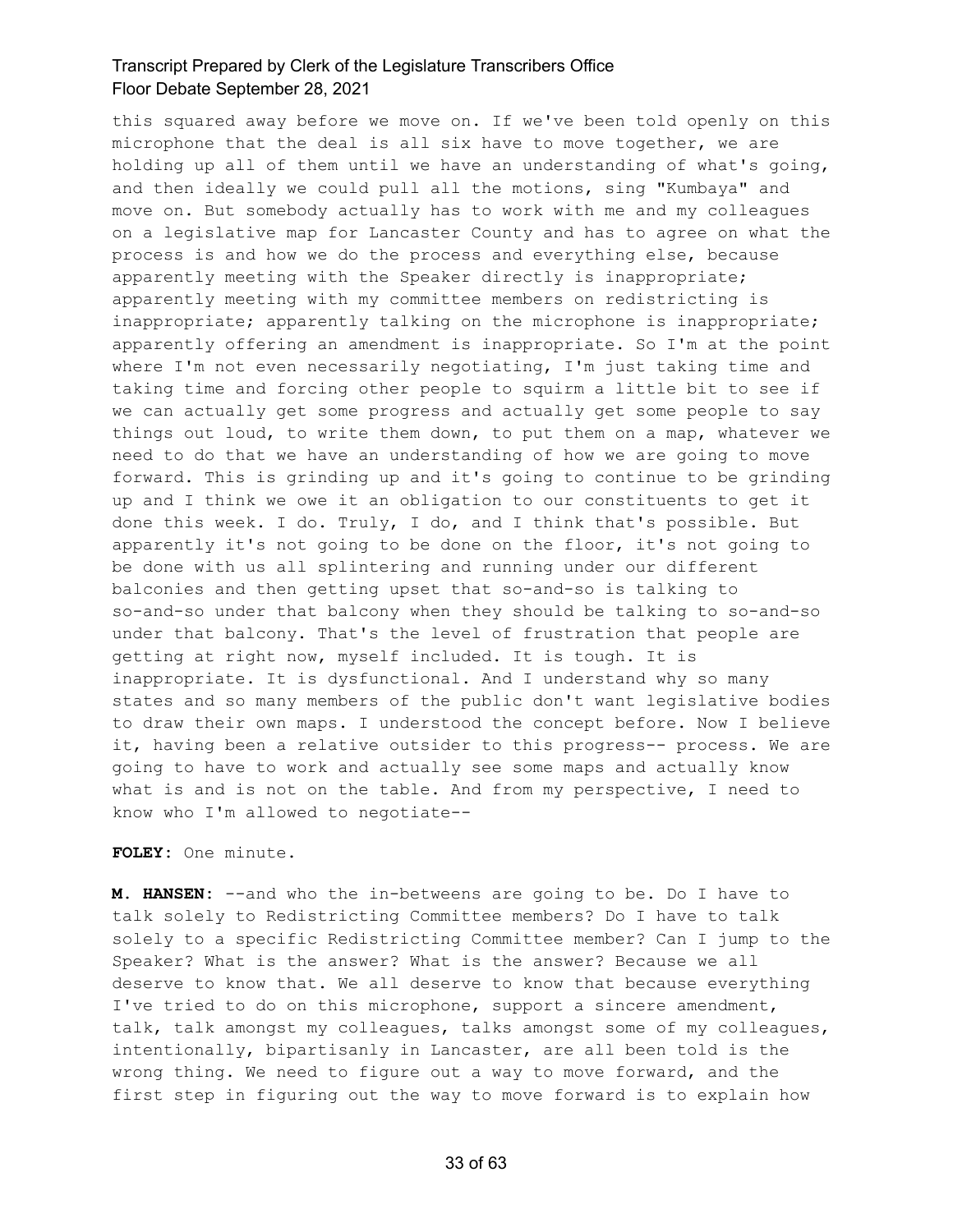the process is going to move forward for the rest of us and how I, as a senator not on Redistricting get to make a change and get to at least propose a change and have my change adequately considered in a way that is not going to be held up on the floor afterwards and told was inappropriate. So with that, I will conclude my remarks, Mr. President. Thank you.

**FOLEY:** Thank you, Senator Hansen. Senator John Cavanaugh.

**J. CAVANAUGH:** Thank you, Mr. Lieutenant Governor. I didn't know if I was going to get to talk before lunch. So while I again, I guess, I would echo a lot of what Senator Hansen said, being on the outside feels like a minefield just to get information, which maybe is why we're in certain situations we've been in. But the reason I rose is, again, to continue my comments on LB1 as currently amended and the reasons I don't like it. But in a broader context, we're all here to enact laws, changes in this particular case. We're changing the law as it pertains to the description of the legislative, congressional, judicial, Board of Regents, and State Board of Education maps. And one question you have to ask yourself whenever you are making a change to the law or proposing a new law is, does it make sense? And then you have to be ready and willing to defend the change you suggest and- and adopt and explain why that's the thing that makes sense for the state of Nebraska. And so these maps came out on Friday. I said I'm going to reserve comment until next week on Select for what-- the reasons I don't like it or why I think that this doesn't make sense. And so I've articulated those, that the 2nd Congressional District in particular is where I've focused because that's the district I live in, that's the one I'm more familiar with, and so I would-- I would ask others in the 3rd and the 1st, perhaps, to-- to articulate their complaints about those districts. But the 2nd District has-- we had a lot of conversations about Douglas County has always been the core of the 2nd District and has been whole for the entirety, for over 100 years. Douglas County, we had that debate. We got to this point when Douglas County is whole. That is a good outcome. That makes sense. And so then the question is, how do you go forward? How do you get the remaining, I don't know how many, 60,000-80,000 people into the 2nd District and out of the 1st or 3rd? And there were several maps proposed that were more in line with the historic foot-- footprint of the 2nd District. So those maps, of course, had a elegant simplicity to them, which was that they took the current map and took out the required number of people and put them into the 1st or 3rd District, simple, makes sense, defendable way to draw the map. And that was a map I-- I supported. I supported actually several iterations of that map with no consideration of how the partisan breakdown went in any of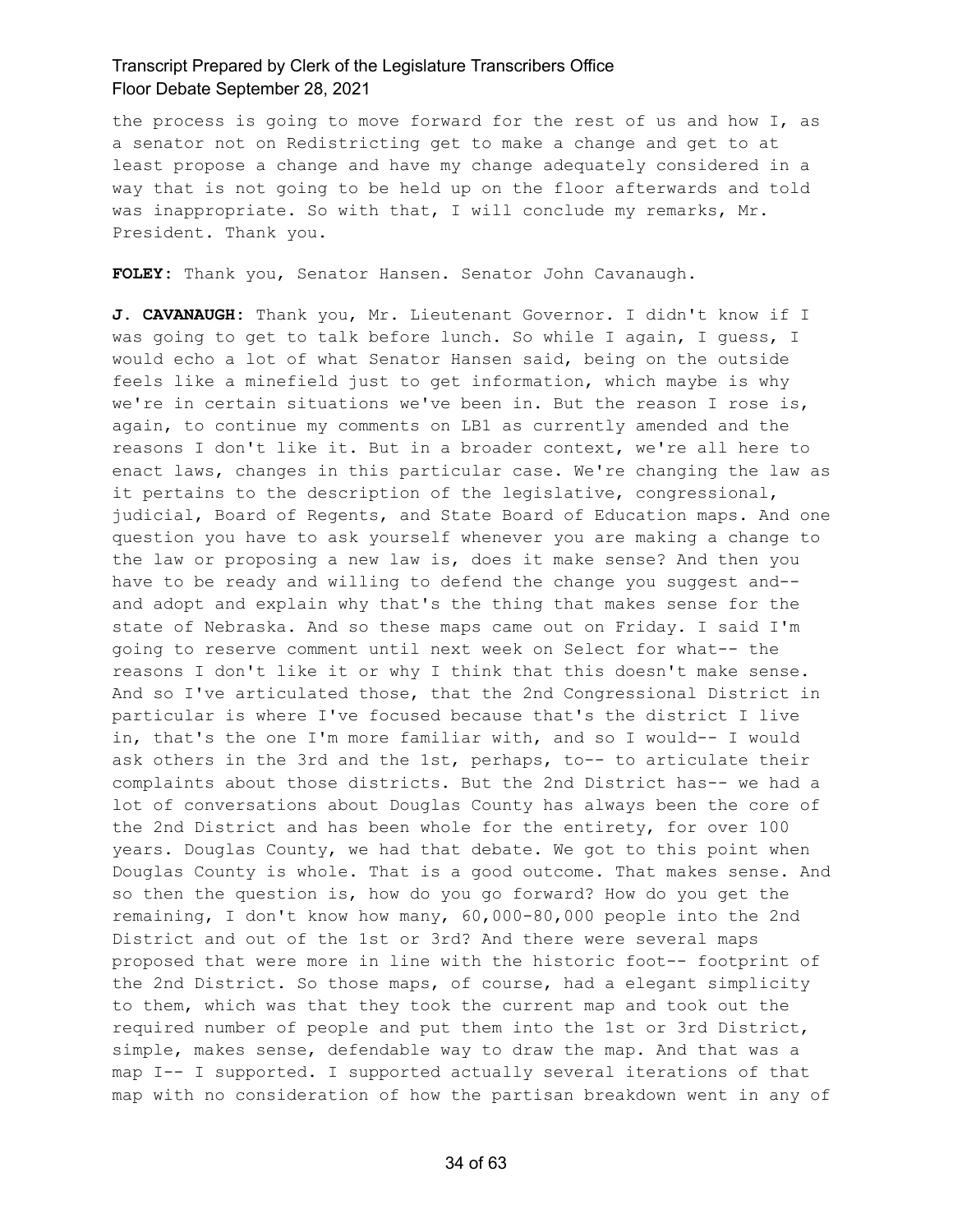those maps going forward and I-- because I thought our objective was, of course, to make logical maps for the people of Nebraska, not make political maps for the parties, political parties. And so that was why I supported those maps and why I oppose this map. I think there's a much simpler way, cleaner way, logical way to draw these maps that is not injecting partisan politics into it. To add Saunders County to the 2nd Congressional District has no defensible logic, and I haven't heard any articulated defensible logic to why we would add Saunders County to the 2nd Congressional District. If there is one, I'm-- I would be happy to hear it. I would consider it in the same way that I attempt to consider everything, which is rationally and logically without consideration of party. But I don't know what it is because I haven't heard it from anybody. I've heard some arguments as to this is how this gets done, this is a compromise, this is negotiation, which, of course, the people, being on the outside of this body, the people of the state of Nebraska, when they heard that the-- the maps were the result of a negotiation, they were not happy, the people that I've heard from, because they don't believe that the maps should be negotiated, they should be mathematical. I tend to agree with that, which is why I'm in favor of a nonpartisan Redis-- Redistricting Committee. And so--

#### **FOLEY:** One minute.

**J. CAVANAUGH:** --what I'm saying is I'm against this map because of what I see, and what I see is naked politics exerting strength to impose its will, which is not the-- the call of this special session, not the call of this Legislature, not the task we are to undertake. And so I would ask that anyone who favors this map explain why this makes sense. I would like to hear an answer as to why we should add Saunders County to the 2nd Congressional District, why we should cut out a large chunk of central Sarpy County and then add-- then go back to the southern portion of Sarpy County to include Congressman Bacon's house and his future house. The-- those are two questions that-- that we deserve answers to before we adopt this map. Why should we adopt this map? Not just because it's a compromise that we can get people to vote for, but why are people voting for it? Why is this the right thing to do for the state of Nebraska? Why should we--

**FOLEY:** That's time, Senator.

**J. CAVANAUGH:** Thank you, Mr. Lieutenant Governor.

**FOLEY:** Thank you, Senator Cavanaugh. Mr. Clerk.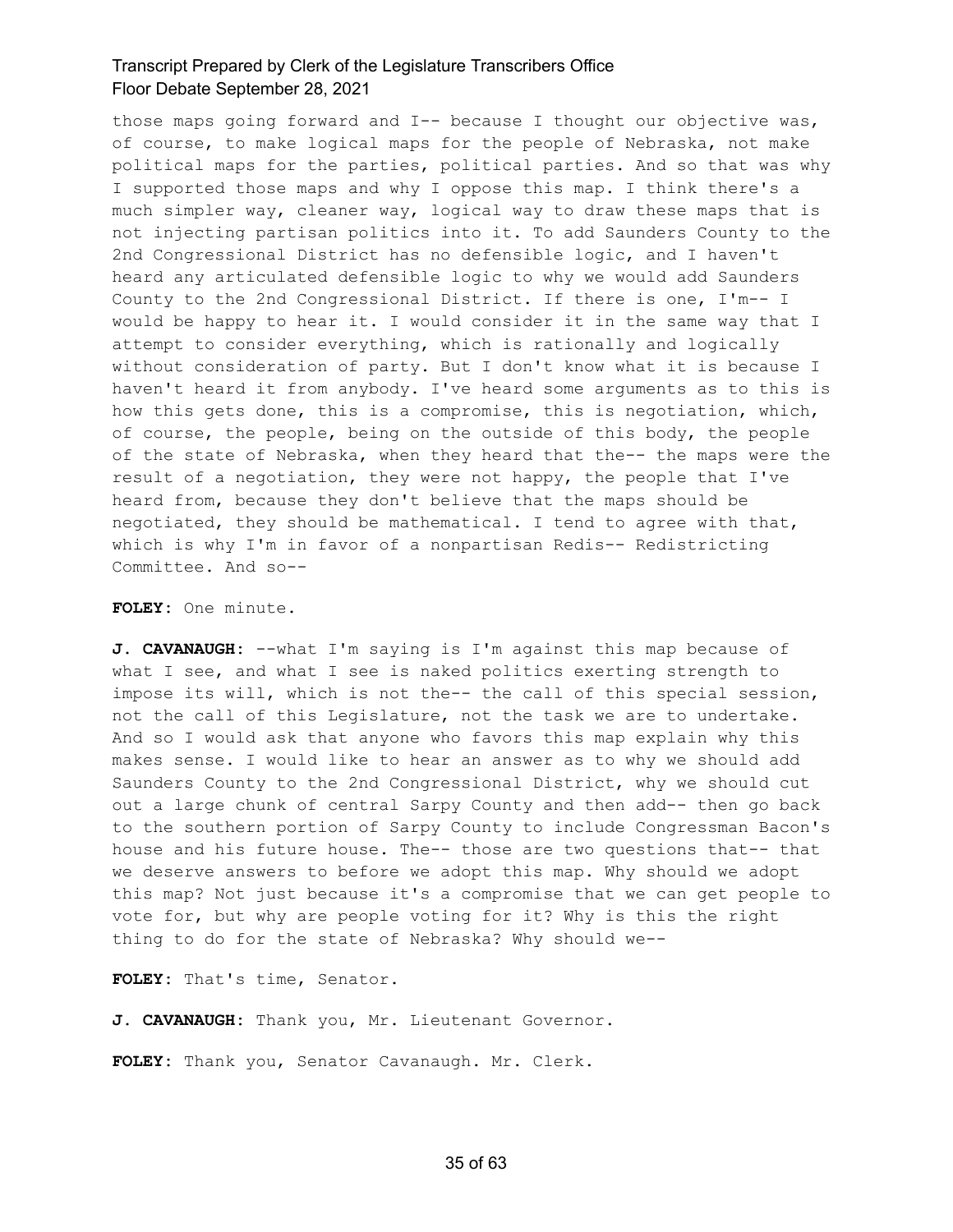**ASSISTANT CLERK:** Mr. President, Senator Aguilar would move to recess the body-- priority motion-- excuse me. Senator Aguilar would move to recess to body until 1:30 p.m.

**FOLEY:** Motion is to recess until 1:30. Those in favor say aye. Those opposed say nay. We are in recess till 1:30. The speaking queue will remain intact, members.

[RECESS]

**FOLEY:** Good afternoon, ladies and gentlemen. Welcome to George W. Norris Legislative Chamber. The afternoon session is about to reconvene. Senators, please record your presence. Roll call. Mr. Clerk, please record.

**CLERK:** I have a quorum present, Mr. President.

**FOLEY:** Thank you, Mr. Clerk. Any items for the record?

**CLERK:** Mr. President, I have no items at this time.

**FOLEY:** Members, please come to order. We'll proceed with discussion. I'll recognize the Clerk first, please. Mr. Clerk.

**CLERK:** Mr. President, Senator Hansen-- I understand, Senator, you wish to withdraw your bracket motion--

**M. HANSEN:** And the recommit, yes.

**CLERK:** --and the recommit as well.

**M. HANSEN:** Thank you.

**FOLEY:** [INAUDIBLE]

**CLERK:** So at this time, Mr. President, I have no amendments pending to LB1.

**FOLEY:** Thank you. Now proceeding to discussion. Senator Hunt.

**HUNT:** Thank you, Mr. Lieutenant Governor. Good afternoon, colleagues. Good afternoon, Nebraskans. I rise in continued opposition to LB1 and I'm also not too busy today to stand up for the trans and nonbinary people in Nebraska. I'm not too busy. I have time. Senator Groene, who believes in science as long as it is in the Bible-- to hear him tell it-- has shared his bigotry here once again by talking about people as pronoun Nazis. And it goes without saying that people are not cattle,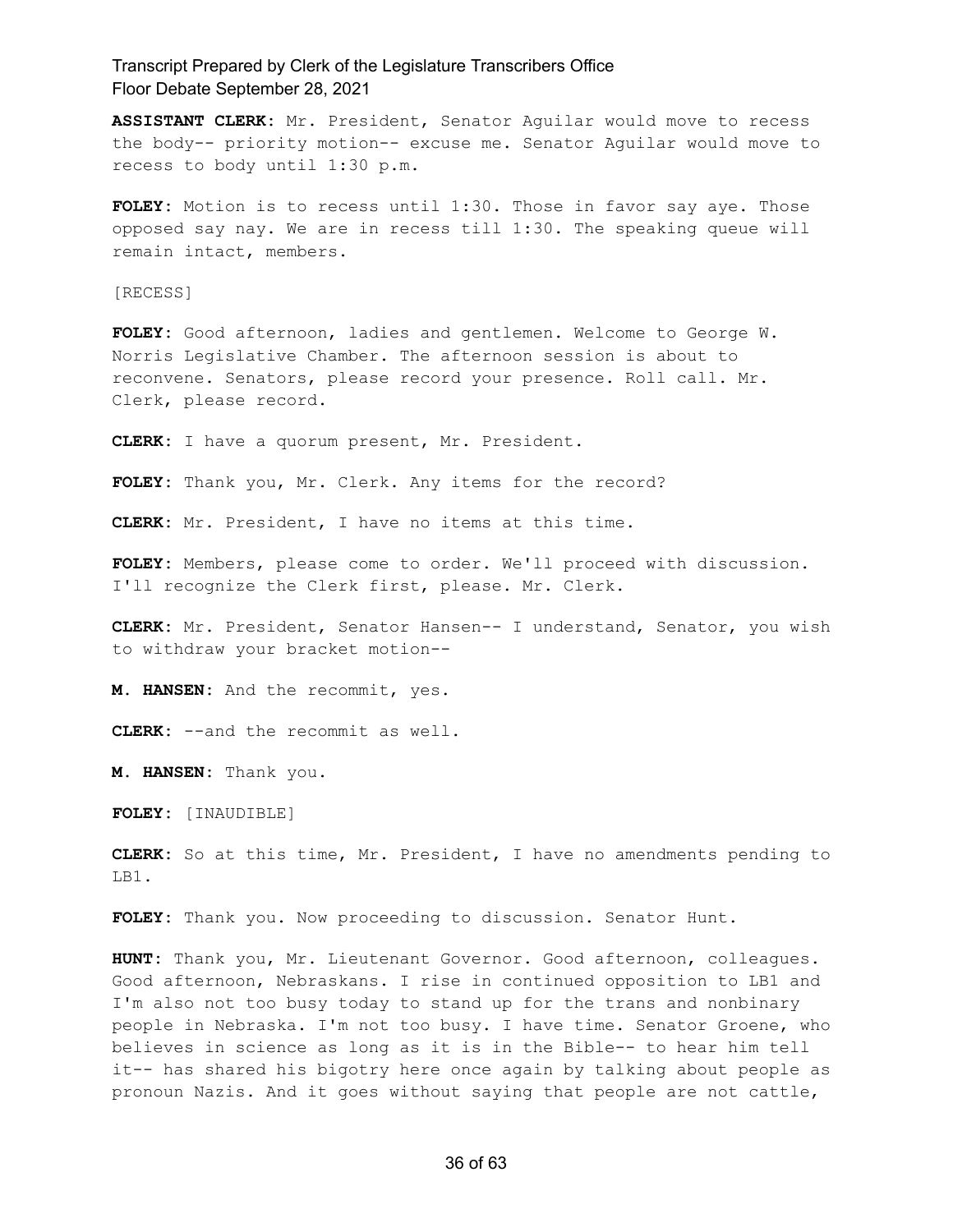but to use his example of bulls and cows, there are more than just bulls and cows and anyone who knows the difference between a bull and a steer and a heifer and a cow should understand somebody using he, she, or they. It's good etiquette to call people what they want to be called. It does nothing to you, period. If I say I'm a woman and you think I'm a man, you don't need to tell me that you think I'm a man. You can go write it in your diary. You can keep it to yourself. You can go tell your hetero wife over your hetero dinner while you're surrounded by photos of your children that you had to have sex to have because when you talk like this about people's pronouns and people's identities, you're the one obsessed with sex. You're the only one talking about it. Nobody else cares because you're the one who keeps bringing it up, period. A lot of people like Senator Groene say stuff like I have no problem with LGBTQ people, but why do they have to talk about it so much? Nobody cares who you have sex with. But something that straight people often fail to understand is that for queer people, for people who aren't straight, we spend years oppressing our identity and oppressing a very fundamental part of ourselves and that can be very traumatic. And a lot of us grow up coping and living with that trauma from our childhoods and when we come out, we don't want to just quietly exist in the world. We want to celebrate ourselves just like everybody else by having a picture of your spouse at your desk or saying what your pronouns are. Letting people know who you are, that's a gift and I think that what we have to do is make up for lost time in our culture and make sure that there are no LGBTQ kids who have to live in shame the way we did, the way people in my generation did and people before me. And that's a big part of the work that I do here and the value of the platform that I feel like we have here. It's not just about gender, it's not just about who we have sex with. And imagine that in reverse. Whenever someone heterosexual, which is all of you, as far as you say, whenever you say something like, oh, I went out to a movie with a guy, I went on a date, my wife and I are having a picnic, we're expecting a baby, I have to go to a baby shower, there's a christening, we never say stop talking about sex. We never say we get it, you're hetero, stop rubbing it in our face or, you know, you and your baby talk. You're always talking about doing it. Like, that's ridiculous, but that's what you're saying about us. It's prurient and it's gross and you're the only one talking about it. When LGBTQ people talk about their lives and normal stuff that happens in their lives, so many people sexualize it for no reason and that's what Senator Groene is doing when he does this stuff. I'm glad that Senator Pansing Brooks brought up the pronoun Nazi stuff. It is so inaccurate and low and honestly anti-Semitic to draw any kind of comparison between kids who want to be referred by who they are and Nazis. Someone, especially a child, especially a young person, saying, you know, my name is this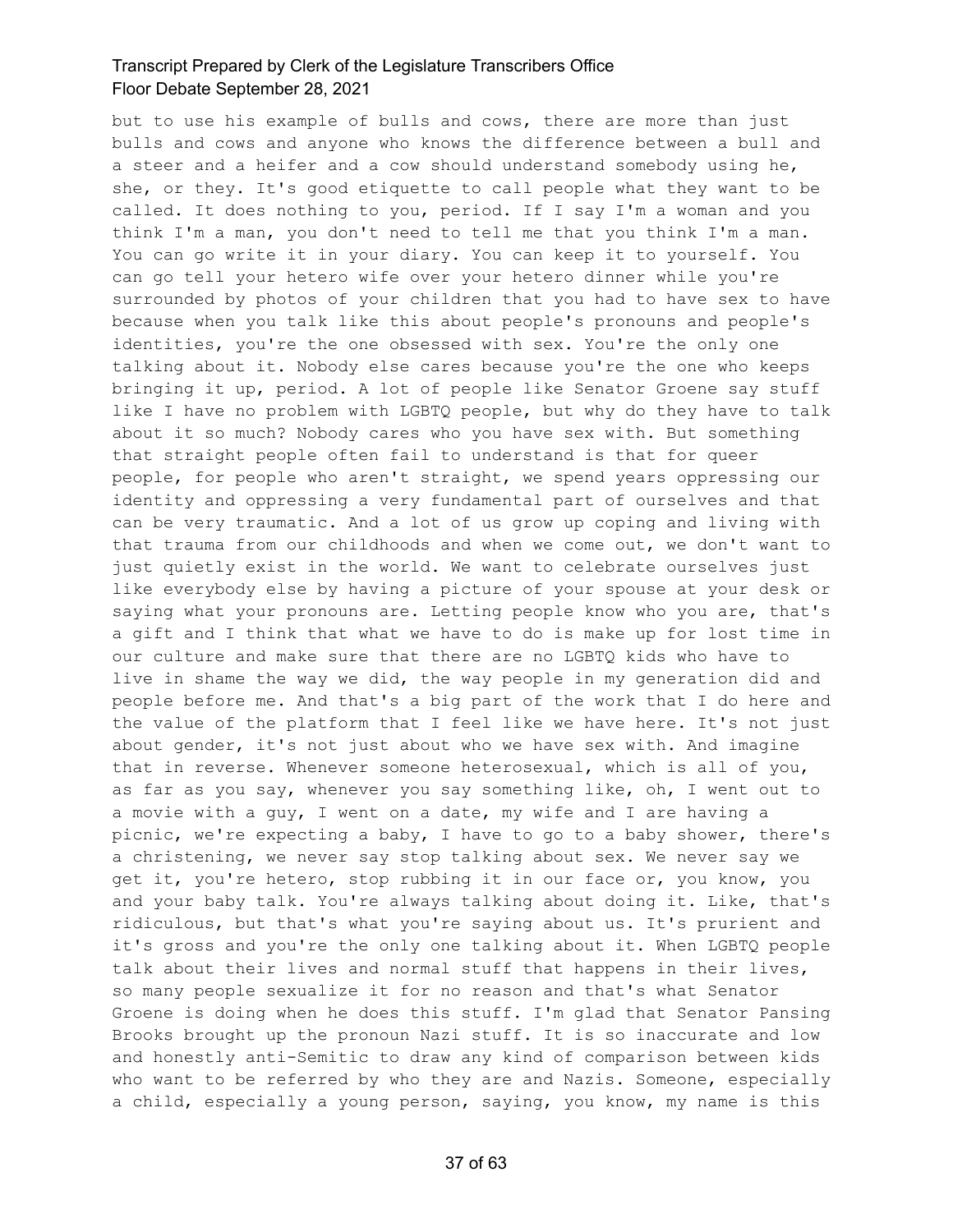and these are my pronouns, they're giving you a gift. They're giving you the gift of allowing you to know them. They're being vulnerable, they're opening up to trust you, and to crap on that and turn around on them and say you're pronoun Nazi? That's low-down.

**FOLEY:** One minute.

**HUNT:** And it's the kids who hear this kind of stuff. And yeah, that is what makes them want to move out of Nebraska and their parents too and their friends and anybody of a modern mindset in Nebraska who says, you know, we just moved here and, and we've got a great job here in Nebraska, but then I turn on the Legislature and I hear some guy saying pronoun Nazi from western Nebraska, saying why doesn't anyone want to come live out here so we could get some more senators and some more representation? Well, look at yourself in the mirror. Be nice. Don't worry about what people are doing. It doesn't affect you. Relax. Write it in your diary. Thank you, Mr. Lieutenant Governor.

**FOLEY:** Thank you, Senator Hunt. Senator Erdman.

**ERDMAN:** Thank you, Lieutenant Governor. Good afternoon. I see maybe we have began to talk about LB1, which we should have been talking about a long time ago, but I want to share with you something that a wise lawyer shared with me just before we left today. He said when the law is on your side, pound on the law, when the facts are on your side, pound on the facts, and when neither are on your side, pound on your desk. I'll let you guess who told me that, but I want to address something Senator Wayne had commented about-- my comment about Senator Wayne playing games. I never told him he was playing games. Senator Wayne may be the most effective senator in this body getting things done. I told him that and he knows that. But what I want to talk about-- I want to change gears a little since how we're not talking about the bill anyway. I want to talk about Game and Parks. They made a decision yesterday to advance Tim McCoy who's the associate director. They did a so-called national search and the final three candidates were all inside employees. Why do a national search when you know who you're going to hire? So I feel sorry for the landowners in the state of Nebraska because we will continue to get what we've always gotten from Game and Parks. Nothing's going to change. And I have told them that if you want to make a culture change in Game and Parks, you are going to have to change the leadership because the current selection has been working there for 20 years, so every one of those people that reports to him are his friends. And so if he needs to make a change, put somebody in a different seat on the bus or not on the bus at all, it'll be very, very difficult, nearly impossible for him to do that. And so we will continue to get what we've always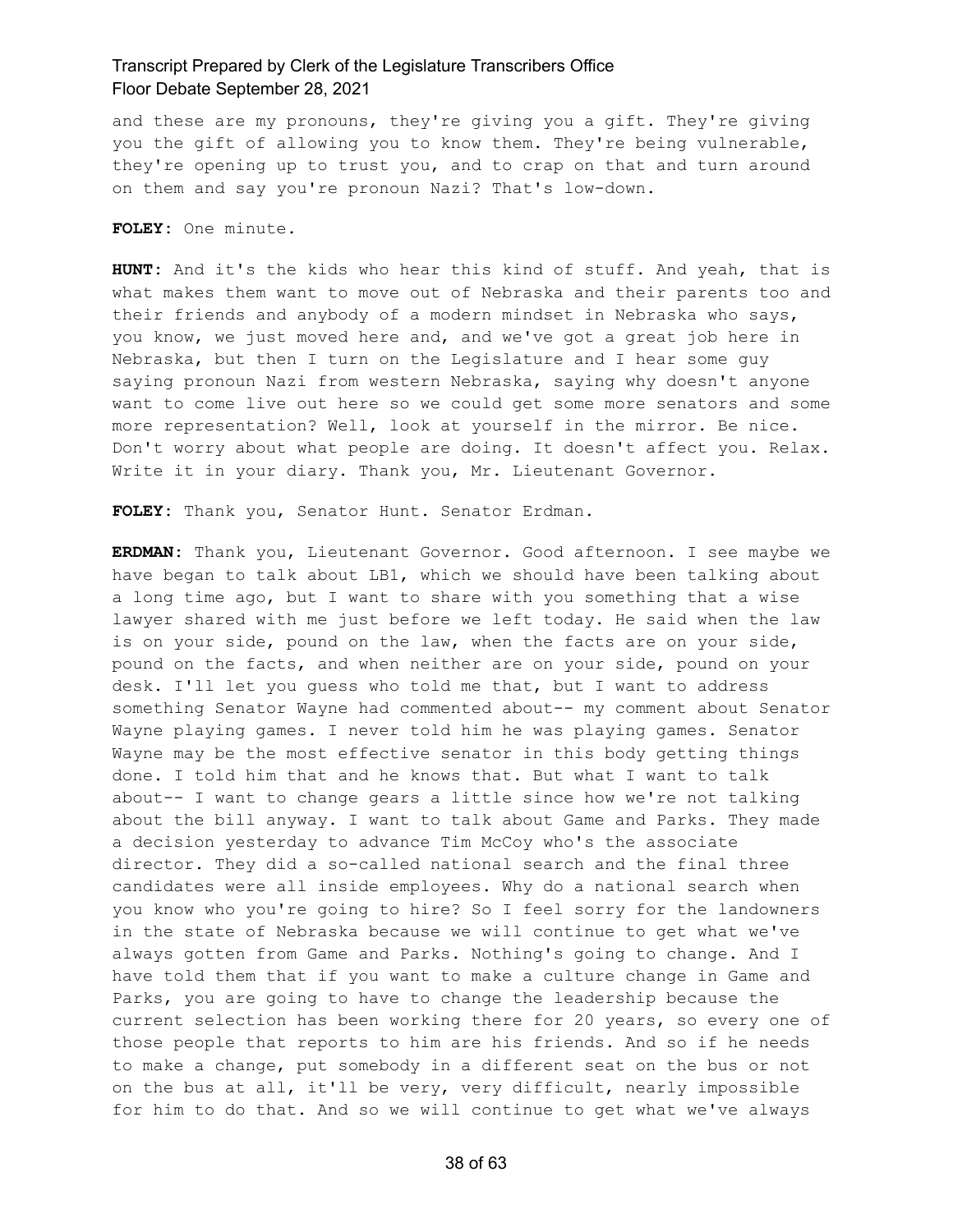gotten because that's the definition of stupidity: keep doing what you've always done and expect different results. So Mr. McCoy will be the new director and he will continue to move on with the same failed philosophies they've had for 20 years or more and the landowners will continue to suffer under the damages that these wildlife cause. And when you ask them how many wildlife do you have, they'll say we're not sure, but we think it's this number or that number. And then when Mr. McCoy came in last year and testified on a bill I had to relocate the headquarters for Game and Parks, he testified it was going to cost \$11.5 million to move Game and Parks headquarters to Sidney. That's the gentleman they chose to be the new director. So I'm not at all pleased that they made a decision such as they did because I have served on enough boards to know that when you want to make a cultural change, you can't do that from with inside, but we'll see what happens. I'm going to be here three more years. It could be a tough three more years for Mr. McCoy and Game and Parks or it could be a lot easier if they pull up their big-boy pants and learn how to deal with the landowners in a way that they need to be dealt with instead of what they've always done. So to say this will be my last time to talk about Mr. McCoy is not correct. We will talk about him a lot and we will continue to bring up Game and Parks until they fix the issues that they're dealing with. And I seen the proposal of what they are going to try to do and it makes no difference to anybody anytime soon, so we need to advance some bills out of the Natural Resources Committee and others that come to the floor so we can put some teeth into what we're trying--

**FOLEY:** One minute.

**ERDMAN:** --to do, getting control of Game of Parks. So all of you who are listening who have wildlife problems, I want to apologize in advance. Your problems are not going to be solved and things are not going to get any better. Thank you.

**FOLEY:** Thank you, Senator Erdman. Senator Wayne. Is Senator Wayne on the floor? We'll move onto Senator Machaela Cavanaugh.

**M. CAVANAUGH:** Thank you, Mr. Lieutenant Governor. Good afternoon, colleagues. My pronouns are she, her, hers. It's an interesting thing to be brought up because I actually did want to talk to our Executive Board about the possibility of having my pronouns added to my nameplate on the floor. So I guess now everybody knows I would like to have my pronouns added to the nameplate on the floor and actually my nameplate in my office as well. I think that it's a thing that is courteous to do to those that want to be identified by specific pronouns, to show allyship in that because I also want to be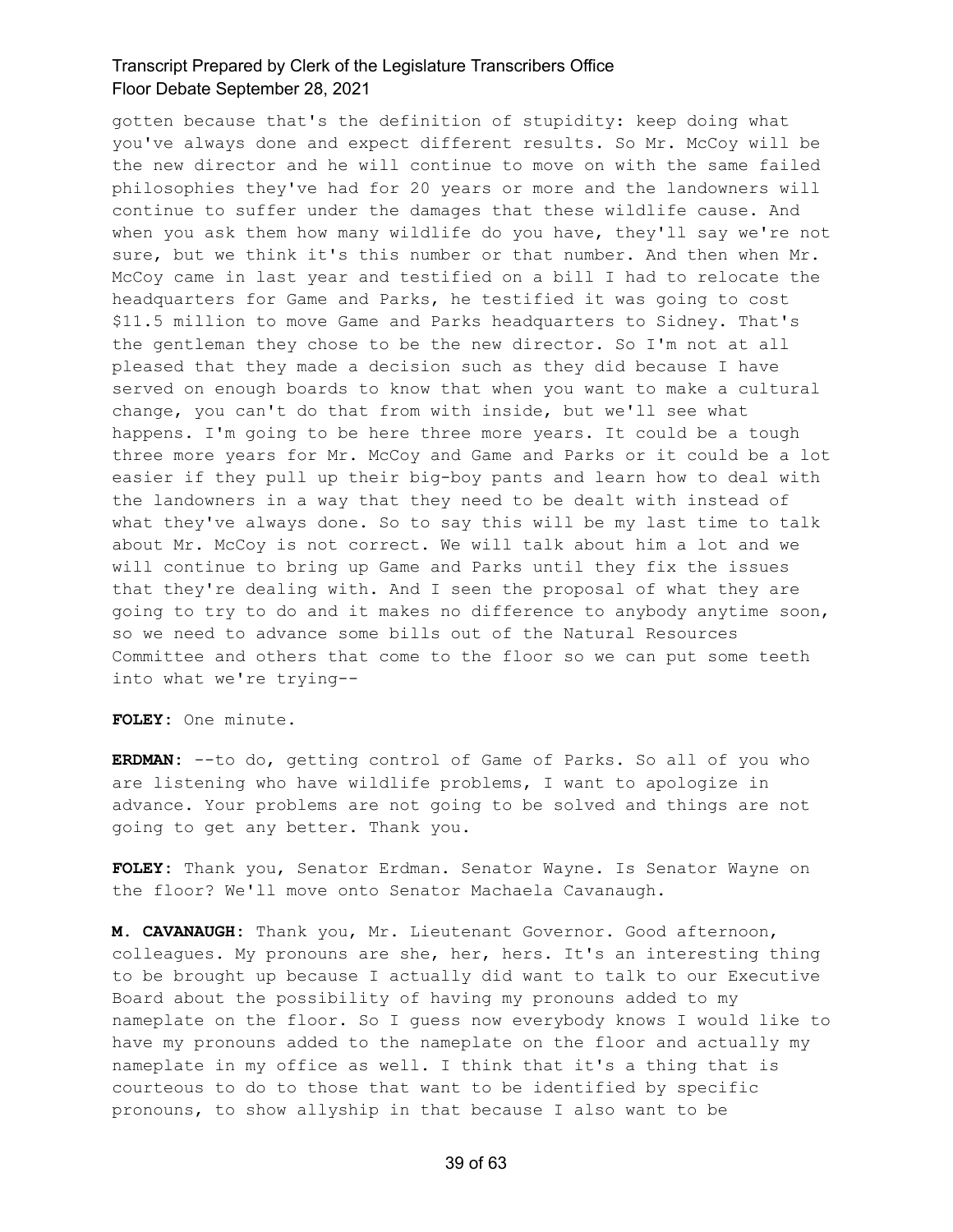identified by specific pronouns and so I think it's good to have that level of transparency. I'm really grateful to Senator Hunt for her comments and she's right. I've been talking about sex for days now, heteronormative sex, but I do want to, I do want to speak to the people of Nebraska who have had children not through heteronormative sex. There's more than one way to, to make a baby and many, many women go through IVF to achieve that end and I know of couples, same-sex couples that also go through IVF and of when one of the moms, mommy or mother is the carrier. I have had friends who have then also taken hormones that allowed them to also nurse their child. So the mother's room, I just want to be clear, is not to be a heteronormative sex place. It is to be a place for all women who have children that they need to care for in that way and for all women who are expecting children so that they have a space that is comfortable to take a break. I have been just overwhelmed by the outpouring from women in this body, in this building, in this community, and in this state. The level to which this rises is very high. I, I know that I'm viewed in this body a certain way. I can be brazen. I am bold. I am outspoken, and I am a mother and I struggled with breastfeeding my first child. It was awful and I cried a lot and I blamed myself and I, I asked why couldn't I feed my child? Why couldn't I do that? Why was I having so much trouble? And it got easier with the other two kids, but when I look back on that time, it was stress. I was so stressed out about returning to work, about taking care of my child, about paying bills, and I didn't know what I was doing and I didn't have a dedicated space and I didn't have paid leave. It was so stressful. And my daughter's fine. She is lovely. She's seven and a half. But this is important and if it weren't so important, we wouldn't have so many women speaking out about it. There are women who work in this body right now who were pregnant. There are women who work in this body right now who may be pregnant.

### **FOLEY:** One minute.

**M. CAVANAUGH:** Thank you. This is really important. It is so important that I gave up my office and I didn't give up my office for theater. It is literally empty because I want this room back and I want it back now. I want it back today. You've had a week, a week to put it back. I'm sick of this chauvinism, masculism, patriarchy. The women in this building, the women of the state deserve better and everyone should be rising up. Every single senator should be rising up and demanding action. Thank you.

**FOLEY:** Thank you, Senator Cavanaugh. Senator Lathrop.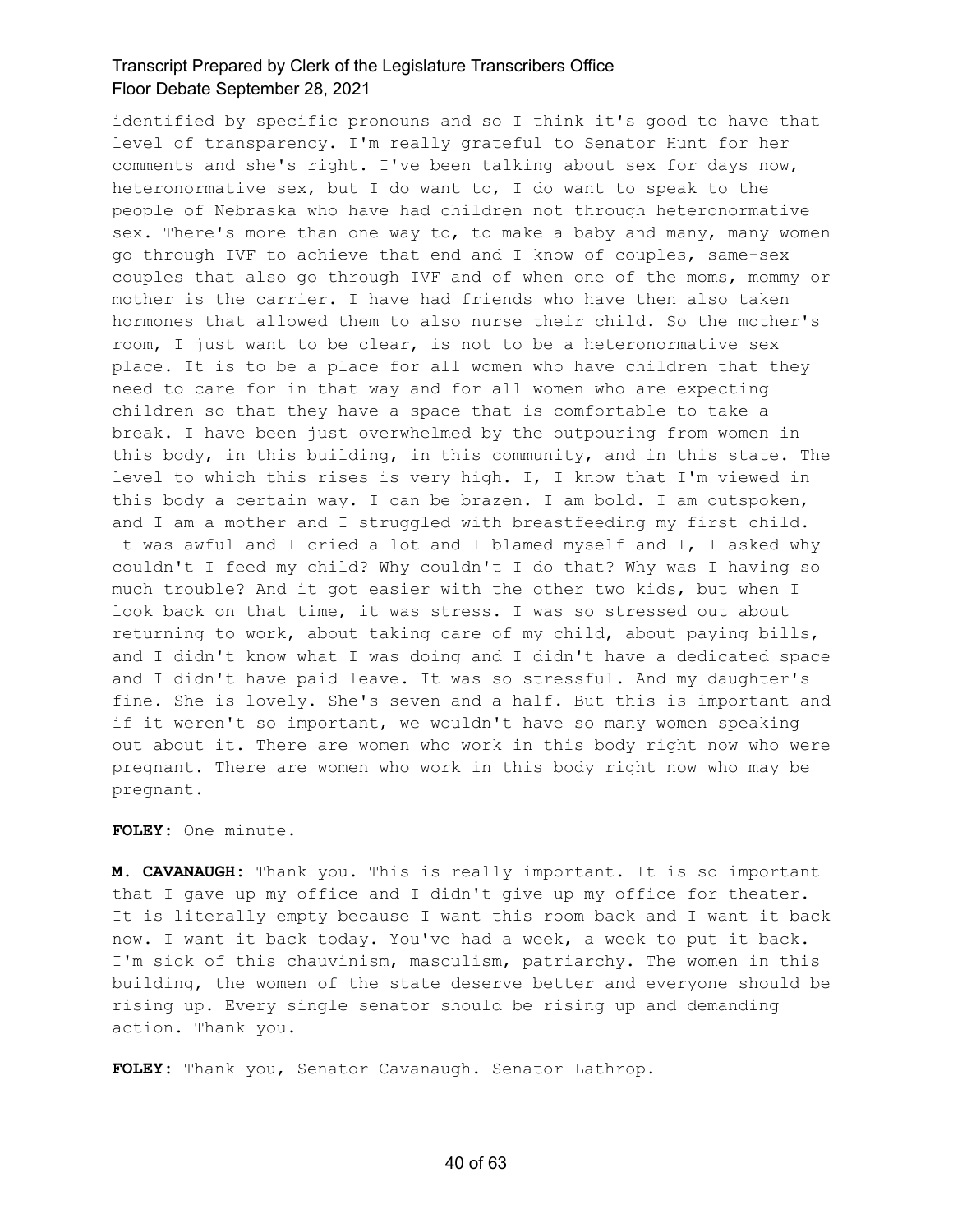**LATHROP:** Thank you, Mr. President. Colleagues, good afternoon. When this bill was up on General File, I intended to turn my light on and the debate lasted so short that I-- it was over before I even had a chance to turn my light on. This, on General File, moved in about 15 minutes. I was surprised by that because this is a significant change to the congressional map. Today, this has been up here. We've talked about a lot of different things, each of them important in their own way, but we haven't really talked about LB1 and the map that we have. And specifically as it relates to the 2nd Congressional District, I have strong opposition to the way the 2nd Congressional District has been placed onto this map and therefore with LB1. Let me talk about and start with the resolution. We've talked about this resolution a lot. LB1-- or LR134 said that we shall-- may maintain the core of the district and shall maintain communities of interest. Historically, Douglas County has been the core of the district and Sarpy County. Senator McCollister and I have talked about his father representing CD2 at a time when it went north and south, but as time has gone on and as we've redistricted in this body, the congressional maps, CD2 has been Douglas County and Sarpy County and, and there's a logic to that. They have a community of interest. As my friends from Sarpy County have said during the debate during this special session, this is the fastest-growing district and it's growing not in rural interest, but it is growing in urban interest. People are developing the land in Sarpy County. They're building shopping centers. They're building houses, apartments. It looks more and more like Douglas County does and less and less like a rural district, although certainly there are some rural parts of Sarpy County not yet developed. For us to maintain the community of interest, an urban area, we should be taking Douglas and Sarpy to round out the total amount of population needed for a congressional district. Including Saunders County serves one purpose. They are not a community of interest. As much as we like the folks in Saunders County, they are a rural area. Placing them into the 2nd Congressional District is done for one purpose and that's a partisan purpose. It's a partisan purpose. When we were talking about Sarpy County earlier, many people stood up and said we can't split it, we can't split it. Well, here we are. It's split and no one is standing up and talking about it. Saunders County doesn't have anything in common with Douglas. It doesn't have anything in common with Sarpy. It makes no sense other than to recognize the sole purpose is to make it more difficult for an individual from the Democratic Party to prevail because we've gone to Saunders County to find apparently a better population of partisans than we would by rounding out CD2 with the balance of Sarpy County and it is for those reasons that I stand strongly opposed to LB1. I will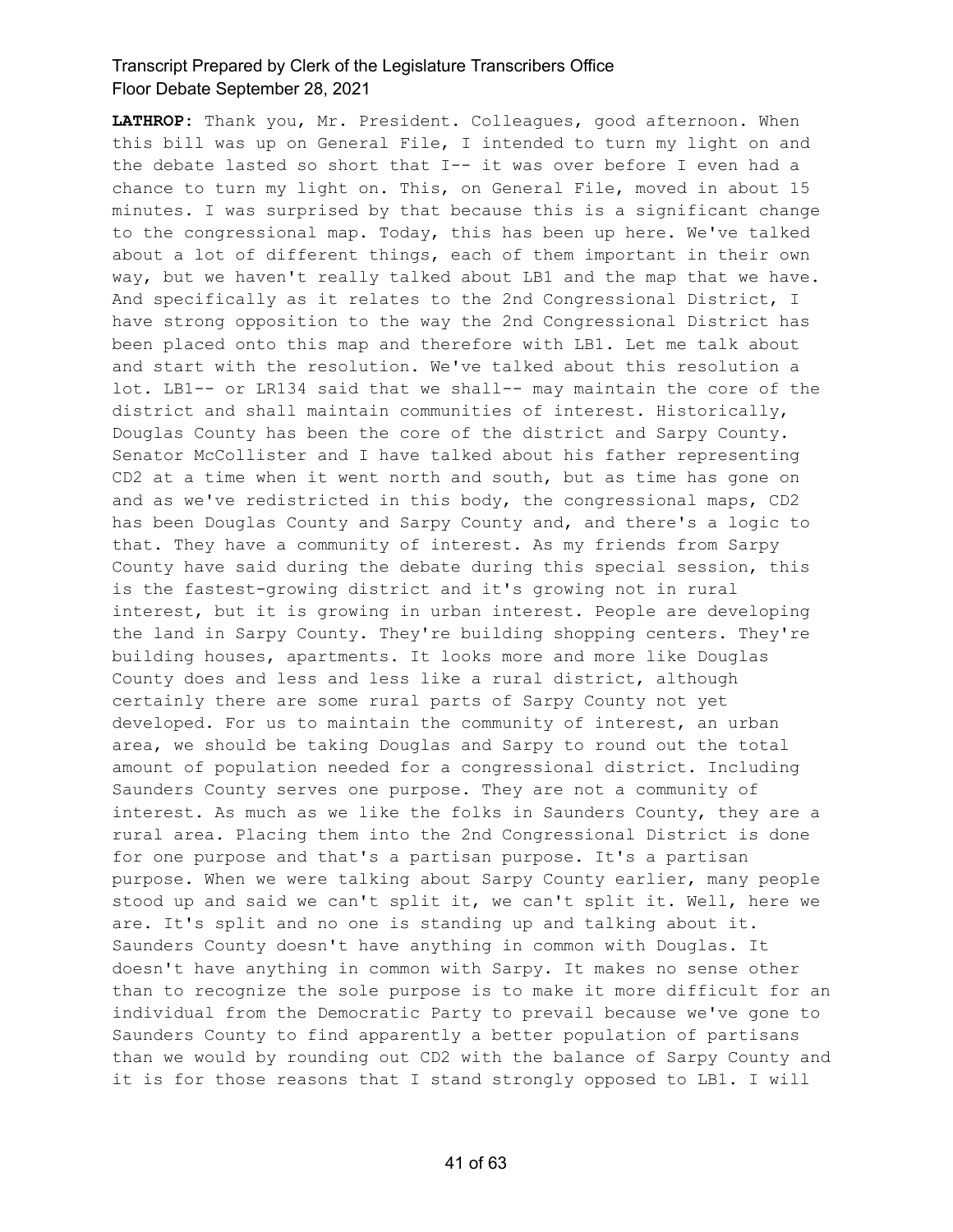be a red light on this and I would encourage your opposition to LB1 as well. Thank you.

**FOLEY:** Thank you, Senator Lathrop. Senator McKinney for a motion.

**McKINNEY:** Mr. Lieutenant Governor, I move to advance LB1 to E&R for engrossing.

**FOLEY:** Record vote has been requested. Machine vote. Those in favor of advancing the bill vote aye; those opposed vote nay. Have you all voted who care to? Record, please.

**CLERK:** 29 ayes, 10 nays on the advancement of LB1.

**FOLEY:** LB1 advances. Next bill, please.

**CLERK:** Mr. President, LB3 on Select File. Senator McKinney, I have Enrollment and Review amendments, first of all.

**FOLEY:** Senator McKinney for a motion.

**McKINNEY:** Mr. Lieutenant Governor, I moved to adopt the E&R amendments to LB3.

**FOLEY:** You've heard the motion to adopt the E&R amendments. Those in favor say aye. Those opposed say nay. The E&R amendments are adopted. Mr. Clerk.

**CLERK:** Mr. President, the first amendment to the bill is by Senator Matt Hansen.

**FOLEY:** Senator Matt Hansen, you're recognized to open on your amendment.

**M. HANSEN:** Thank you, Mr. President, and before anybody rushes up to my side of my desk, I will pull this at the end of my speech. Colleagues, I am intending this to be the last time I speak today, but everything I said before lunch stands and people of the state of Nebraska, this should absolutely be a process that having now seen up front, shouldn't be on our hands. We are balancing the threat of sine die, the balance of the threat of maybe a court case. We're balancing the threat of so many things that I don't not think we're getting pretty maps out of this. I don't think we're getting necessarily- anyway, I won't go into it. What I'm saying here is we have the ability to really draw a line in the sand and blow it up. And there's people willing to do that, there's people not willing to do that, so in the effort to get our constituents maps that they can at least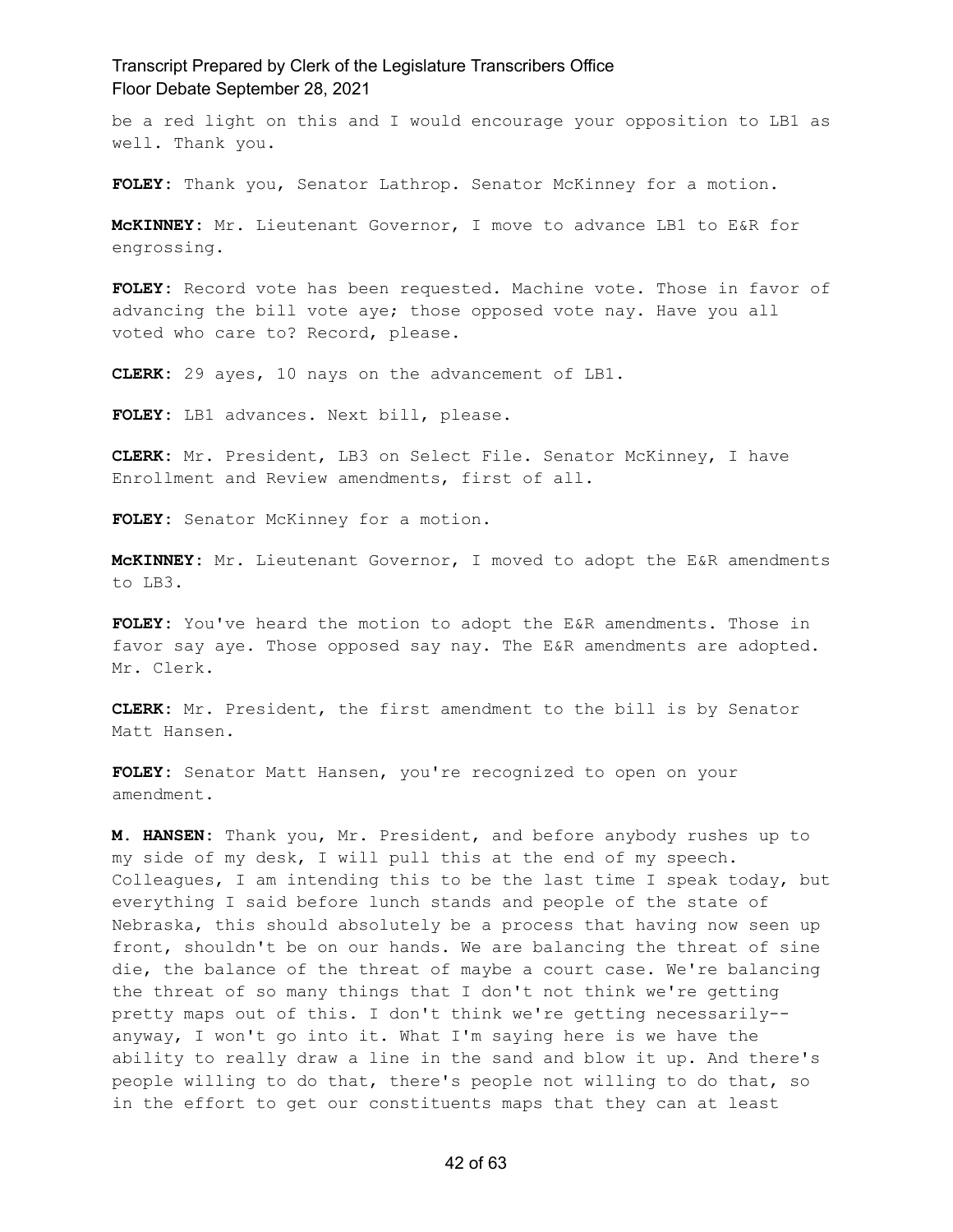understand and get a look at, I am pulling my amendment, FA1, and I'll pull my other amendment as well. Thank you, Mr. President.

**FOLEY:** Amendment's withdrawn. Thank you, Senator Hansen. Mr. Clerk.

**CLERK:** Mr. President, the next amendment I have, Senator Linehan, AM43.

**FOLEY:** Senator Linehan, you're recognized to open on AM43.

**LINEHAN:** Good afternoon, Mr. President. Good afternoon, colleagues. So AM43 makes most of the adjustments in Lancaster County, which I think there have been several discussions about on the floor this morning. It makes a couple of changes in other districts, including in Grand Island where we failed to bring in a group of a minority district that's-- a minority precinct that should be in Senator Aguilar's district and now it is, so that's a change there. We made a change between 4 and 20 because the deviations were out of whack and made a change in my district where I took back the ridges and then gave up a little part-- took back the ridges from 4, gave a little part of Elkhorn to 4 so that kept the deviations right. I think there was another change between 4 and 20. I think Boys Town went back to 4 and it had gone to 20. So they are basically just changes around the edges except for Lincoln or Lancaster County, which I think you've all talked about for the last two or three hours. So that's what's represented with this amendment and I would appreciate your green vote on AM43. Thank you.

**FOLEY:** Thank you, Senator Linehan. Any discussion on AM43? Senator Wayne.

**WAYNE:** Thank you, Mr. President, colleagues, and I just want to make sure people are clear that the process in which we went through on this had everything to do with LR134 and preserving the core. In addition to preserving the core, it was about communities of interest and so the two ways we informally have divine-- have defined preserving the core was areas of the core-- areas of the district that have been there historically, but the other part of the communities of interest, which is kind of commingled, is we had a bright line throughout Nebraska's history, starting back to 1800s all the way to 1921 when there was a big shift, was county lines. County lines seem to have defined who we are and what are cores and communities of interest. So while county lines historically may have shifted from here-- I mean, not county lines, but legislative districts have shifted here and there from a legislative history standpoint, county lines have been true because it's in our constitution and the word is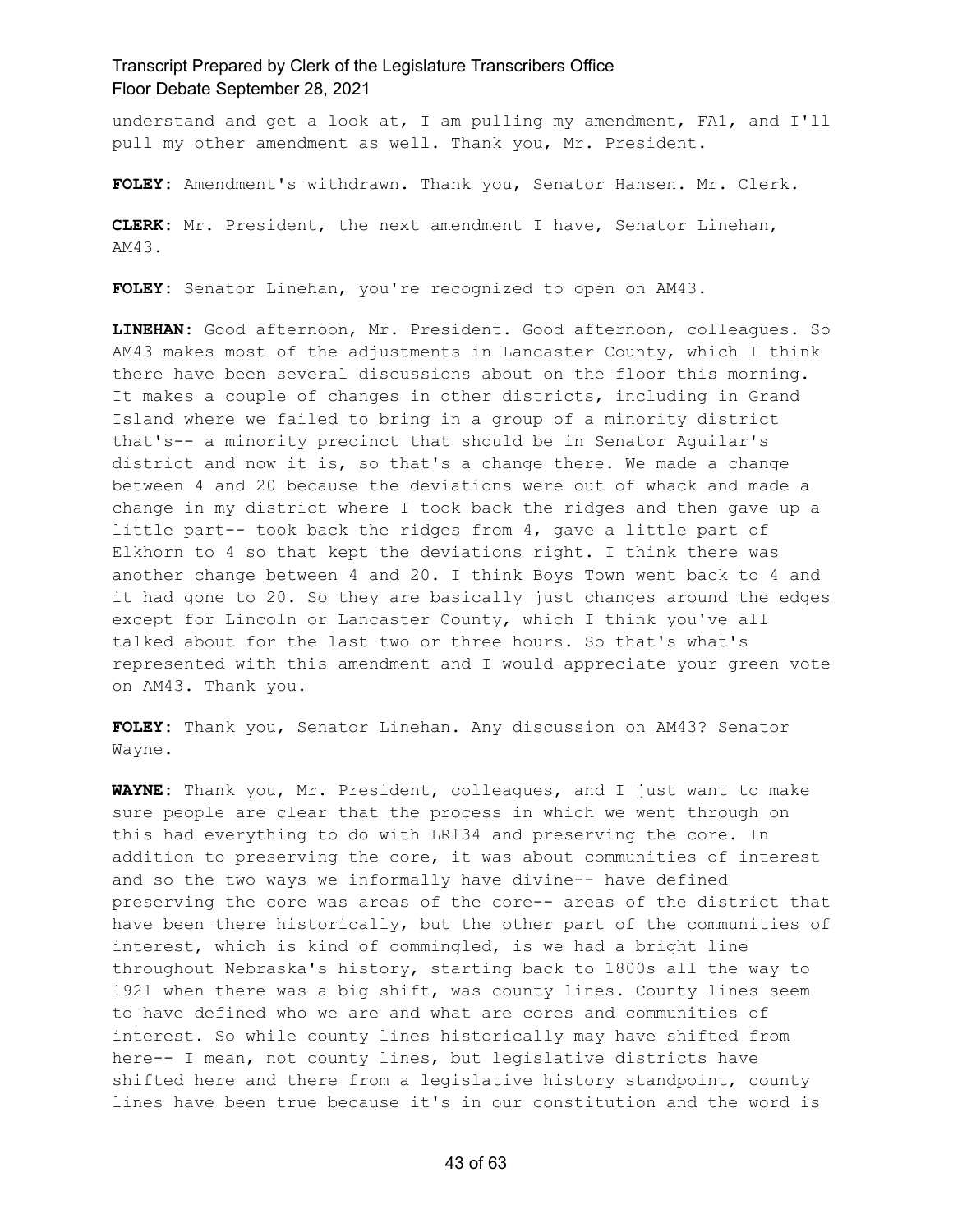practicable. And there isn't a clear definition from the court of what is practicable, but what we tried to do is preserve those community interests and those cores. So I'm going to talk for a little bit about some of the maps, particularly in Douglas and Sarpy County, and then in some of the rural areas where you see some deviations that go into some different areas. When you look at those deviations, those deviations, whether it's 48, 47, 43, 42, 44, those deviations, including 38, is primarily to preserve the county lines and to preserve what we deemed communities of interest, which we have defined in committee and through conversations, there isn't a written document around communities of interest and preserving the core sucked in to combine both to be county lines. So if you look at the Douglas County area, you'll notice that anywhere where there is a-- what you would consider over a 2 deviation is-- or whether-- in either way, negative or positive, had everything to do with the county lines. And I'm going to give you one example just so people down the road can understand what this means because that's why I pushed my light again. So if you look at Senator Hansen's district and you look at Senator Walz's, which is 6-- Senator Hansen, 16? I can't see his light. 15? 15-- no, Senator Walz is 15. Senator Hansen is 16. You'll see pretty much a negative 4 in both of those or a positive 4 and negative 4. I can easily-- and the committee can easily fix that, but that would require another county line to be split. And looking at court cases and looking at what the court has determined as county lines being practical and looking at what the committee has defined as preserving the core and communities of interest as defined by county line, that is why that has stayed. We had great conversations, Senator-- or Vice-- not Vice Chair-- about called you that again, you probably would have ran over and smacked me this time-- Chairwoman Linehan and I had great conversations over the last week resolving this, but we're trying to find what the courts have laid out for us, which is preserve the county line. That would have been a very easy fix, but when I say easy, it would have divided up communities and that's what we're trying not to do by the county line is divide up the community and keep the community of interest the same. How do I know that? Because my county or my legislative district, District 13, bumps up to Senator Hansen's, which is District 16, and there is a difference. There is a difference from my community in Douglas County and when you cross over and you can feel that district as soon as Knoxville and Fort Calhoun. That's why it's important that we keep those county lines. Same when you look at south Sarpy. When you look at--

**FOLEY:** One minute.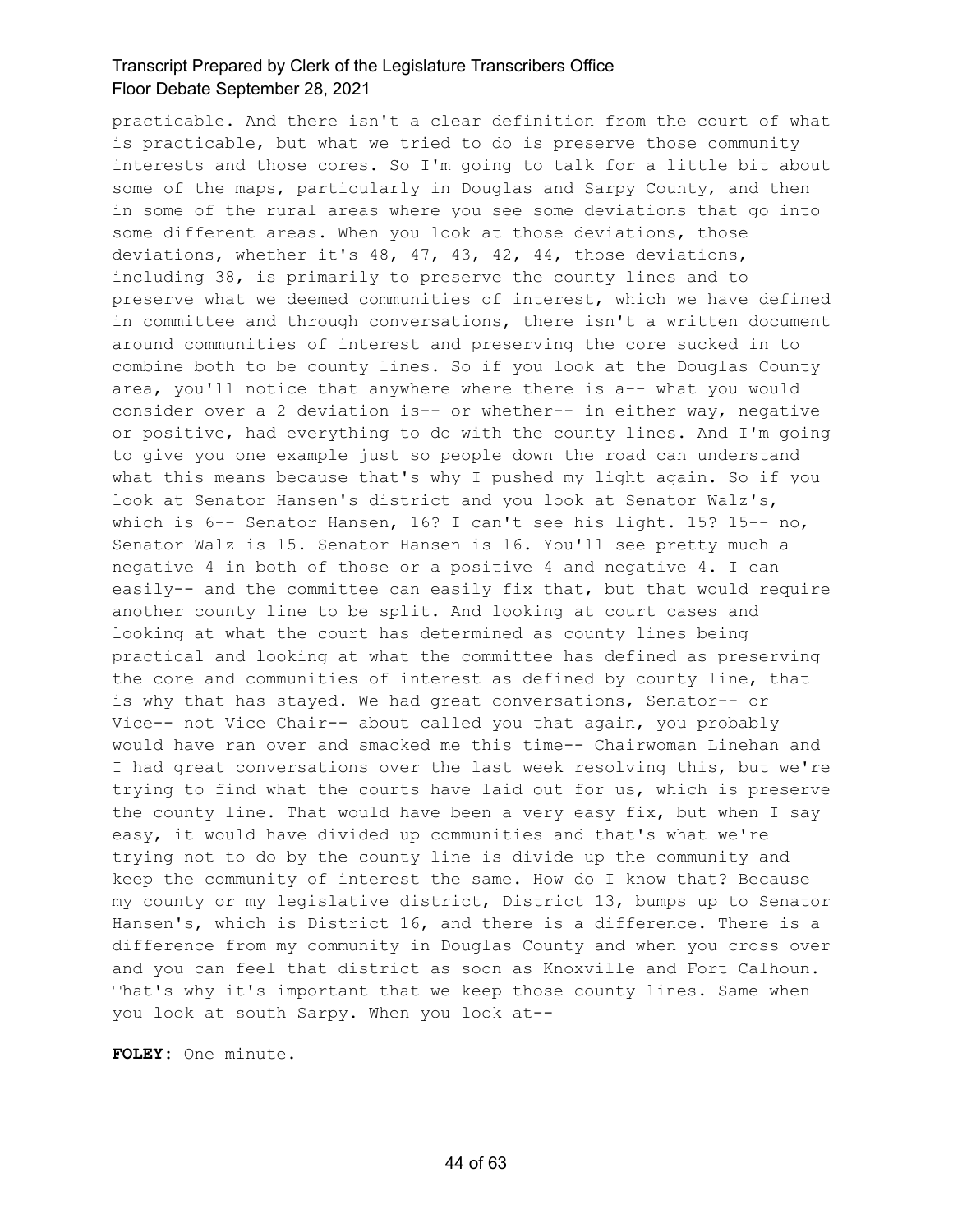**WAYNE:** --south Sarpy, you'll see right below the county line, there is a negative deviation. The reason that deviation is there is because we didn't want to cross over into Douglas County. We heard a lot of conversations on LB1 and LB3 about crossing county lines, particularly in Sarpy, and that is one of the reasons why you look at Senator McDonnell's legislative district, District 5, and the, and the ones below it, you can easily probably put those together, but those are different communities and those are different cores and that is the reason why we did not split Doug-- or we do not cross over from Douglas County. It is truly just about communities of interest and preserving the core. So I just wanted to give people a clear understanding and those who will read it ten years from now, keeping county lines to us help preserve the core and keep the communities of interest, which follows the LR134. Thank you, Mr. President.

**FOLEY:** Thank you, Senator Wayne. Any further discussion on AM43? I see none. Senator Linehan, you're recognized to close. She waives closing. The question before the body is the adoption of AM40-- AM43. Those in favor vote aye; those opposed vote nay. Have you all voted who care to? Record, please.

**CLERK:** 32 ayes, 2 nays on adoption of Senator Linehan's amendment.

**FOLEY:** AM43 has been adopted. Mr. Clerk.

**CLERK:** Senator Clements would move to amend, AM40.

**FOLEY:** Senator Clements, you're recognized on AM40.

**CLEMENTS:** Thank you, Mr. President. A map has been handed out to you showing on the front page "Legislature Statewide LEG21-23001" and this is a map my staff and I and Senator Bostelman's staff have been working on. This is what we preferred to do, but I want to let you know we're going to talk about this, but I do intend to withdraw this amendment when we're done discussing some of the ideas that we came up with. So I did support Senator Linehan's amendment and I'm satisfied with that will be what LB3 becomes, but I did a lot of work on the alternative to moving a district. The map 23001, first of all, I do want to thank the Redistricting Committee for all your hard work and, and working with us as we've been trying to figure out a way to keep all the core districts. This map would have preserved the cores statewide. It did not move any district. As we all know, there is more population in Douglas and Lancaster County and it does change boundary lines toward the east from the west, from the north to the south, from the south to the north and toward Lincoln and Omaha. But it was just mentioned about county line splits, the current-- our current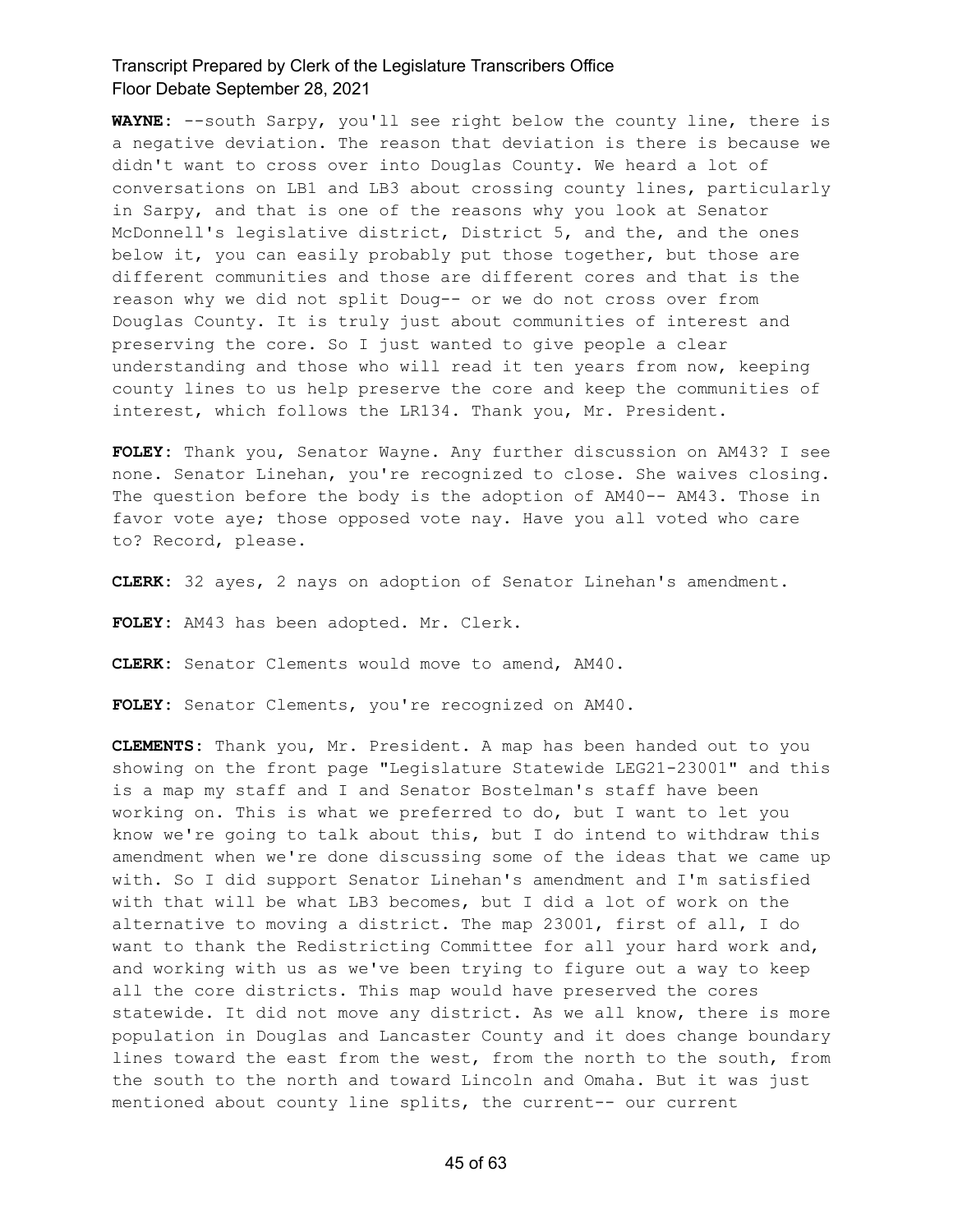districts that we represent, there are nine counties split. The map that I've got here as an amendment had 11 county splits, very much the same as what we currently have, was not making a lot of splits and there is only one city split. Holdrege was going to be having to be split to equalize districts, but outside of Douglas, Sarpy, and Lancaster, only the city of Holdrege would be split and so we worked hard to have a map that had very few county splits and only one city split. From a selfish point of view, this map would have had Legislative District 2, which I represent, would have stayed in southern Sarpy in Sarpy County and I would not have been moving into Lincoln and bothering people on the edge of Lincoln like is going to evidently happen and I'm sorry to be losing about 14,500 people I've been representing for about four and a half years in Sarpy County. I thank them for their support and I've just-- in the process, we wanted to have this ready earlier, but it's been a lot of work to, to get it fine-tuned, so we tried to meet the criteria with compact districts and no county splits and city splits. So we did not have it ready by the time LB3 was introduced last week and I didn't really-- but I still wanted to have it on the record for people to see that there was an alternative. You may think it has some flaws in it. Of course, it doesn't move-- a lot of different people had to move-- their district's lines had to move toward the east and so it does change districts from what they are now, but so does the LB3 map that we've already amended. And so it was-- I just want to thank my staff, Senator Bostelman's staff. They did pay-- spend many hours especially wanting to preserve the cores of all districts, preserve the rural districts so we didn't have to pick somebody to have to be kicked off the island, as they say. But I am just appreciative of the opportunity to present this as an alternative and to get it on the record. Thank you, Mr. President.

**FOLEY:** Thank you, Senator Clements. Discussion on AM40? Senator Erdman.

**ERDMAN:** Thank you, Lieutenant Governor. Good afternoon. I was remiss when I made those comments about pounding on your desk. That was told to me by Senator John Cavanaugh. There you go, Senator. I will like-- I would like to talk about Senator Clements and Senator Bostelman's bill-- ABC is what we refer to it-- and it exactly did what I suggested that the Redistricting Committee do when they started the process and it kept all the core districts in place and it allowed the urban districts to exceed the, the average 40,000 people by a small percentage and the other districts remaining would be slightly under. The rural part of the state is losing representation and that may be just fine for those people who live in the east, but it's difficult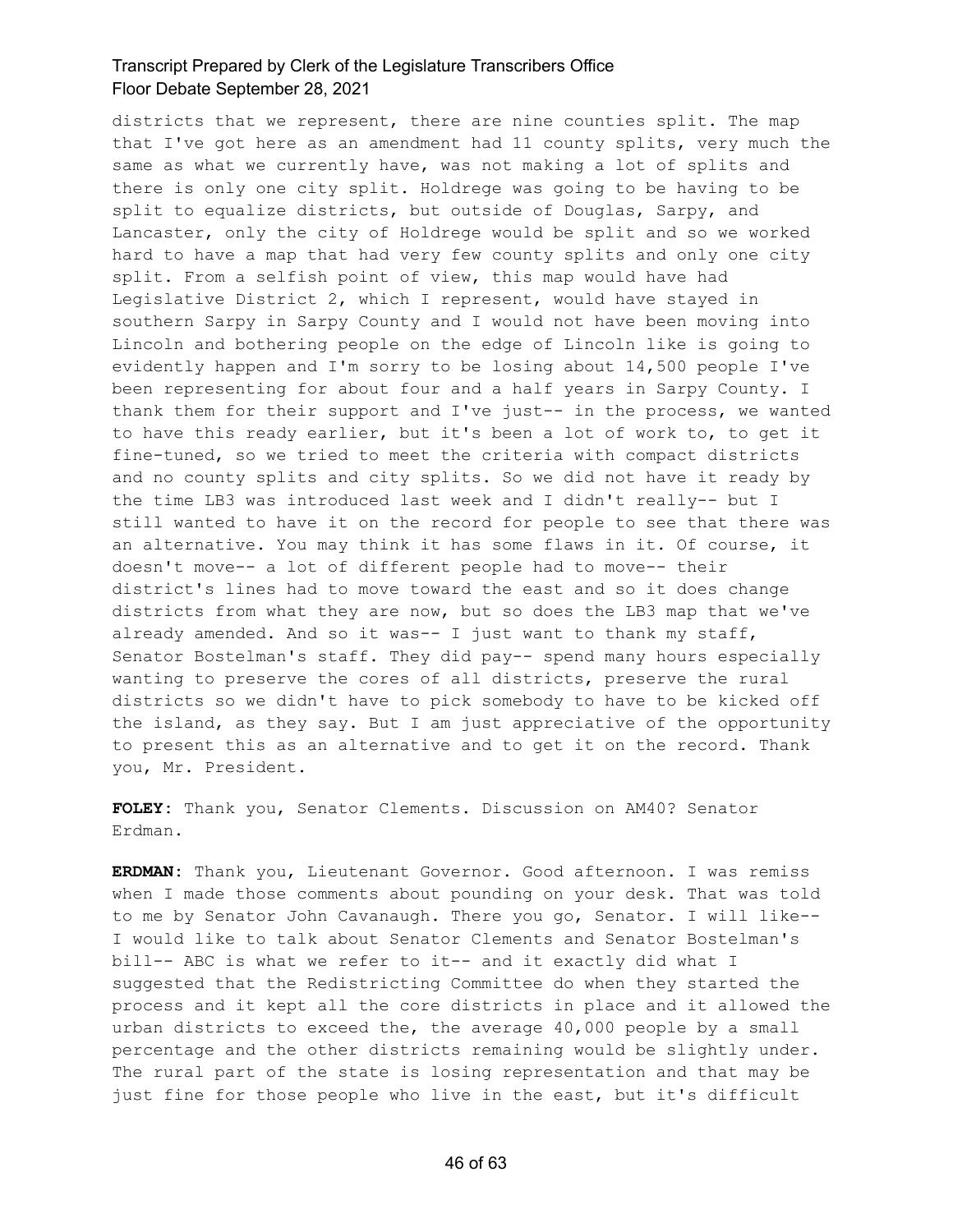for rural people to get involved in our government and the more seats that we move to the east, the more difficult it becomes. Moving District 36 seat to Sarpy County was not necessary. This map proves that it wasn't necessary and I appreciate what Senator Bostelman and Clements did and their staff. They need to be commended for the number of hours they put in. So when we get ready to vote on LB3 and the-- LB-- AM40 and LB3, I'll be no and I'll be a no till the end because this didn't have to happen. So at some point in time, the people who have the most votes got to start considering those people who have less representation as time goes by. It's difficult for us in the west to get involved in government because we keep losing representation and we get the situation that such that it costs a lot of money to come and get involved in government and testify. And so we continue to move those districts and as representation continues to move east and the number one industry in the state has less representation every time we do this. This was an opportunity for us to do it right. We did it wrong. We should have started with dividing up those districts and "irregardless" of what the red or blue or whatever it is in the districts is, divide that 1,098,000 in those three big counties and then move onto the rest of them. But that won't happen because that's a commonsense approach and common sense is not common anymore. So I'll be a red on all of this. I appreciate the fact that they're making some adjustments to Senator Clements' district and Senator Geist's district. I understand that that's an improvement and I appreciate that, but we did a disservice to the people in Dawson and Custer Counties, but those people won't be forgotten. They'll be well represented with the new representatives they will have, at least for now, who knows who will get elected, but this was a mistake and I'll believe this was a mistake and never change my mind. Thank you.

**FOLEY:** Thank you, Senator Erdman. Senator Murman.

**MURMAN:** Thank you, Mr. Lieutenant Governor. I do like the map here that's presented by Senator Clements and Senator Bostelman, much better on legislative districts. The thing I like about it the best is it does preserve the core of the greater Nebraska districts as much as possible. There's less county splits and it makes all of the districts in-- or at least I think most all of the districts in greater Nebraska more compact and it is easier for the senators to know their constituents. And of course, preserving the core does make it easier for the constituents to know their senator. The senator that they've known for the last, well, up to eight years will most likely continue to be their senators, so I think, think that's a great thing. On a personal level, District 38, it does make the district much more compact and I'm within about 50 miles of any point in the district and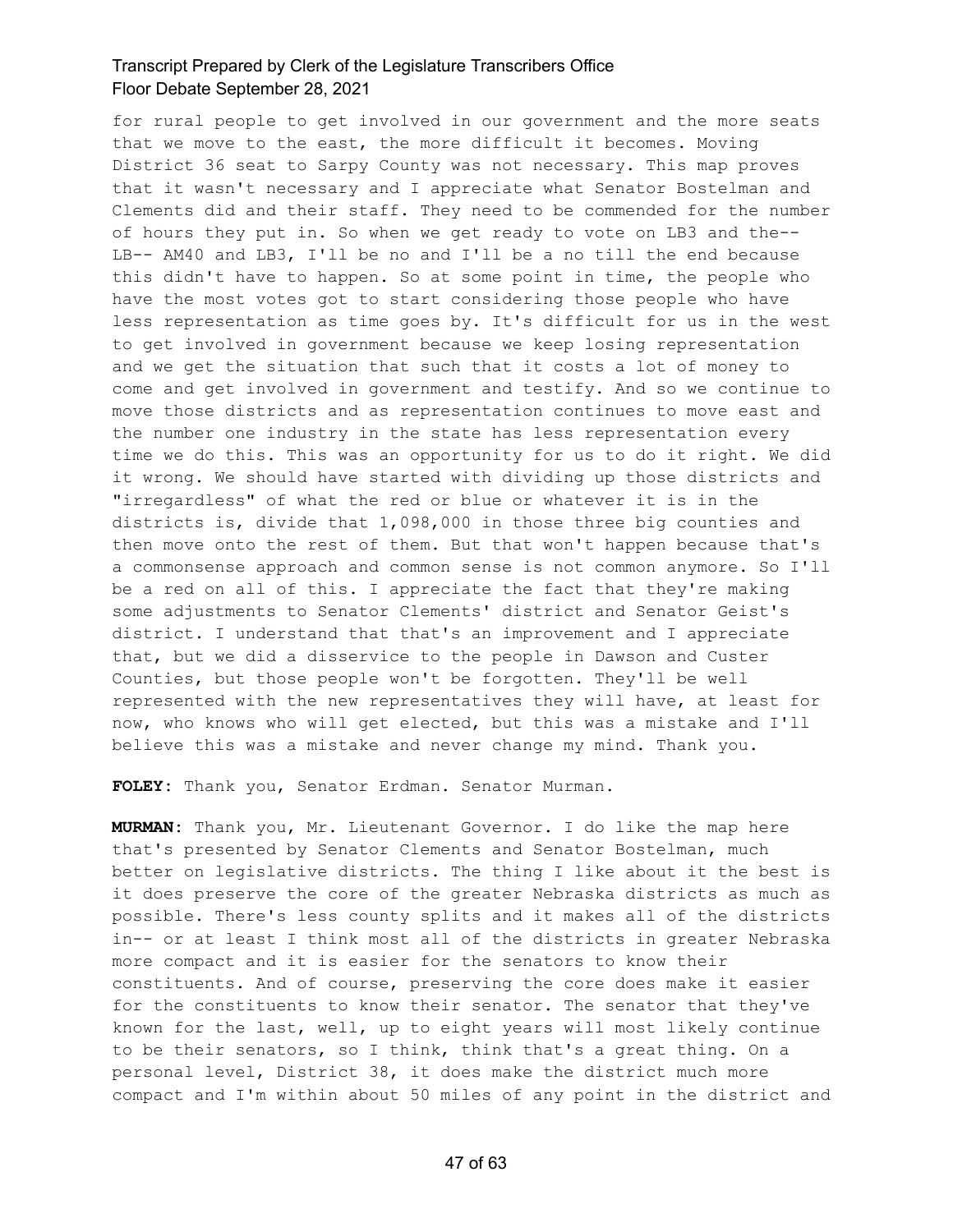the district is-- a, a large part of it is-- was in the district previously and the part that is added is, of course, more compact and closer. I do, do-- there are disadvantages to splitting Holdrege, but there's also advantages. Holdrege actually would have two senators representing them in that case rather than one, so splitting the, the city can be good or bad. And of course, with the map that probably will be adopted, I will gain three counties to the west and lose most of three counties that I've already represented, but I know there's great people in those three counties that I will be gaining and I do appreciate that and I will represent them to the best of my ability. Like I said, it will be a little more of a challenge because they are, they are further away, but I will do that and just wanted to voice my support for this map and just the way things turned out. Probably won't end up being this map, but it does have some great advantages, mainly the compactness and closeness of the districts and keeping everything together. Thank you, Lieutenant.

**FOLEY:** Thank you, Senator-- thank you, Senator Murman. Senator Bostelman.

**BOSTELMAN:** Thank you, Mr. President. Take a few minutes to talk a little bit about the map that Senator Clements' office and my office worked on. I want to thank Dan and Riley, Senator Clements and Mark for the work they've done on this. I can tell you there was, as I said before, easily 100 hours put in on this map, wasn't taken lightly. We listened to a lot of concerns a lot of people had, was on the floor, a lot of things senators said on the floor, and other-- and, and when we met with them. We, we addressed a lot of those in this map, but really, the-- you know, one thing that I, I think we always need to remember in the body-- and I mentioned this last time on, on General File-- agriculture is our number one economic driver in the state, agriculture. Western Nebraska is far, far different than eastern Nebraska and the intent of our map was to keep everybody whole, if you will, keep those cores, make sure western Nebraska, central Nebraska had a voice. So we've taken that voice away because if you're in the Sandhills or if you're in southwestern part of the state or if you're in the southeastern part of the state or the northeastern part of state, I tell you what, the soils are different, the water is different, the rainfall is different. Your life is different. I have friends that live out in Gordon, by Gordon, Nebraska. They-- their driveway, driveway to their house is longer than some of your district-- longer-- wider, if you will-- than some of your districts. So you've got so many city blocks that's your district, they've got- those senators, say Senator Brewer, has got counties. Ten, 15 miles to get to the road? It's not unusual. So how are those people going to be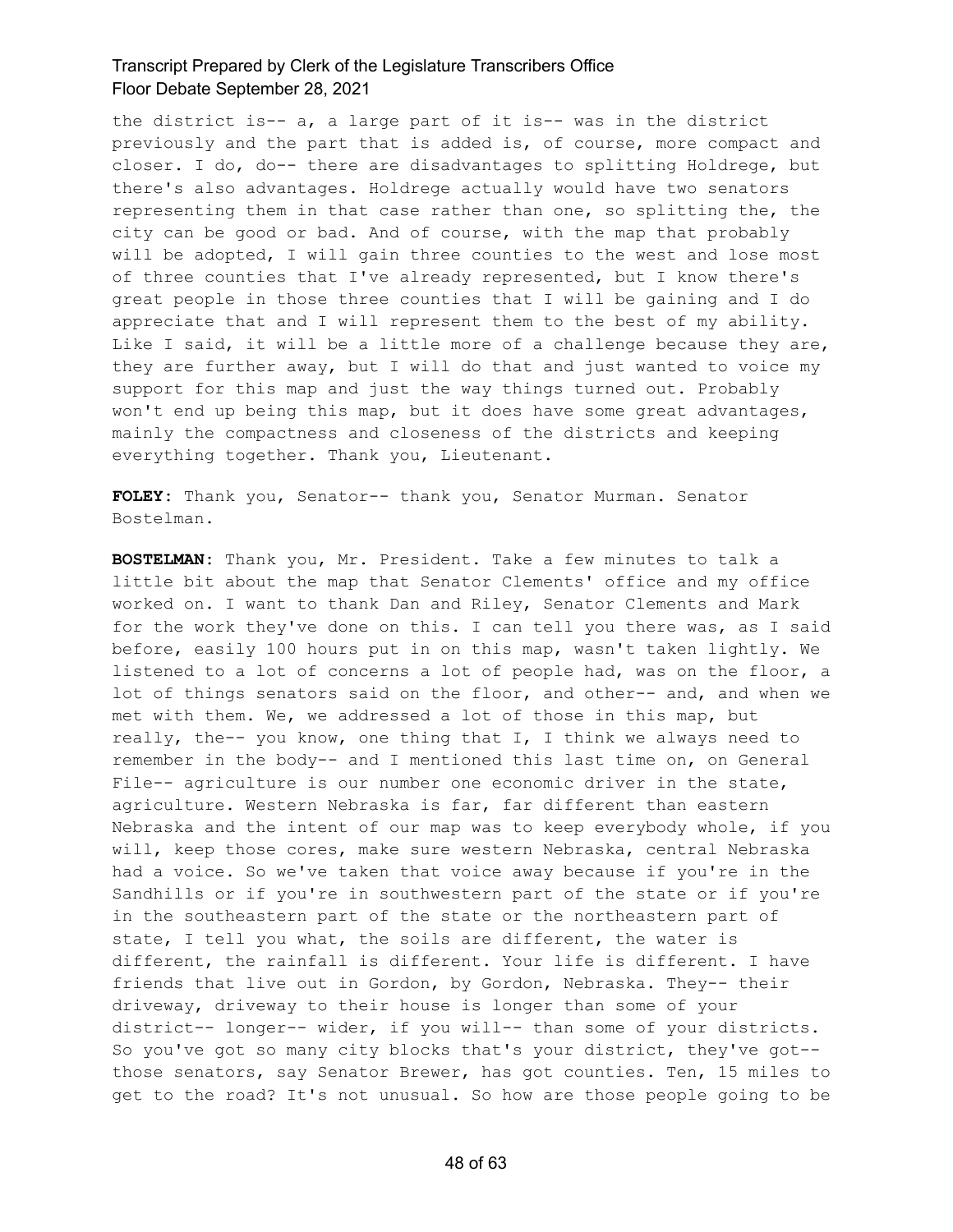represented in this body just like the people on the eastern side of the state? So what our map did was try to provide those core districts, keep those represent-- that representation there as best we could. Senator Clements talked about that a little bit, a bit as how we did that and we thought we had a good map and we do have a good map and a lot of people, I think, support-- in fact, 29 people at one point in time supported it, but we understand and we realize Redistricting Committee has done their work, has done a lot of work and I appreciate that and I do. I'm not saying that lighthearted because we've put the time on the maps, on the computer. We've sat there and looked at how do you, how do you change-- move this population so that this district fits with this district that affects the other district because when you touch one, you don't touch one, you touch three or four? It's not easy. So this is our opportunity just to speak a little bit on this, on the amendment, AM40, and have it on, on the record, have it filed. We appreciate that opportunity, but I also understand Redistricting Committee has done some good work that needed to be done and I respect that. And I think Senator Clements and I both feel that, that the map that we have is a, is a good map, but Redistricting Committee, Redistricting Committee has done what they needed to do and we respect that for, for the time they have. Just remember, as we go forward in this body in the years to come and our sessions to come, we've got vast differences across the state and the needs of the people and we need to make sure that those needs are recognized and are heard. And we make sure we have senators in those areas, representatives in those areas--

**FOLEY:** One minute.

**BOSTELMAN:** --that can bring those concerns, those needs, those wants to this body. So as we go over, if you will, the next ten years, for us-- for those of us here the next three years or more that you're here in the body, for those new senators who will be coming in, you need to remember the importance of agriculture in this state, what agriculture brings to this state, what those men and women that are farming and ranching bring to this state. And it's not to take away from anybody that lives in the cities at all. Omaha will have-- Omaha greater area will have 18 senators. Lincoln has seven or more. So if you count Kearney and Grand Island as cities as well, it's that many less. So rural Nebraska, outstate Nebraska--

**FOLEY:** That's time, Senator.

**BOSTELMAN:** --thank you-- are very important.

**FOLEY:** Thank you, Senator Bostelman. Senator Groene.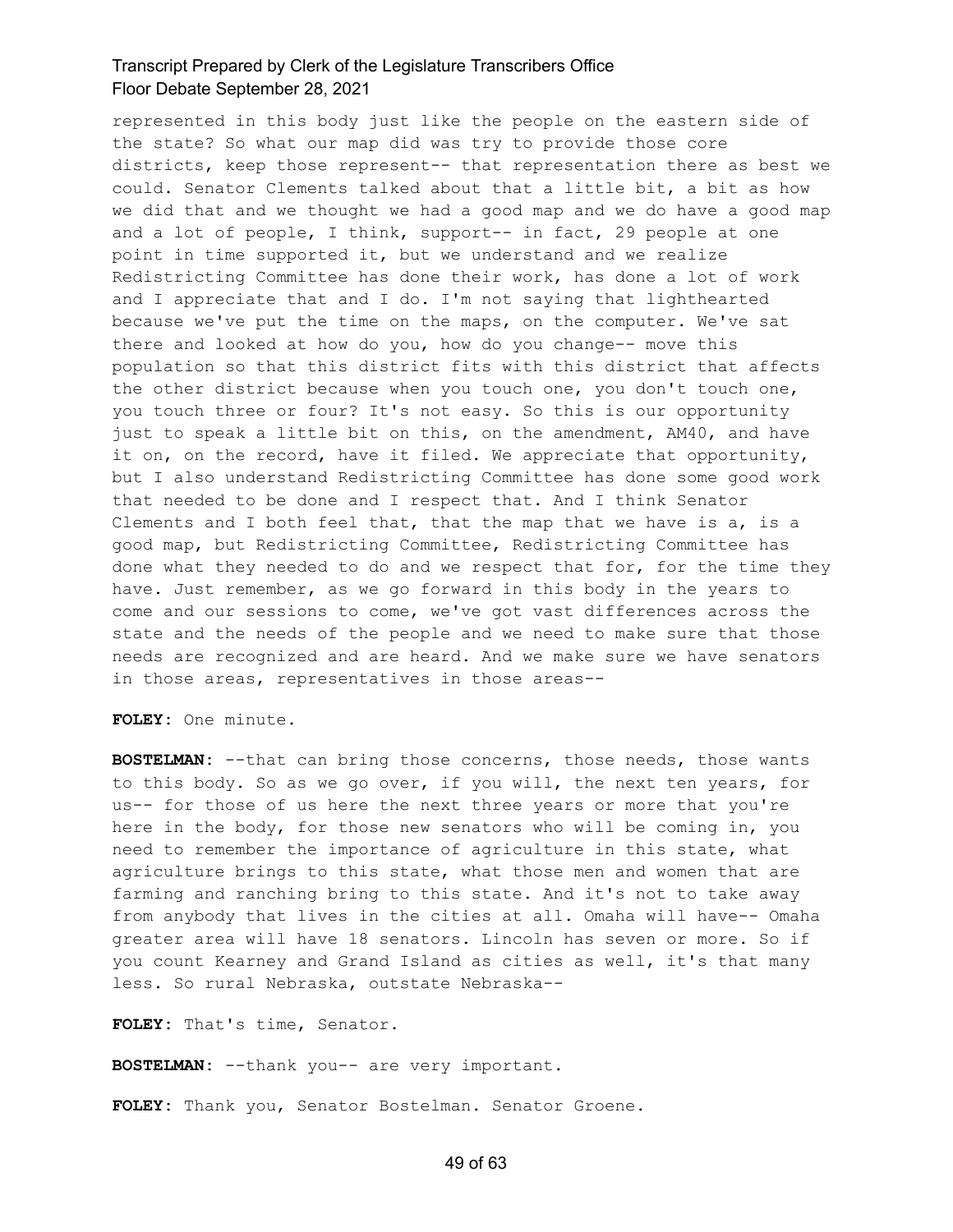**GROENE:** Thank you, Mr. President. I was one of the five who voted against LB3, I believe, the first time. I would ask everybody to overlay this map over what the committee came up with and see how more concise it is and more-- it's amazing. It's, it's-- keeps everybody together. You know, I never thought of this, but I own some land in Custer County. Custer County's land and the way it lays fits better with Valley, Sherman, Howard, Greeley, Wheeler than it does to the west. It's like a-- it's like one of those climate lines, custom lines. It's a different breed of cowboy over there. It's a-- was thinking outside the box when Senator Clements and Bostelman put Custer County into 41. If you look at 44, it's more precise. It-- with the-- ties into the Republican River Basin and 38, same way, it blocks it into two. It doesn't draw a major county from the north. It's in the Platte Valley into 44. I think we really ought to reconsider this thing and take a look at this and let the egos go away from the committee if there's any. They worked hard, but there is a better idea outside of the committee. We have to live with this for ten years, all of these people do. This map fits. This map-- and as far as Lancaster and Douglas County, it fits it. I mean, if you wanted to tweak those and blend the two maps and urban areas with the rural that, that Senator Clements and Bostelman came up with, I think it's the way to do it. And I will continue to not support LB3 as written because it's wrong. As far as my district, you haven't heard me talk about my district much, whichever we-- that district grew in geographical area. It fit us because we were right in the heart of that-- and the-- that line between the Sandhills and the hard ground to the south of the Plattes-- between the Platte and the Republican, but-- and I believe the people are pretty like-minded there. There's nobody going to be left out. Just a comment, I missed the vote on LB1. I guess, I've been here seven years. I thought Select File was a voice vote and I would have thought it had been a courtesy if when somebody wanted a recorded vote, somebody would have called the house so that all of us could have voted. That was a quick vote. When, when, when the normal practice has changed, I would have hoped one of my friends would have thought let's call the house, but it didn't happen because people want to get out of here. But there's two or three of us didn't get a chance to vote because we took a break from the floor to attend to other business. Anyway, just in the future, if that happens, I would appreciate somebody would-- I'll do it if I'm here-- call the house. Also I guess I owe an apology to Senator Gragert-- I said Gragart instead of Garrett. All you people out there, don't send him nasty emails that he did not-- he was the deciding vote not to do, not to do-- return us to winner take all. He wasn't even, wasn't even dreaming about being a senator that-- he didn't have that nightmare yet. So anyway, I wanted to correct that. But please overlay this map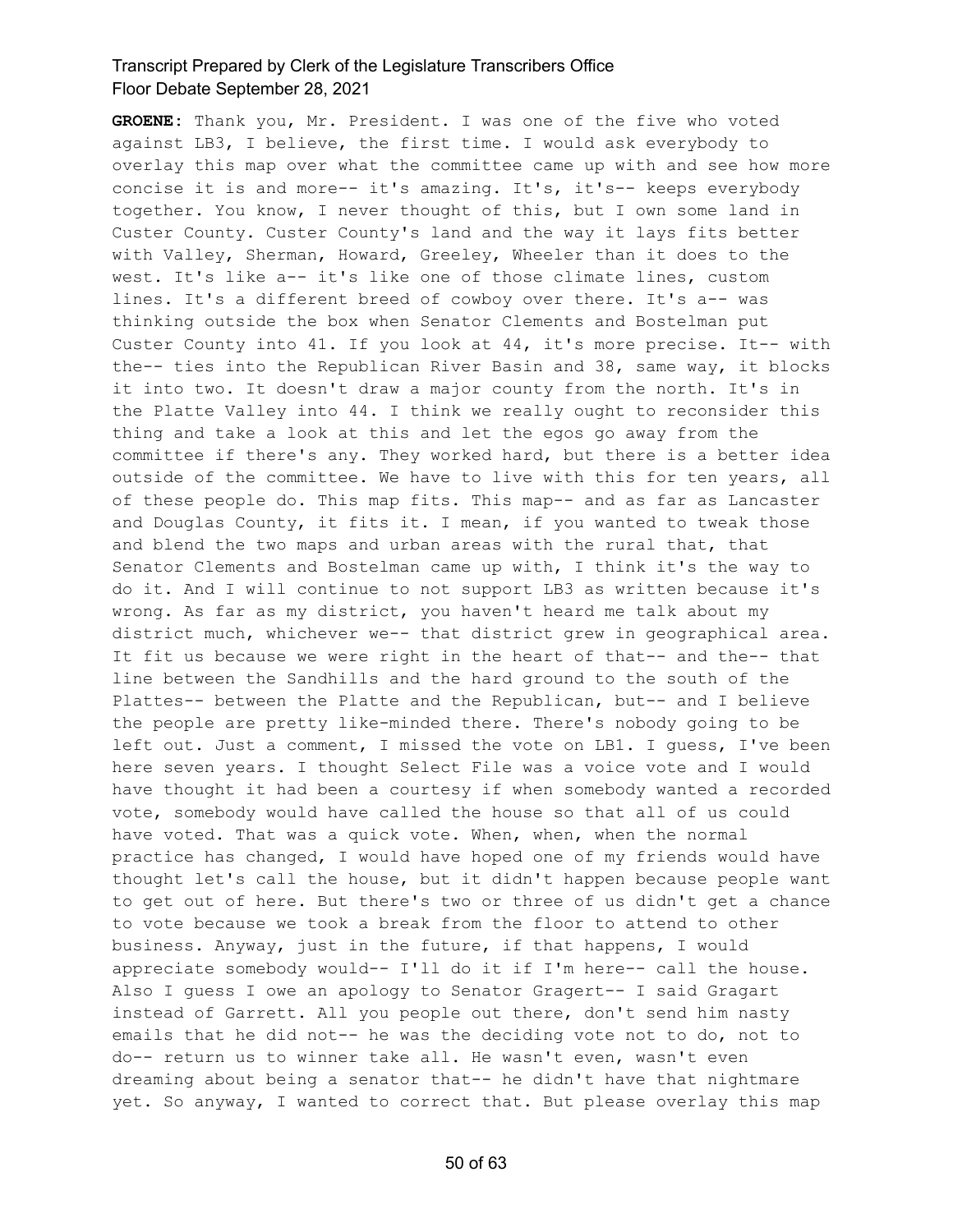over the, the LB3 as it is now. It's a better map, absolutely a better map. It fits cultures. It fits communities. It kept everybody--

**FOLEY:** One minute.

**GROENE:** --cored in place. It, it works. It gives everybody a sense that they don't have a loss. No community has a loss because they still remain pretty much within their geographic areas. So anyway, I'll support AM40 and I have a hard time-- LB3, I just don't like what it did to some of the rural areas, how it divided us in different- where we belong together in certain philosophies and issues such as water. Thank you.

**FOLEY:** Thank you, Senator Groene. Senator Erdman.

**ERDMAN:** Thank you, Lieutenant Governor. Looks like I'm last in the queue and I had every intention of calling a question and all of my friends, both of them, said don't do that, so I didn't. But Senator Groene explained it quite well. I thought he was very accurate in his description. I appreciated what Senator Bostelman had to say. We will deal with this change for ten years and we'll get what we continue to get and it's amazing to see the shift that is happening and the most, most amazing, it didn't have to. That's the part that bothers me. So this is going to pass. I'll predict it will be 47 to 2, so-- maybe, maybe 46 to 3, but I don't know what the over and under is on that, Senator Wayne, but I will not vote for this. This is a mistake. So if you're in the media and want to report that as a statement that I made, I would just be OK with it. This is the wrong thing to do. Thank you.

**FOLEY:** Thank you, Senator Erdman. Nothing further on the bill. Senator Clements, you were going to withdraw AM40. Is that correct?

**CLEMENTS:** I'd like to make a comment before I withdraw. May I?

**FOLEY:** You may.

**CLEMENTS:** May I close?

**FOLEY:** You may.

**CLEMENTS:** Well, conventional wisdom said that there were 5,000 more people in the east since the, this census and conventional wisdom said that means you had to move a, a district, but I wanted to-- my staff is a staff that says if some-- you tell me something is impossible, they'll show you that it is possible. I didn't want to be on the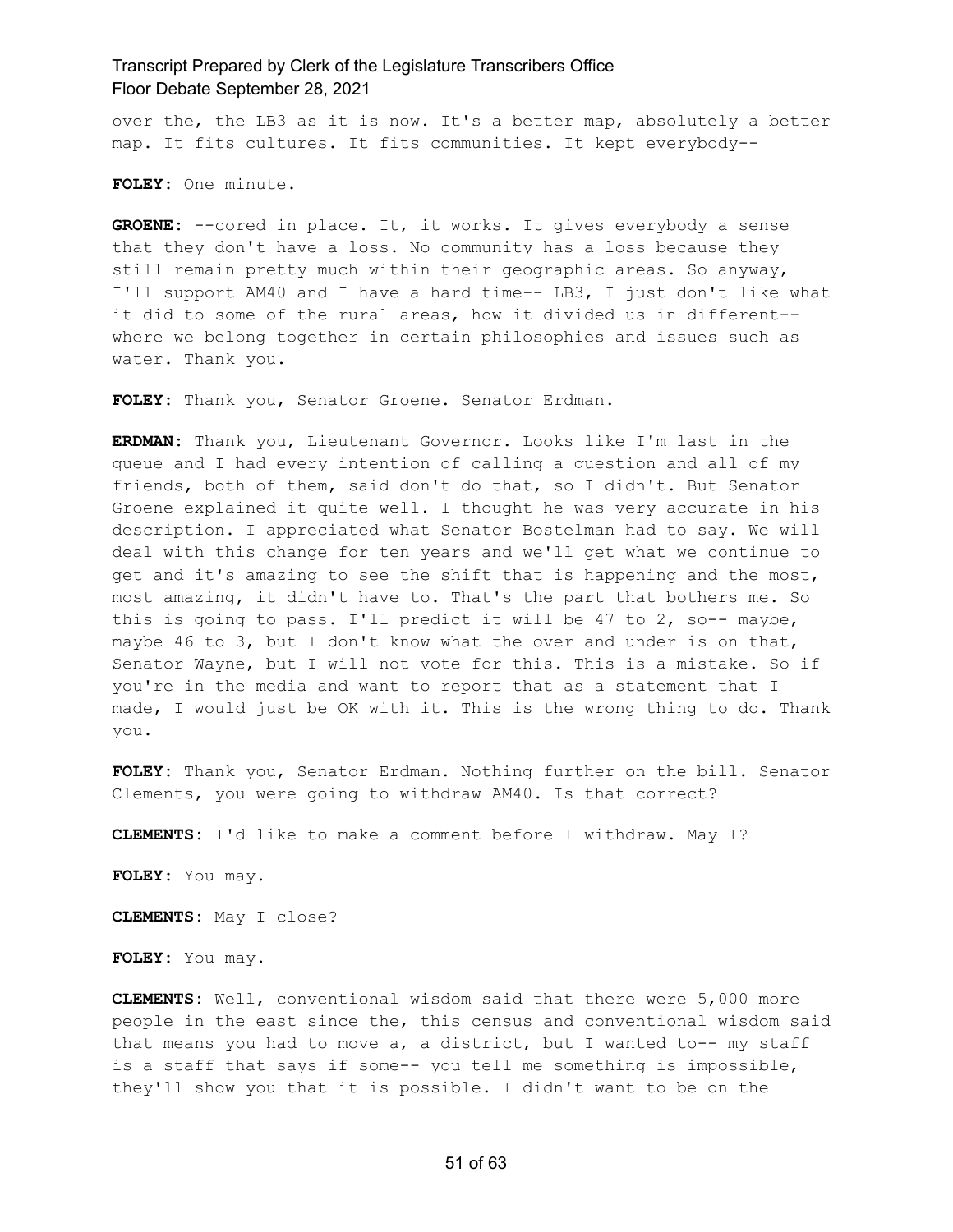Redistricting Committee and it wasn't on and I'm wondering now if I could have made a difference, but I, I do thank them for their work, but I think it does show us that rural Nebraska needs growth. We need-- it needs jobs, needs housing. It needs broadband to try to retain the population and I hope that as we have some stimulus money coming and some good revenues, that we will target western Nebraska and try to maintain the population that we have there for those good people, so that ten years from now, what we've done doesn't happen again. And so thank you for your consideration and for the opportunity to show an alternative. With that, I withdraw my amendment.

**FOLEY:** Thank you, Senator Clements. AM40 is withdrawn. Mr. Clerk, I understand there's nothing further on the bill. Is that correct?

**CLERK:** I have nothing further, Mr. President.

**FOLEY:** Senator McKinney.

**McKINNEY:** Mr. Lieutenant Governor, I move to advance LB3 to E&R for engrossing.

**FOLEY:** Record vote has been requested. There's been a request to place the house under call. The question is, shall the house go under call? Those in favor vote aye; those opposed vote nay. Record, please.

**CLEMENTS:** 27 ayes, 3 nays to place the house under call.

**FOLEY:** The house is under call. All senators, please return to your desk and check in. The house is under call. Senators Wayne and Vargas, please return to the Chamber and check in. The house is under call. Senator Vargas, you're needed on the floor. Call is under house- house is under call. I'm sorry, Senator Groene.

**GROENE:** Roll call. Oh, it's a record vote. Sorry.

**FOLEY:** We're told that Senator Vargas is on his way. We'll wait. All unexcused members are now present. The question before the body is the advance of LB3 to E&R for engrossing. Those in favor vote aye; those opposed vote nay. Have you all voted who care to? Record, please.

**CLERK:** 37 ayes, 6 nays-- excuse me, 38 ayes, 6 nays on the advancement of the bill.

**FOLEY:** LB3 advances. I raise the call. Next bill, please.

**CLERK:** Mr. President, LB6. Senator McKinney, I have no amendments to the bill.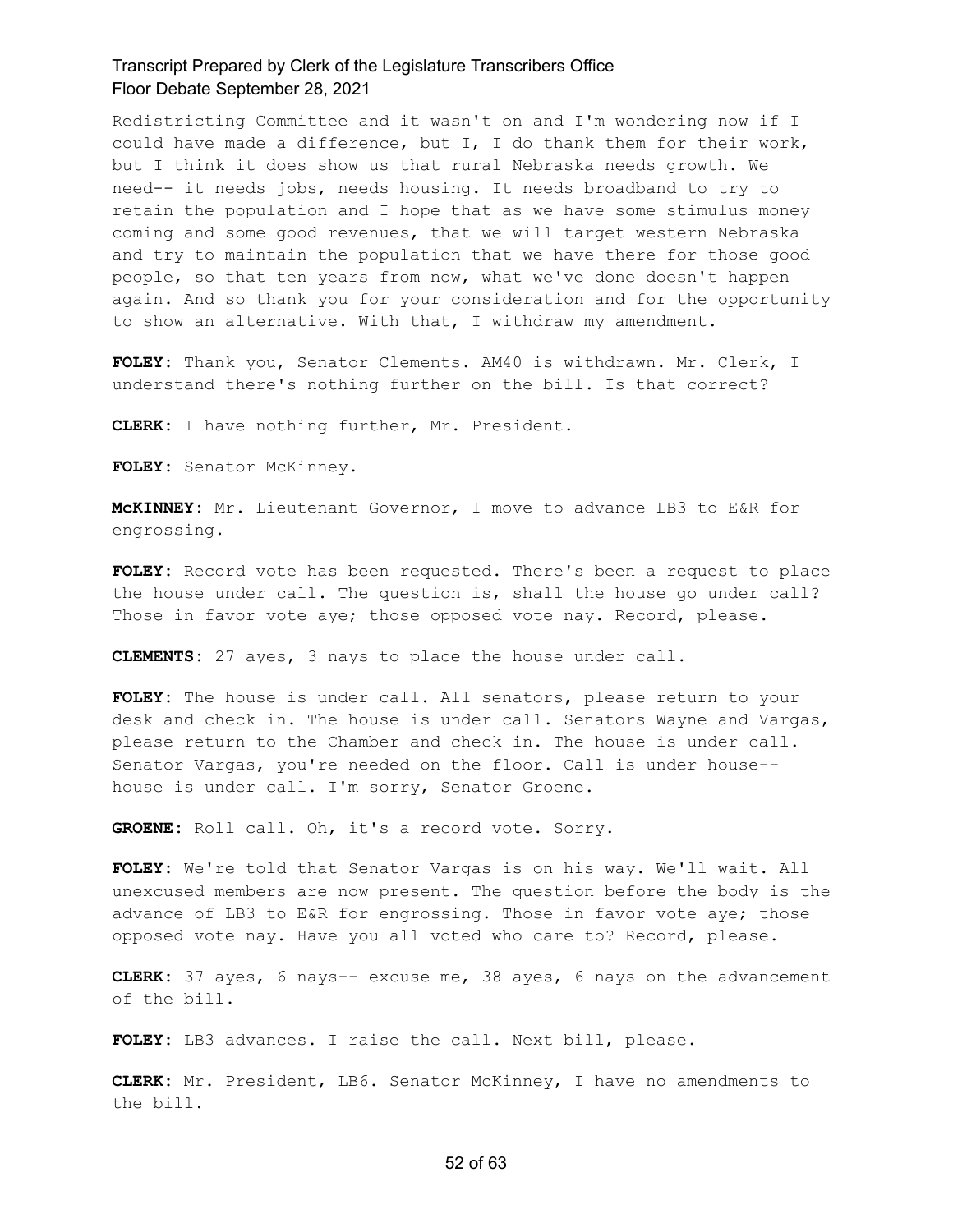**FOLEY:** Senator McKinney for a motion.

**McKINNEY:** Mr. Lieutenant Governor, I move to advance LB6 to E&R for engrossing.

**FOLEY:** Members, you heard the motion to advance the bill. Machine vote has been requested on the motion to advance LB6 to E&R for engrossing. Those in favor vote aye; those opposed vote nay. Have you all voted who care to? Record, please.

**CLERK:** 44 ayes, 1 nay on the advancement of LB6.

**FOLEY:** The bill advances. Next bill, please.

**CLERK:** LB5. Senator McKinney, I have no amendments to the bill.

**FOLEY:** Senator McKinney for a motion.

**McKINNEY:** Mr. Lieutenant Governor, I move to advance LB5 to E&R for engrossing.

**FOLEY:** Machine vote has been requested. The question is the advance of LB5 to E&R for engrossing. Those in favor vote aye; those opposed vote nay. Have you all voted who care to? Record, please.

**CLERK:** 40 ayes, 3 nays on the advancement of LB5.

**FOLEY:** LB5 advances. Mr. Clerk.

**CLERK:** Mr. President, next bill, LB8. No E&Rs. Senator Linehan would move to amend, AM41.

**FOLEY:** Senator Linehan, AM41, please.

**LINEHAN:** Thank you, Mr.-- yes, AM41-- Board of Regents-- thank you. Good afternoon, Mr. President. Good afternoon, colleagues. So this is the Board of Regents. We realized yesterday we had a problem with deviations, so we moved District 1, which is in Lincoln, further enlarged that district so the deviations weren't out of whack so much and everyone is still in-- the current incumbents are all in their district. So that's the only change in this from what we passed on Friday, so I would ask for your green vote on this. Thank you.

**FOLEY:** Thank you, Senator Linehan. Discussion on AM41? Senator Machaela Cavanaugh.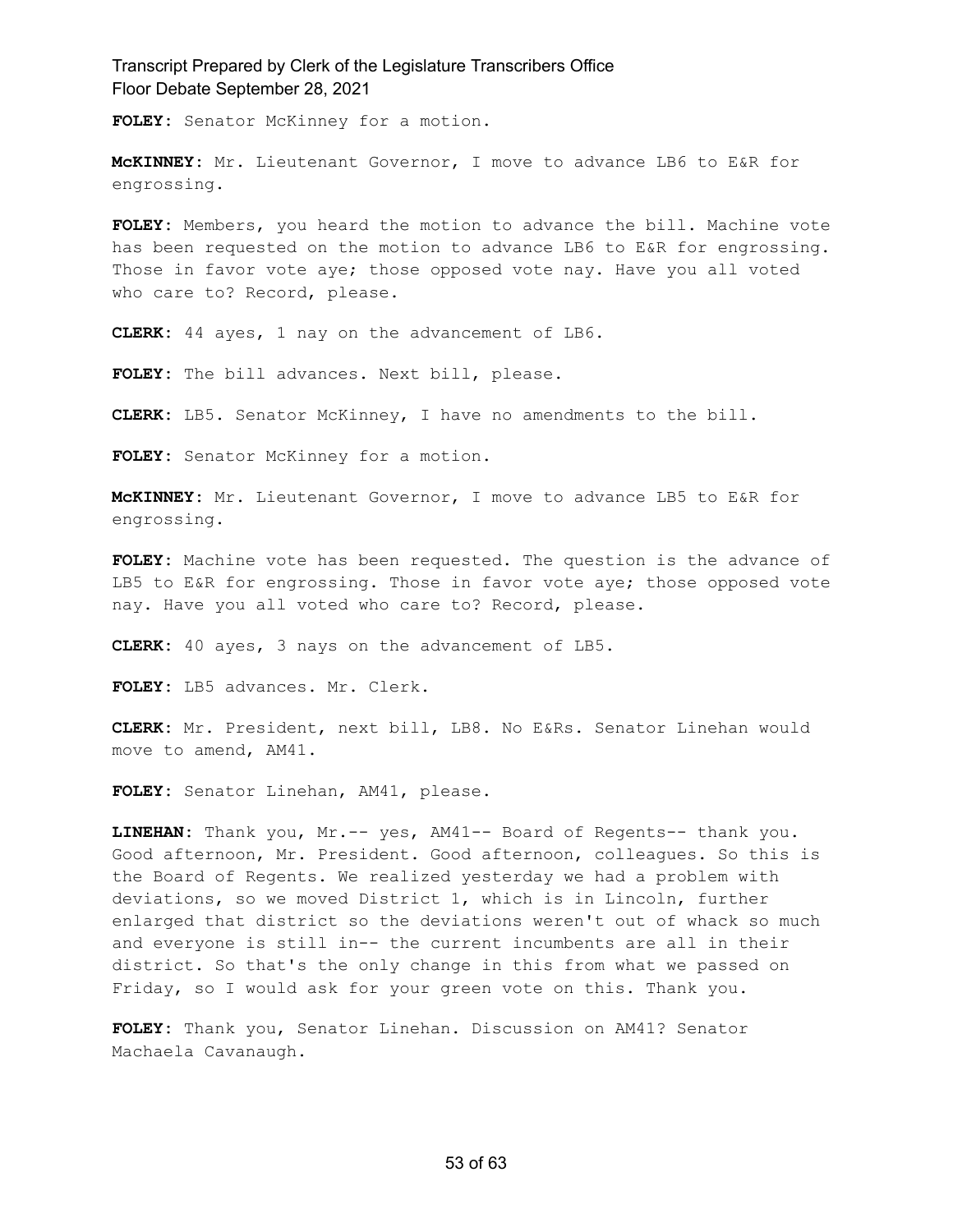**M. CAVANAUGH:** Thank you, Mr. President. Colleagues, I just got myself in the queue because I wasn't aware that there was an amendment pending on this and we are moving so quickly through these bills, which is why I keep asking for a machine vote because I don't think we even know what bills we're voting on, what the numbers are and I know I'm not. A number comes up and I'm, like, oh, which one is that? So this is-- feels very rushed and I get it because it's almost 3:00 and we're all tired of each other, but I just want to-- I'm just talking now to give you all a chance to look and see, make sure you're all OK with this map. I know we-- we've done a lot to the Board of Regents and I, I-- honestly, I'm not even sure if we already voted on the State Board of Education or not. I haven't had a chance to look. I know that we made a big change this, this session because the two maps always were aligned and mirrored one another and now they no longer do. And so I guess I'm just wanting to make sure that everyone has the time to do, you know, your, your due diligence on here. I-- of all the things that I was told about today that there were going to be amendments on, this was not one. So I-- not that I have any issue with it, Senator Linehan, I just wasn't aware of it and so I'm just taking time now to catch up on it. Senator Linehan, would you yield to a question?

**FOLEY:** Senator Linehan, would you yield, please?

**LINEHAN:** Certainly.

**M. CAVANAUGH:** Can you just tell me which districts-- two districts this impacts so I can look at that more quickly?

**LINEHAN:** On the-- OK. Wait a minute. Which two districts--

**M. CAVANAUGH:** Well, you, you said it moved the one district.

**LINEHAN:** The regent?

**M. CAVANAUGH:** Yes.

**LINEHAN:** 1 and 5.

**M. CAVANAUGH:** 1 and 5. OK, thank you so much. And it just moves one a little bit further--

**LINEHAN:** East.

**M. CAVANAUGH:** --east and to--

**LINEHAN:** Just east.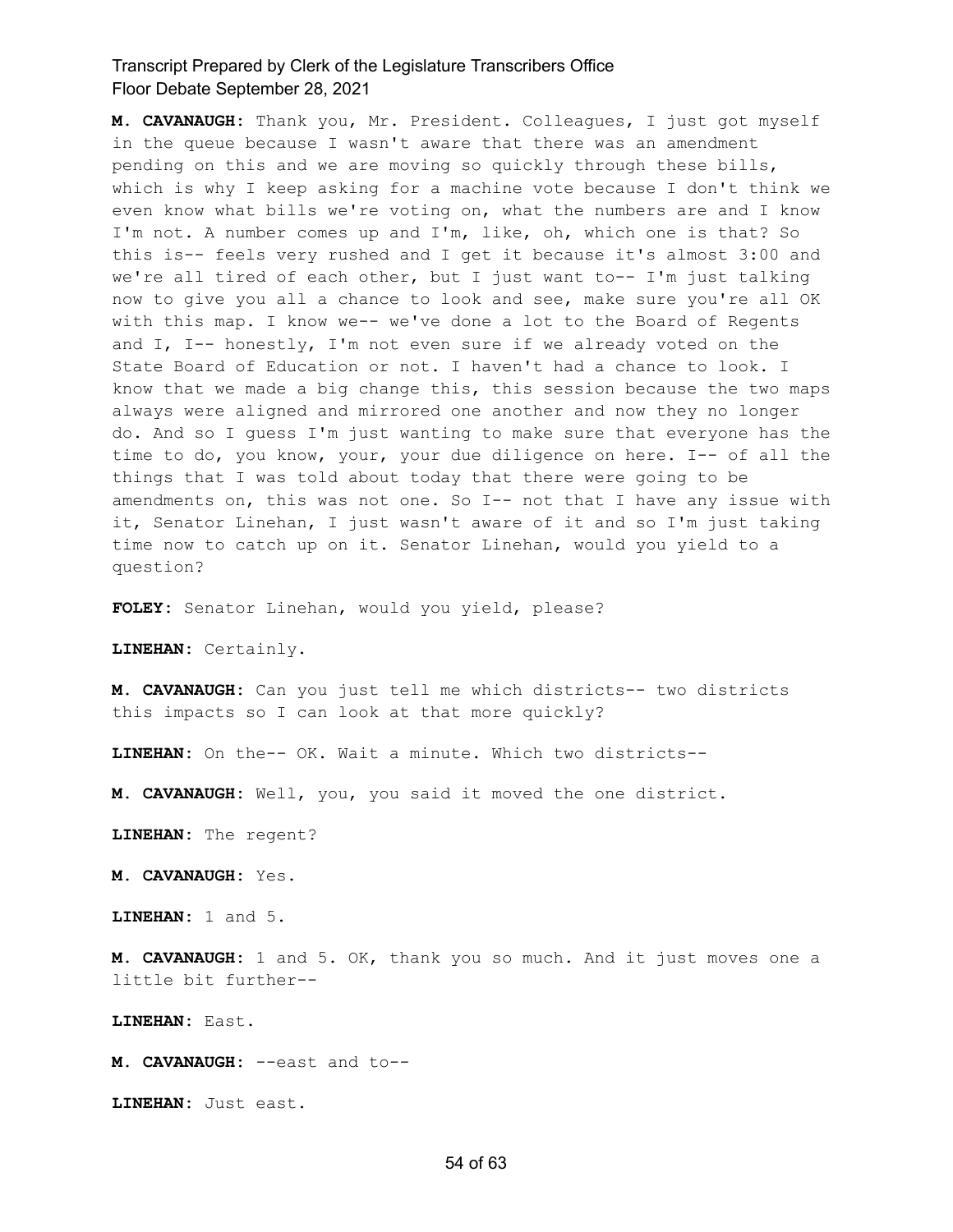**M. CAVANAUGH:** --even out the, even out the deviation?

**LINEHAN:** Yes.

**M. CAVANAUGH:** OK, thank you. I appreciate it. I just wanted to make sure I knew what we were handling today. That's really all I wanted to know and the only reason I got up today, so thank you. I yield the remainder of my time.

**FOLEY:** Thank you, Senator Cavanaugh. Seeing no other members wishing to speak, Senator Linehan, you're recognized to close. Waives closing. The question before the body is the adoption of AM41. Those in favor vote aye; those opposed vote nay. Have you all voted who care to? Record, please.

**CLERK:** 42 ayes, 1 nay on the adoption of Senator Linehan's amendment.

**FOLEY:** AM41 has been adopted.

**CLERK:** I have nothing further, Mr. President.

**FOLEY:** Senator McKinney.

**McKINNEY:** Mr. Lieutenant Governor, I move to advance LB8 to E&R for engrossing.

**FOLEY:** Machine vote has been requested. The question before the body is the advance of LB8 to E&R for engrossing. Those in favor vote aye; those opposed vote nay. Have you all voted? Record, please.

**CLERK:** 43 ayes, 2 nays, Mr. President, on the advancement of the bill.

**FOLEY:** LB8 advances. Mr. Clerk.

**CLERK:** Mr. President, LB7. I have no E&Rs. Senator Linehan would move to amend with AM42.

**FOLEY:** Senator Linehan, AM42, please.

**LINEHAN:** Thank you, Mr. President. AM42-- so I think Senator Cavanaugh already mentioned historically these maps, regents and education, have been alike and what has happened-- since I think they're probably at the end of the day, they weren't-- previous legislatures ended up with both had the possibility of electing four members from Douglas County. So now they're down to three and we did that in a rather rush last week, so when we looked at it this weekend, we had separated-- one of the requests was to keep Grand Island, Kearney, and Hastings all in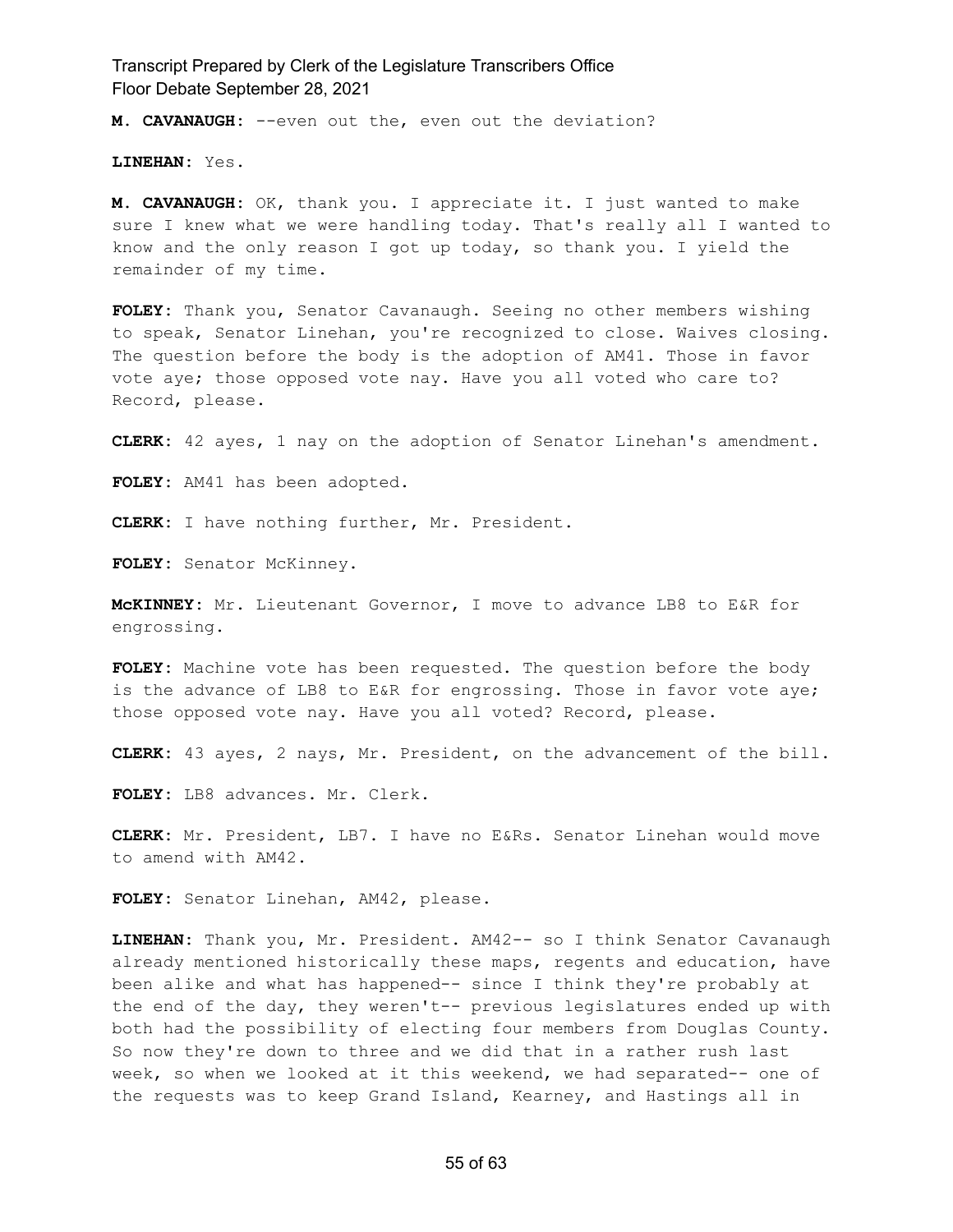the same district. We have done that with this amendment and we also- it just-- it's more compact and looks better and the deviations are better and we managed to keep-- still keep all the incumbents in their districts. So I can answer any other questions, but with that, I'd ask for your green vote on AM42.

**FOLEY:** Thank you, Senator Linehan. Senator Machaela Cavanaugh.

**M. CAVANAUGH:** Thank you, Mr. Lieutenant Governor. Again, I am just rising to give everyone a chance to play catch up if they needed to because I know I do on, on these amendments and these bills. And I went through and I looked, so this-- we only have one left after this and I looked up-- it is the appropriations just so everybody knows that that's the next one that's coming because we don't typically- for those at home, we have an agenda on our desks and we typically have the bills listed in order and so we really know what's coming up. But right now, we just have bills as ordered and so it's just kind of things are coming up on the, on the, on the board and there's a lot of moving pieces happening here today. And I just, again, want to make sure that everyone is, is aware of what we are doing and when we are doing it. So I don't know that I have any issue with this particular map, so I will yield the remainder of my time. Thank you.

**FOLEY:** Thank you, Senator Cavanaugh. Senator Clements.

**CLEMENTS:** Thank you, Mr. President. In my earlier presentation, I forgot one thing that I was going to present and it was another reason for not moving a district to-- east to Sarpy or Douglas and that's the Nebraska Constitution page 10, Article III, Section 5, "One member of the Legislature shall be elected from each such district. The basis of apportionment shall be the population excluding aliens, as shown by the next preceding federal census." And Senator Groene had passed out a chart showing the registrations and it appears that some of the-- a lot of the growth to the east is noncitizens, but our census numbers that we have doesn't split that-- split those the way our constitution required. I think that was another reason I had for not moving a district to the east, that their overrepresentation to the east by noncitizens, which should not have been in our census, was a problem. That's all I had. Thank you, Mr. President.

**FOLEY:** Thank you, Senator Clements. Senator Groene.

**GROENE:** I support LB7. Thank you, Senator Clements. I want to make sure everybody understands that immigrants are who we are. Somebody asked me why would you be concerned if these undocumented workers or visitors, whatever you want to call them, to our country are counted?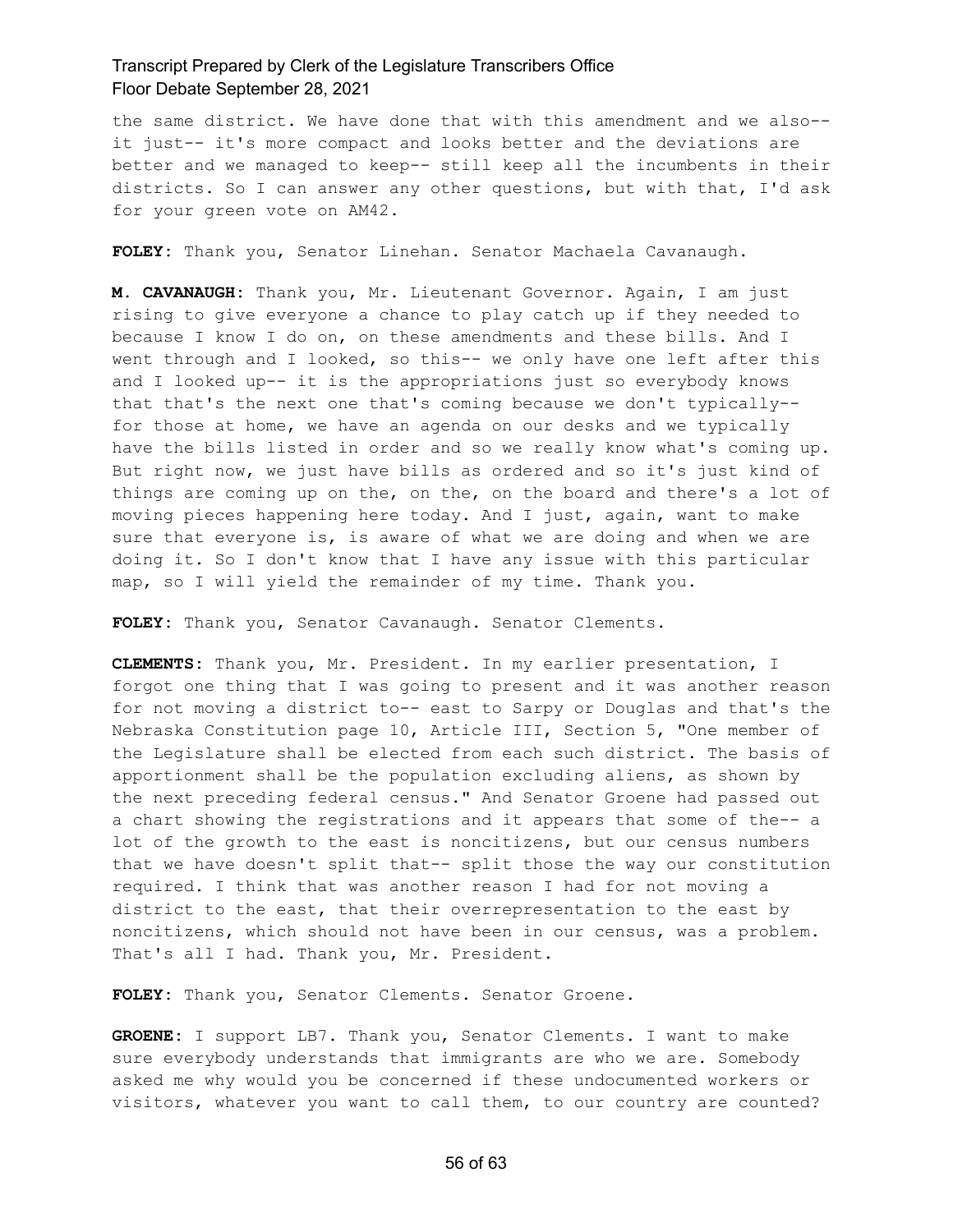I said imagine a foreign-- a student coming to you and staying with you and you accept them as a guest and then the patriarch or the matriarch-- I get those pronouns right or nouns-- passed away and they said well, no, this immigrant lives in the house, so they should share an inheritance of the house. That's what we do when we count visitors to our shores. They're not citizens. Exchange students, they're counted. And you want to say one vote, one person? They're represented back in their home country because they're still citizens there and they're also counted here. So anyway, it is something that needs to be looked at in the future. On LB7, I, I really don't like the fact that we don't have identical maps. I know why it was done. I support LB7, but to say we draw lines in odd shapes because of protecting an office of an elect-- of an official who already is elected for that district is, is the definition of gerrymandering. It was a governor from Massachusetts back in the 1700s or 1800s or something who did it, but when you draw lines-- not because of-- to keep a cohesive group together so that the same politician can be reelected, that is not what we're supposed to be doing here. But anyway, that said, it's been done and the biggest ob-- thing was to not have a-- one community, Douglas County, dominate half the board of two major elected boards in our state. So that's why I will support LB7, but I don't know what a judge would say if you showed him to-- a elected official and he'd say which one of these maps is correct? It should be the same if it was drawn correctly, but we do what we do to get the results we need and that's called politics. Thank you, Mr. President.

**FOLEY:** Thank you, Senator Groene. Senator Wayne.

**WAYNE:** Thank you, Mr. President. I'm not going to respond super long to this, but I think when we read the constitution, we should start with the whole sentence and when you read the whole sentence, it says excluding aliens based off of federal census. Not to surprise anybody, I don't want anybody to be shocked, but we stopped asking that question so we don't have the data. That's why the committee didn't even consider it and that's why, if you recall in 2018 when Senator Murante introduced a bill on it, it never got out of committee-- and I was on the committee-- because there's no way to get that data except for what conservatives call biased sources. So there's, there's no way to get that data unless you want to use somebody other than the federal government, which actually goes against our constitution. So just make sure we read the whole paragraph and the whole sentence when we talk about that. Thank you, Mr. President.

**FOLEY:** Thank you, Senator Wayne. Senator McKinney.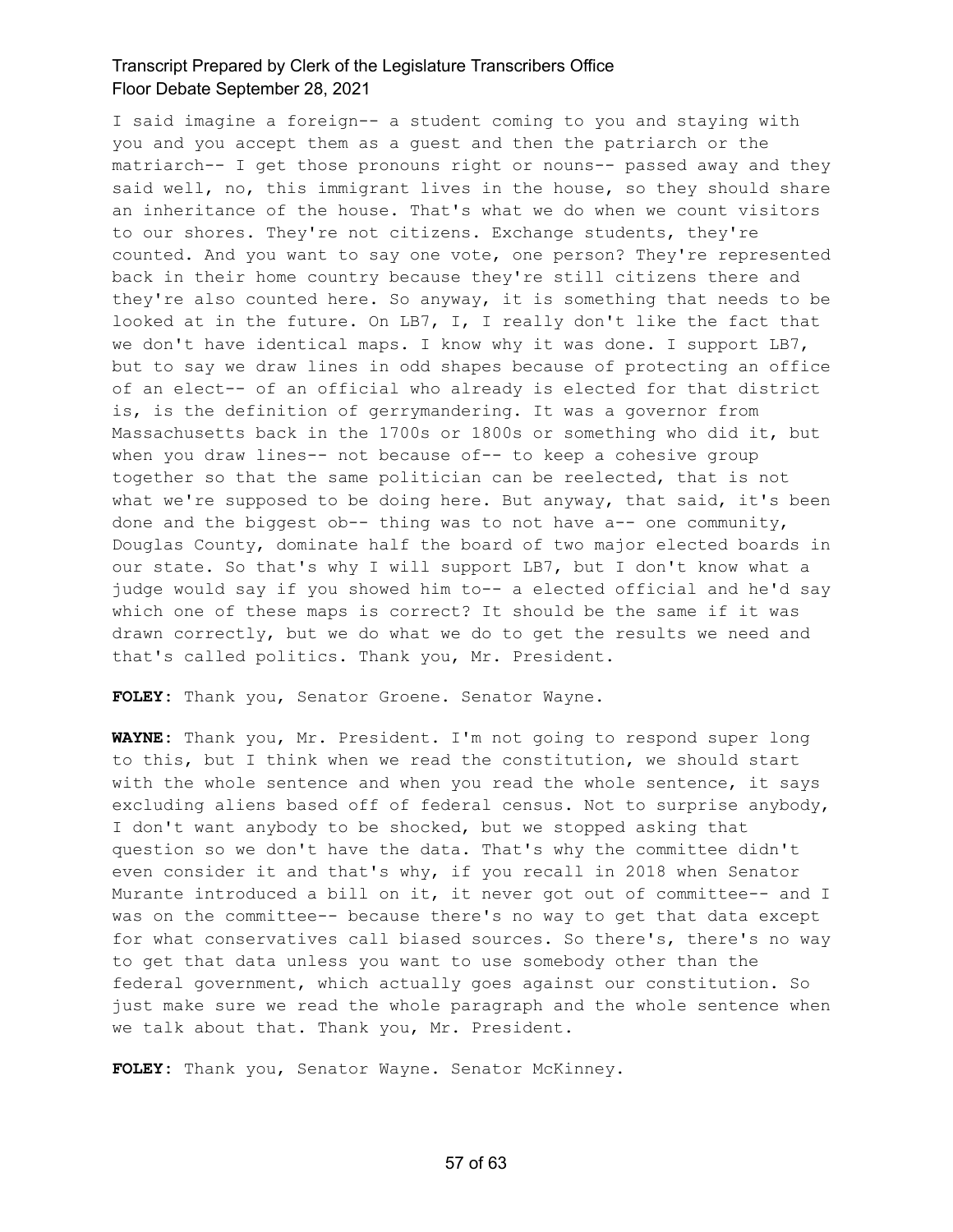**McKINNEY:** Thank you, Mr. President. I'll be, I'll be brief as well. First, I want to say, Senator Groene, my ancestors did not migrate to the United States, so we're all not immigrants or ancestors of immigrants. I also will say that if not for immigrant populations, there probably would be a strong argument from the body that there should probably be an additional senator east of-- in, in the eastern part of the state, but I'm not here to make that argument and that's all I got to say. Thank you.

**FOLEY:** Thank you, Senator McKinney. Senator Linehan, you're recognized to close on AM42. She waives closing. The question before the body is the adoption of AM42. Those in favor vote aye; those opposed vote nay. Have you all voted who care to? Record, please.

**CLERK:** 40 ayes, 1 nay on the adoption of Senator Linehan's amendment.

**FOLEY:** AM42 has been adopted.

**CLERK:** I have nothing further, Mr. President.

**FOLEY:** Nothing further on the bill. Mr.-- Senator McKinney.

**McKINNEY:** Mr. Lieutenant Governor, I move to advance LB7 to E&R for engrossing.

**FOLEY:** Machine vote has been requested. The question is the advance of LB7 to E&R for engrossing. Those in favor vote aye; those opposed vote nay. Have you all voted? Record, please.

**CLERK:** 40 ayes, 2 nays on the advancement of LB7.

**FOLEY:** LB7 advances.

**CLERK:** Mr. President, LB14. Senator, I have no amendments to the bill.

**FOLEY:** Senator Cavanaugh, I got, I got to put a motion on the floor first. Senator, Senator McKinney for a motion.

**McKINNEY:** Mr. Lieutenant Governor, I move to advance LB14 to E&R for engrossing.

**FOLEY:** That's a debatable motion. Senator, Senator Cavanaugh.

**M. CAVANAUGH:** Thank you, thank you, Mr. Lieutenant Governor. Colleagues, this bill, as I mentioned the last go round, is authorizing the funds for the special session. I have decided that I am not going to vote for this today because I don't think that this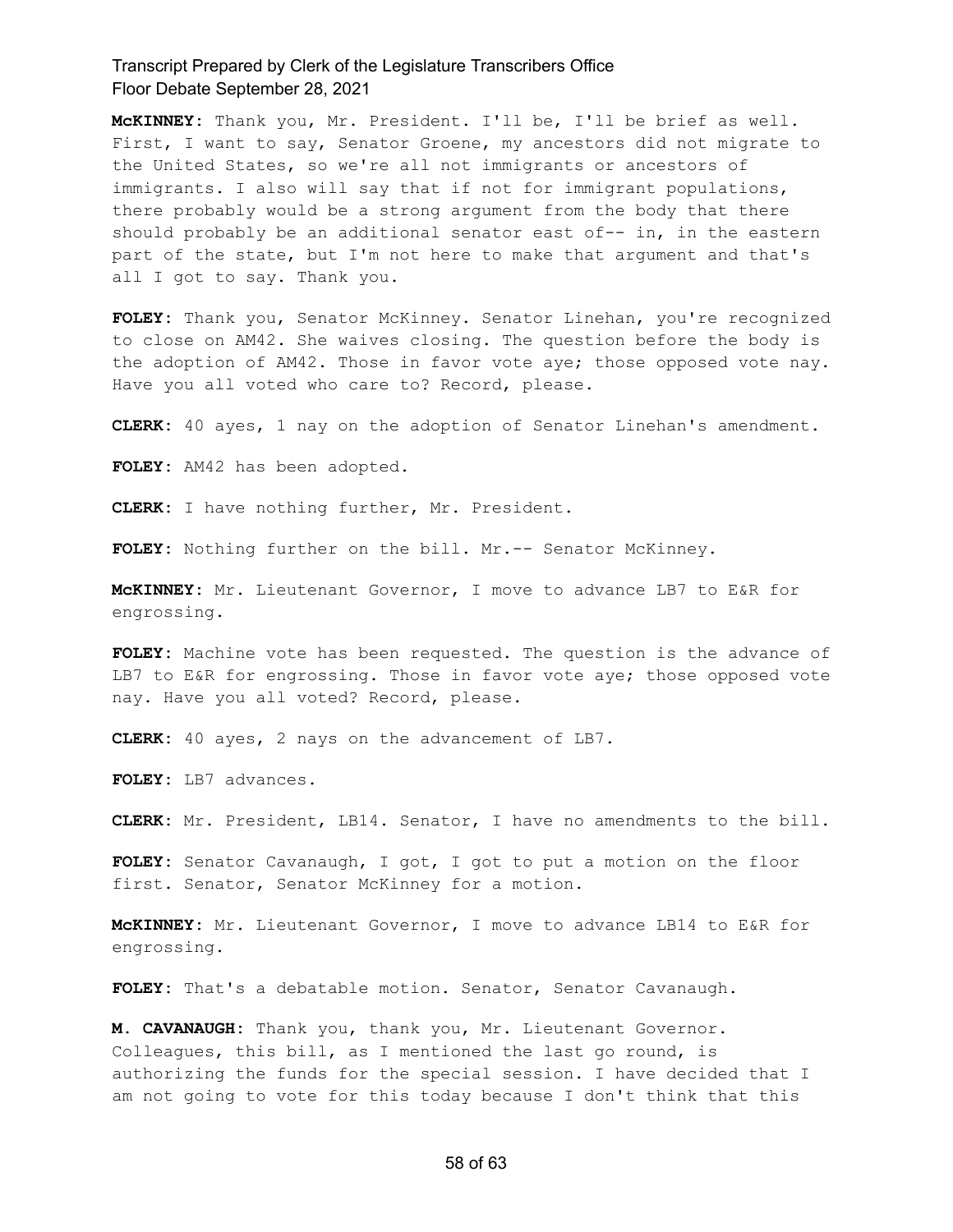body is deserving of those funds so long as we are marginalizing women in this building. I think that it is inappropriate and disgusting that this hasn't been addressed and that many of you remain silent on the issue. This is really important not just to me, but to your constituents and your staff and so I don't think that it's right and I don't feel right about supporting paying ourselves for the time that we're here if we aren't doing our job. And if we aren't taking care of working mothers in this building, then we're definitely not doing our job. We are failing. We are failing at our job and I, for one, just-- I can't live with that, I can't stomach that. I'm not voting for this. On a separate note, I wanted to note, note that the Nebraska Department of Health and Human Services posted four days ago on Facebook, on a week-to-week basis in Nebraska, people who are not, not fully vaccinated are being hospitalized with COVID-19 at rates six times higher than fully vaccinated people. We have a pod. I don't think anybody knows if it's ever sterilized or clean. We have a pandemic. Women are supposed to go to that unsterilized, unclean spot to take care of their babies. Every time I think that this Legislature couldn't disappoint me more, you all just rise to the occasion. This should be every single person's priority and it-- most of you don't even care. The apathy for working moms is abhorrent, but I realize that you don't care. So thank you. I yield the remainder of my time.

**FOLEY:** Thank you, Senator Cavanaugh. Senator McCollister. We're not voting yet, Senator. Senator Hunt.

**HUNT:** Thank you, Mr. Lieutenant Governor. I want to say something on this topic too because we're getting closer to the end of this process and I've been meaning to speak about the mother's room, but as we talk about other things, it just keeps getting lower and lower and lower on my, you know, notes about my comments and I, I did want to get some comments on the record for my constituents and for the people of Nebraska before we close this process today. This speaks to a theme that I've talked about a lot in this body and in this special session of not listening to the people who are affected by the policies we make when we vote to make those policies. When we advance LB1 and LB3, we're doing so over the objections of most of the testifiers who came to speak in the listening sessions and the hearings that we had on these bills. And when we do things like remove the mother's room, it's always a bunch of other-- of men, you know, in power saying, oh, no one's really using it, people don't really need it, over the objections of people who are affected by this, who use the room, who do need it, who it's there for saying, no, we still want it, we need it, we use it, and it's something that we need to have in this building for everybody who comes into the people's house. We're not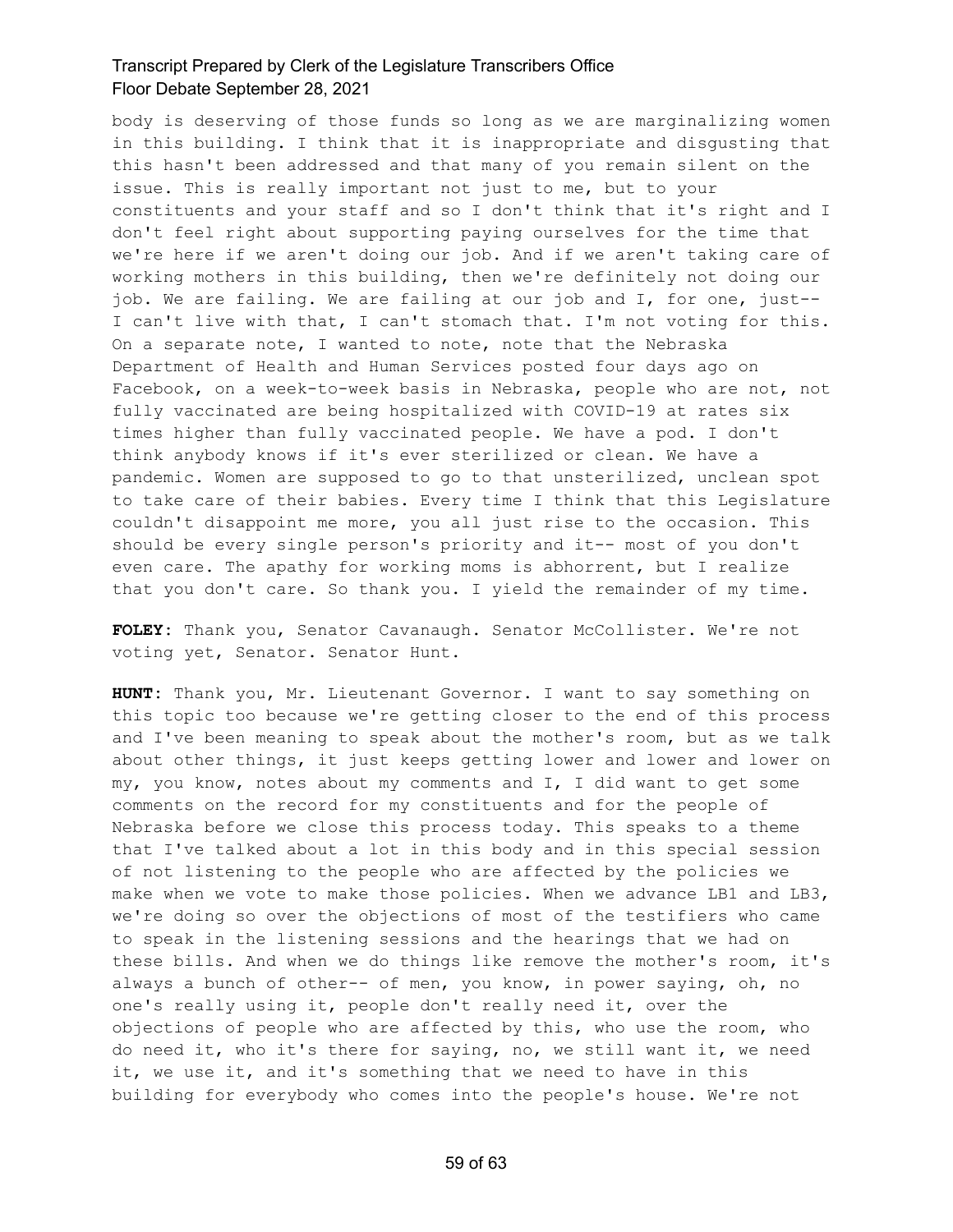listening to the people affected by the policies we make when we make them. And last time I was on the mike talking about this, which I think was last Wednesday, Senator Hughes had the last word that day and I've been thinking about it for a week. He said I would like to remind Senator Hunt that we have a pod and, you know, we got rid of the mother's room to make an office for a man, which was funded by a grant from a foundation, that now, you know, we could be in violation of that grant, of course, and have to pay all the money back. But don't worry, Senator Hunt, I would like to remind you that we have a pod. Well, I want to talk about that pod. When we started the-- well, we-- when Senator Machaela Cavanaugh started the conversation about needing a mother's room here in the Capitol, getting a pod was never a solution that anybody was really looking for, that anybody was really asking for. These pods are appropriate for football games, for, you know, festivals. To me, it's like a porta potty and for that reason, I would never use one of these pods to breastfeed my baby in my workplace. I would maybe use it as a-- at a football game if there was, like, no other option for me, but to me, going into a, a porta potty shack basically in the public mailroom in the Capitol building, which is what this is, if you can get into it, if you can get your app or get the right key or the password to even get in there, if it's sterilized, if it's ever been cleaned, going into that pod in the public mailroom, you might as well just be holding up a neon sign that says I'm going to go squeeze my boob because that's what it is to people when you walk in there. It doesn't give you the privacy and the comfort and security that a mother's room really calls for. It's like a menstrual tent. It's like saying women who have this condition, you can go over here and be separate in this place that we don't even know is clean or if it's sterile. If Senator Hughes intends to reinstate the mother's room, he should talk about that on the record because that's how the public is learning about the news around this and what it is that we're doing. Senator Hughes sent an email earlier today saying don't worry, we're working on it, we hope to solve the problem, but we just keep trying to reinvent the wheel, whether it's all the amendments that we're doing for a legislative redistricting bill that we passed on Friday that we didn't really need to change or whether it's figuring out what to do with the mother's room. The solution is easy. A woman, Senator Machaela Cavanaugh, made a sacrifice by giving up her office to solve the problem so the man who took the mother's room for an office--

**FOLEY:** One minute.

**HUNT:** --can use hers instead. Thank you, Mr. Lieutenant Governor. She took the steps to solve the problem and the men are saying there's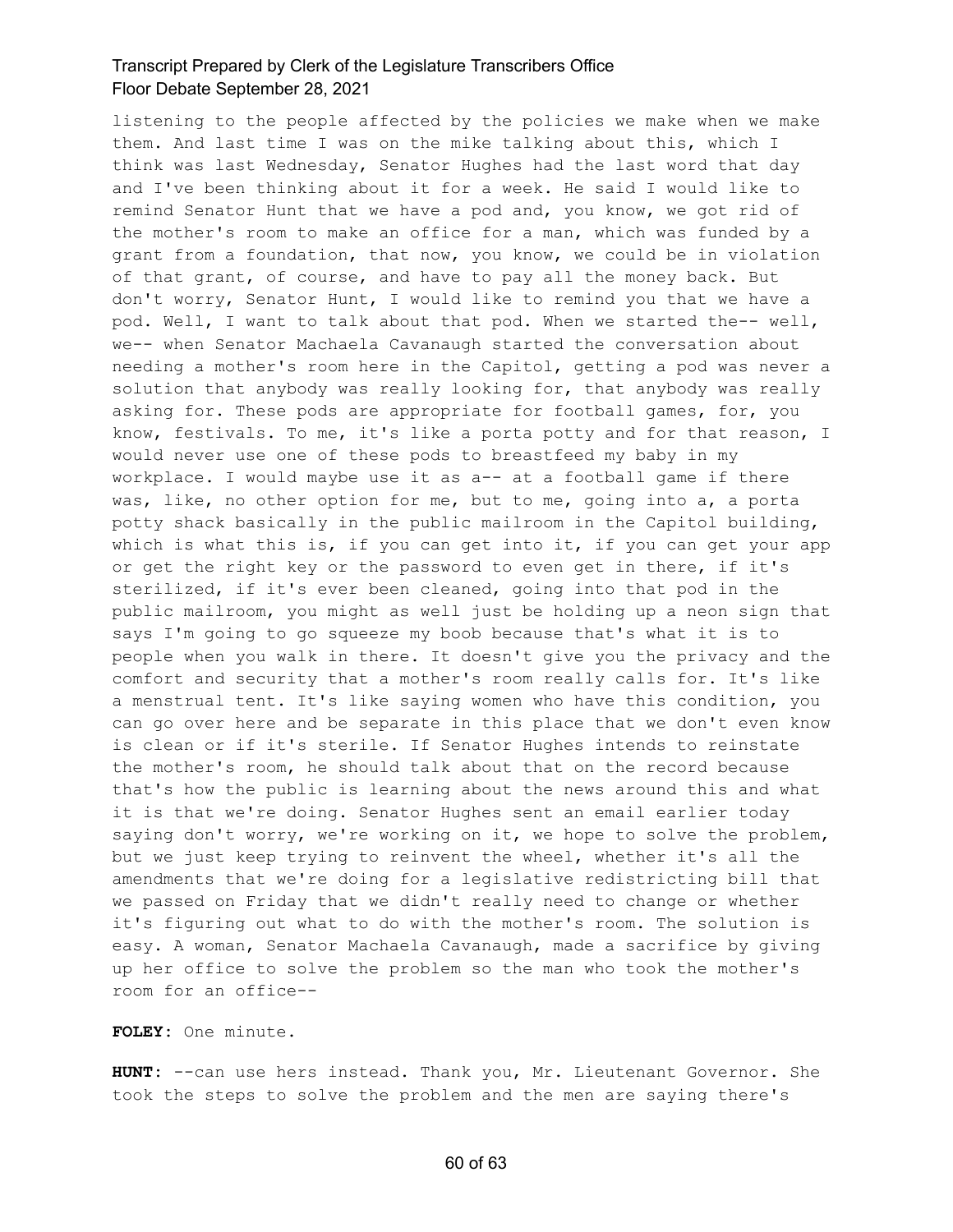nothing they can do and that they hope to look at the issue and they hope to solve the problem and they really take it seriously and they know it's important to the women of Nebraska when the solution is right in front of you. You don't have to reinvent the wheel. It's really easy. So I would encourage the man who has taken the mother's room for an office to take Senator Cavanaugh's office going forward while Senator Hughes finds his magical solution and then we can get the people of Nebraska who need to take care of their infants back into the room where they can do that safely and securely. Thank you, Mr. Lieutenant Governor.

**FOLEY:** Thank you, Senator Hunt. Senator Machaela Cavanaugh.

**M. CAVANAUGH:** Thank you, Mr. Lieutenant Governor. It was brought to my attention, colleagues, that this doesn't only pay for our reimbursement, but also staff's reimbursements and travel, so I will not be opposing it because that is unfair to the people that work in this building. However, if the mother's room is not reinstated by the time that we bring this on Final Reading, I will have an amendment to bring this back to Select File to strike our portion of the reimbursement because we should not be getting paid anything if we aren't doing our job. I've been rereading-- there was some floor debate over the mother's room back in 2019 and I won't bore you with the conversation because it's like 2019 all over again. It's the exact same thing and I just don't get, I don't get you all. I do not get you. I do not understand your politics. You will fight tooth and nail to make sure that a woman cannot make her own healthcare choices, but then you will say all kinds of outrageous, anti-science things all of the time talking about your rights. You want to take my rights away, but you want to preserve your rights and then you take my rights away, but then don't give me a space that is necessary to be a mother. It is so beyond hypocritical and bananas. Don't tell me that you are pro-life. All of you that campaign on, get up here, use your bully pulpit, and say that you are pro-life, not a one of you has stood up and said that this should be reinstated. Not a one of you has replied to Senator Hughes's email and said this is an immediate need, but you're pro-life and I'm supposed to believe you. I think you're a pack of liars. I walk the walk, I talk the talk. I do what I say I'm going to do. I am who I am and I've never pretended to be anything else. I am passionate about mothers in this state. I am passionate about minority mothers. I am passionate about poor mothers. I'm passionate about rich mothers. I am passionate about working mothers. I am passionate about stay-at-home mothers. I am here for the women of Nebraska and you all pretend to care, you pretend to have-- want to protect us from our own decision-making. The pretense is over. I'm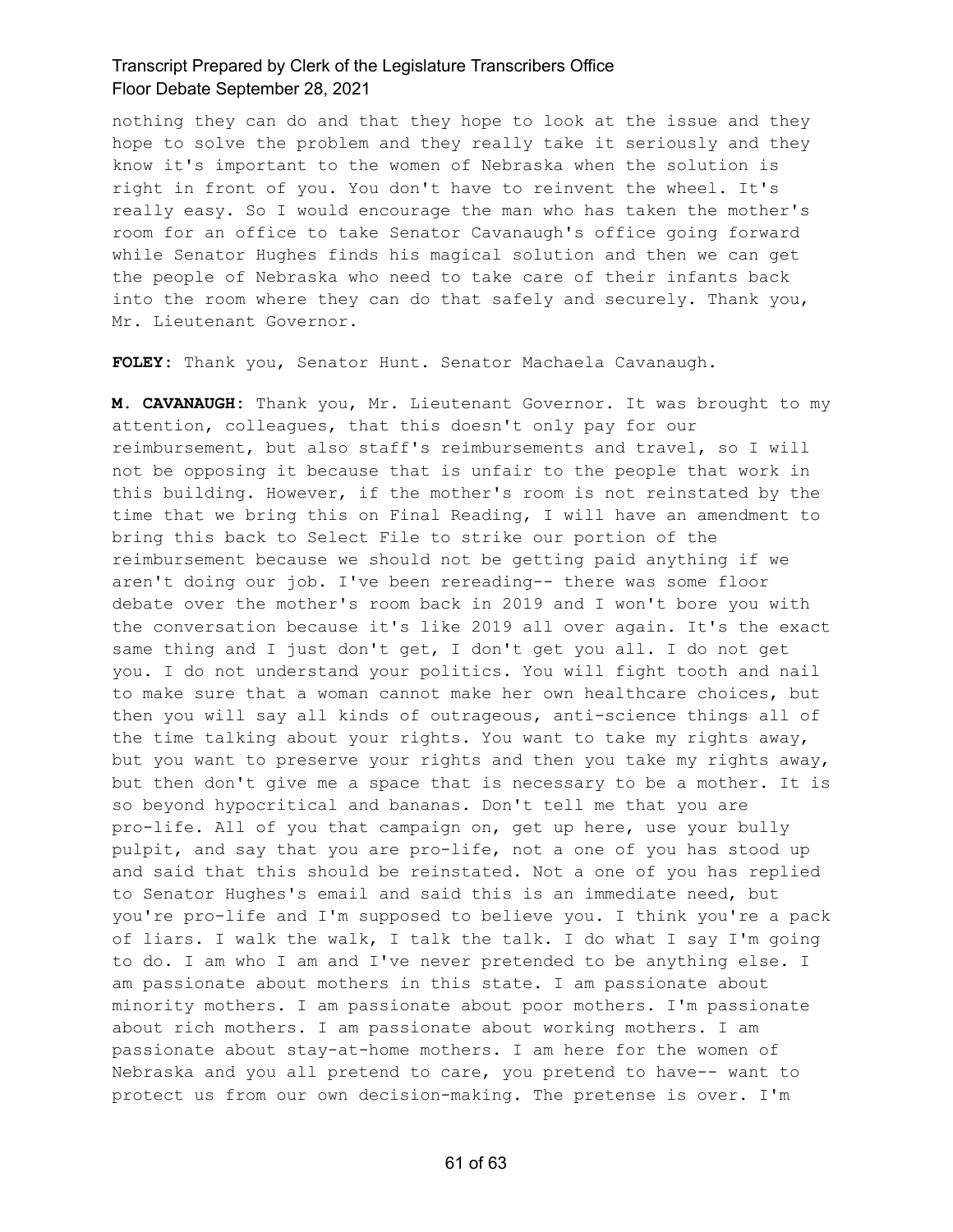sick of it. I'm sick of men in this body acting like you know what's best for me and my girlfriends and my sisters and my daughters. I am so sick of you. It is disgusting that not a single pro-life man can get on the microphone and say this is wrong, not a pro-life woman for that matter, but definitely not a pro-life man. Not a single pro-life man has gotten on the mike today or any day in the last seven days and defended the need for a mother's room and it is so disgusting and disappointing, but I guess that's who you all are. You talk out of both sides of your mouth all of the time. This is why people don't like politicians. You are not genuine. You say things, but you don't mean them. You don't live those values. This is a value that you should be living, but none of you are. I, I shouldn't be surprised after you all filibustered children with developmental disabilities, but somehow I just keep hoping against my better angels--

**FOLEY:** One minute.

**M. CAVANAUGH:** --thank you-- against my better angels that I just-- I hate to give up hope on people, but you all are making it really hard to not give up hope on you, really hard. You're pro-life? Say something. Stand up for women or stay silent and just be a talking point. Thank you.

**FOLEY:** Thank you, Senator Cavanaugh. Members, Senator McKinney's motion on the floor is to advance the bill. I know I heard a request for a machine vote earlier. The question before the body is the advance of LB14 to E&R Initial. Those in favor vote aye; those opposed vote nay. Have you all voted who care to? Record, please.

**CLERK:** 44 ayes, 0 nays on the advancement of the bill.

**FOLEY:** LB14 advances. Speaker Hilgers.

**HILGERS:** Thank you, Mr. President. Good afternoon, colleagues. Appreciate everyone's work today. We are near the end. Let me-- I wanted to give you two updates. One really is the important one on scheduling and with that regard, we're aiming for Thursday. So Thursday will be Final Reading. Thursday will be Final Reading of all the bills we just moved today. In order to get to Thursday and be ready for Final Reading, we have to have a layover day, so tomorrow will be a check-in only at 9:00, check-in only. We have nothing else on the agenda. In order to do that, we have to stand at ease today for a couple of hours while the work that we just sent up to the Revisors comes back down. We need at least a quorum here. I know we've got far more than a quorum. I know some people have to leave. As long as we've got 25 here, there's nothing-- no other official business is going to